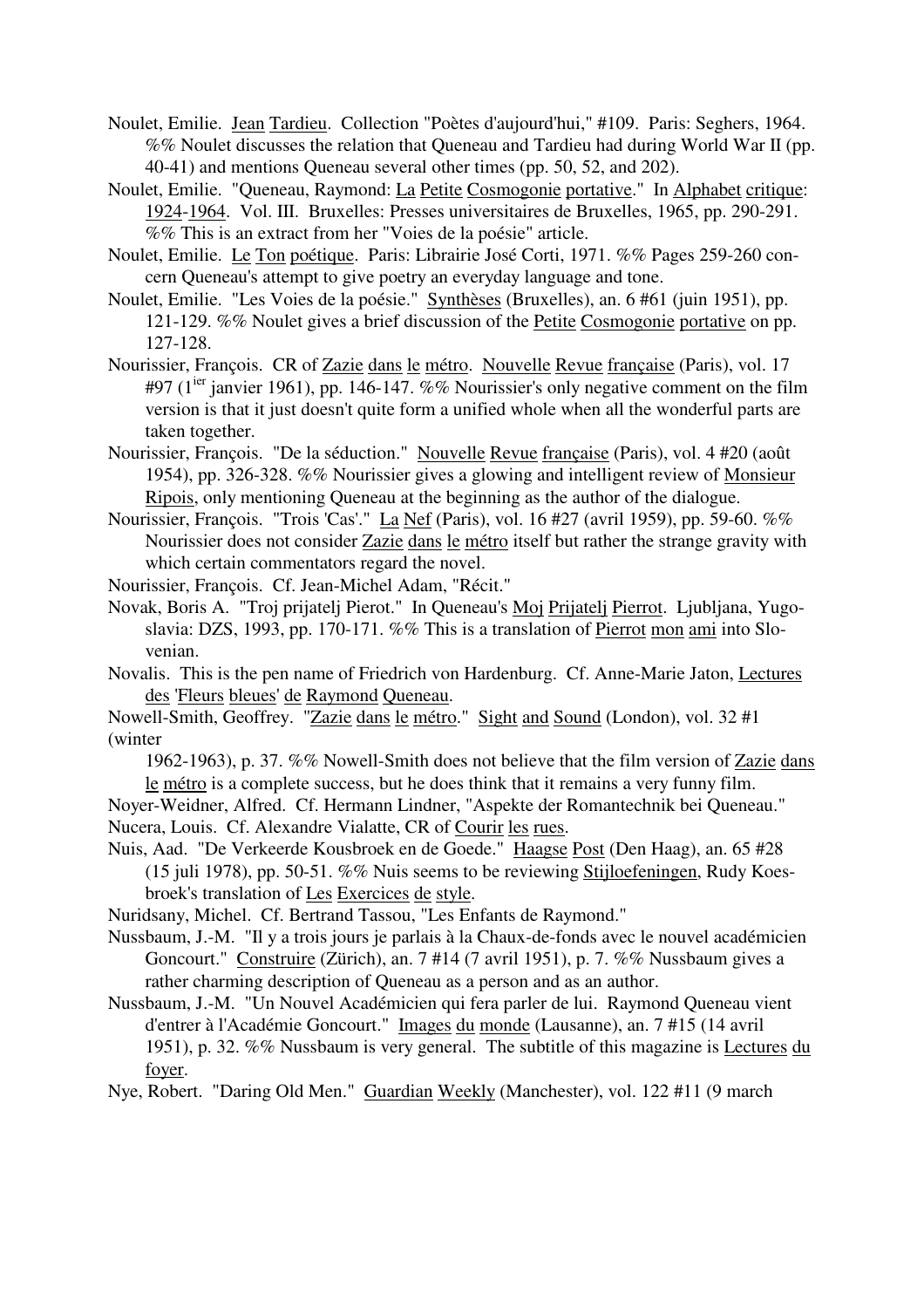1980), p. 21. %% Nye briefly salutes Barbara Wright in her translation of Exercises in Style.

- Nye, Robert. "The Smells of the City." The Guardian (Manchester), an. \* #\* (12 august 1976), p. 7. %% Nye does not care that much for Le Dimanche de la vie, and he gives a rather specific explanation of why. He does like Queneau, and he has praise for Barbara Wright's translation; he just dislikes this novel.
- Nyren, Dorothy. "Abstractions Clothed in the Trapping of High Comedy." Library Journal (New York), vol. 96 #8 (15 april 1971), p. 1388. %% Nyren's brief words on Barbara Wright's translation of The Bark-Tree are enthusiastic but typical.
- O., D. "Les Exercices de style." Diapason (Angers), an. 4 #21 (février 1955), p. 4. %% The author gives a fairly ordinary presentation of the recording of the Frères Jacques version of Les Exercices de style.
- O'Brady, Frédéric. "Dans son appartement de la 50ième rue Edith Piaf offre des frites à Bourvil avant de le présenter aux Américains." Paris-presse (Paris), an. 7 #1585 (21 janvier 1950), p. 4. %% Queneau just appears in a picture; he was in New York for the Roland Petit ballet. "Croqueuse de diamants."
- O'Brien, Justin. The French Literary Horizon. New Brunswick, New Jersey: Rutgers, 1967. %% O'Brien mentions Queneau at the NRF between the wars (p. 180), offers a review of Zazie (which is the same as O'Brien's "A Streak of Mischief") (pp. 331-332), and notes Chêne et chien (p. 359).
- O'Brien, Justin. "A Streak of Mischief." New York Times (New York), vol. 110 #37521 (16 october 1960), "Book Review," pp. 4-5. %% O'Brien gives a summary of Zazie (in Barbara Wright's translation) but concentrates rather on Queneau's background.
- O'Connell, Patty. "The Lost Poldevian Original of 'Hamlet'." Washington Post (Washington, DC), an. 115 #234 (26 july 1992), "Book World," p. 7. %% This review of Jacques Roubaud's Hortense in Exile barely mentions Queneau as a founder of the Oulipo.
- O'Connor, Ulick. "All Talk." The Sunday Times (London), vol. \* #8787 (17 january 1993), "Books" (Section 6), p. 8. %% O'Connor's review of José Pierre, Investigating Sex: Surrealist Discussions 1928-1932 is not completely positive.
- Ó Crohan, Tomás. Cf. Carol O'Sullivan, "Retranslating Ireland: Orality and Authenticity in French and German Translations of Blasket Island Autobiography."
- O'Hara, J. D. "Reflections on Recent Prose." New England Review (Middlebury, Vermont), vol. 4 #4 (summer 1982), pp. 603-616. %% O'Hara speaks briefly of Barbara Wright's translations of Exercises in style and, at more length, We Always Treat Women Too Well (p. 611).

O'Neill, Desmond. "A Dublin of the Mind." Irish Times (Dublin), an. \* #47,197 (28 december

2004), "Features," p. 12. %% In spite of the title, O'Neill gives only his first three paragraphs and his last two to Queneau's Irish connections; these are nonetheless rather enlightening. The rest of this article is a general presentation of Queneau and his works which highlights certain rarely seen aspects and appreciations.

- O'Neill, Patrick. Fictions of Discourse. Toronto: University of Toronto Press, 1994. %% O'Neill considers the nature of Les Exercices de style (pp. 56-57).
- O'Neill, Thomas. Cf. Christopher Stuart Andrews, "Poetry and Cosmogony: Science in the Writing of Queneau and Ponge."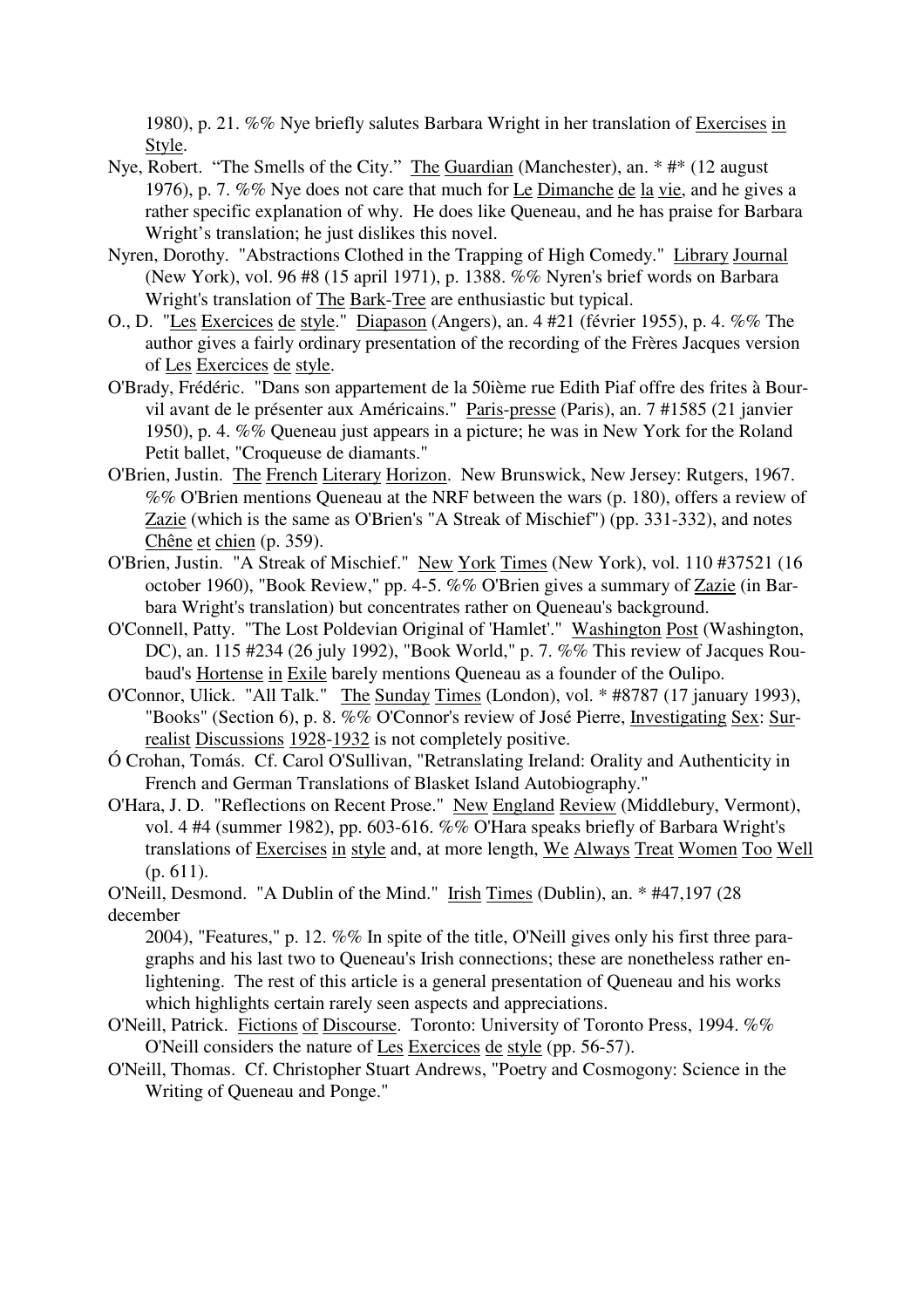- O'Rourke, James. "'Rule in Unity' and Otherwise: Love and Sex in 'Troilus and Cressida'." Shakespeare Quarterly (Washington, DC), vol. 43 #2 (summer 1992), pp. 139-158. %% O'Rourke has just a reference (p. 142, note) to Queneau as the editor of Alexandre Kojève's Introduction à la lecture de Hegel.
- O'Sullivan, Carol. "Around the Continent in 99 Exercises: Tracking the movements of the Exercices de style." Review of Literatures of the European Union. Issue 4, "Traduzione Tradizione? Paths in the European Literary Polysystem" (july 2006). www.rilune.org. %% O'Sullivan discusses the fortunes of the Exercices de style's translations, almost exclusively in those done into English and Italian. She treats of Barbara Wright's and Umberto Eco's principles, concerns, strategies, and successes, all the while commenting on some of the difficulties inherent in any translation; she also makes some significant statements about the reception of this work in the different target cultures, including the US as distinct from Britain. This issue was edited by Enrico Monti and Fabio Regattin.
- O'Sullivan, Carol. "Deconstruction and Translation Theory: Derrida, Queneau, and the (un)- Translatable." Master's thesis (for the M.Phil.) at Cambridge University, 1997. Directors Andrew Brown and Kirsten Malmkjaer. %% The title describes this work accurately, as O'Sullivan looks primarily at the nature and the possibility of adequate translation. Queneau appears mainly as an example, but his ideas on translation are also cited.
- O'Sullivan, Carol. "Picturing Characters: Zazies 'à gogo'." In Seeing Things: Vision, Perception and Interpretation in French Studies. Ed. Simon Kemp and Libby Saxton. Collection "Modern French Identities," #17. Oxford (England): Peter Lang, 2002, pp. 263-279. %% O'Sullivan has written an interesting article concerning the different ideas we might have of young Zazie from the original text, the Louis Malle film and the two translations into English. Beyond that, however, she considers the reasons for these differences and some of the problems involved in the act of translation. She mistakenly identifies Catherine Demongeot, who played Zazie in the film, as the daughter of Mylene Demongeot.
- O'Sullivan, Carol. "Retranslating Ireland: Orality and Authenticity in French and German Translations of Blasket Island Autobiography." In Translating Others. Ed. Theo Hermans. Manchester: St. Jerome, 2006 , pp. 380-391. %% O'Sullivan looks at Queneau's translation of Maurice O'Sullivan's Twenty Years a-Growing (Vingt ans de jeunesse) and Heinrich and Annemarie Boell's translation of Tomás Ó Crohan's The Islandman (Die Boote fahren nicht mehr aus). She traces not only how the translations into French and German differ from the English translation and how these themselves differ from the original texts, she also glances briefly as well at how "innocent and natural" these texts are not. This article will rather profoundly change our views on Queneau's translation.
- O'Sullivan, Carol. "The Stance of the Translator: Translations and Self-Translations of and by James Joyce, Samuel Beckett, and Raymond Queneau." PhD at Cambridge University, 2001. Director Jean Khalfa. %% O'Sullivan looks closely at Queneau as a translator, particularly in regard to his Vingt Ans de jeunesse and L'Ivrogne dans la brousse. She also looks at translation of his work, mostly into English and Italian, by such translators as Barbara Wright, Eric Kahane, Norman Rubington, Umberto Eco, Italo Calvino, Clara Lusignoli, and others.
- O'Sullivan, Maurice. Vingt Ans de jeunesse. Trans. and note Raymond Queneau. Paris: Gallimard, 1936. %% O'Sullivan wrote the original in Gaelic in 1933; the title given to the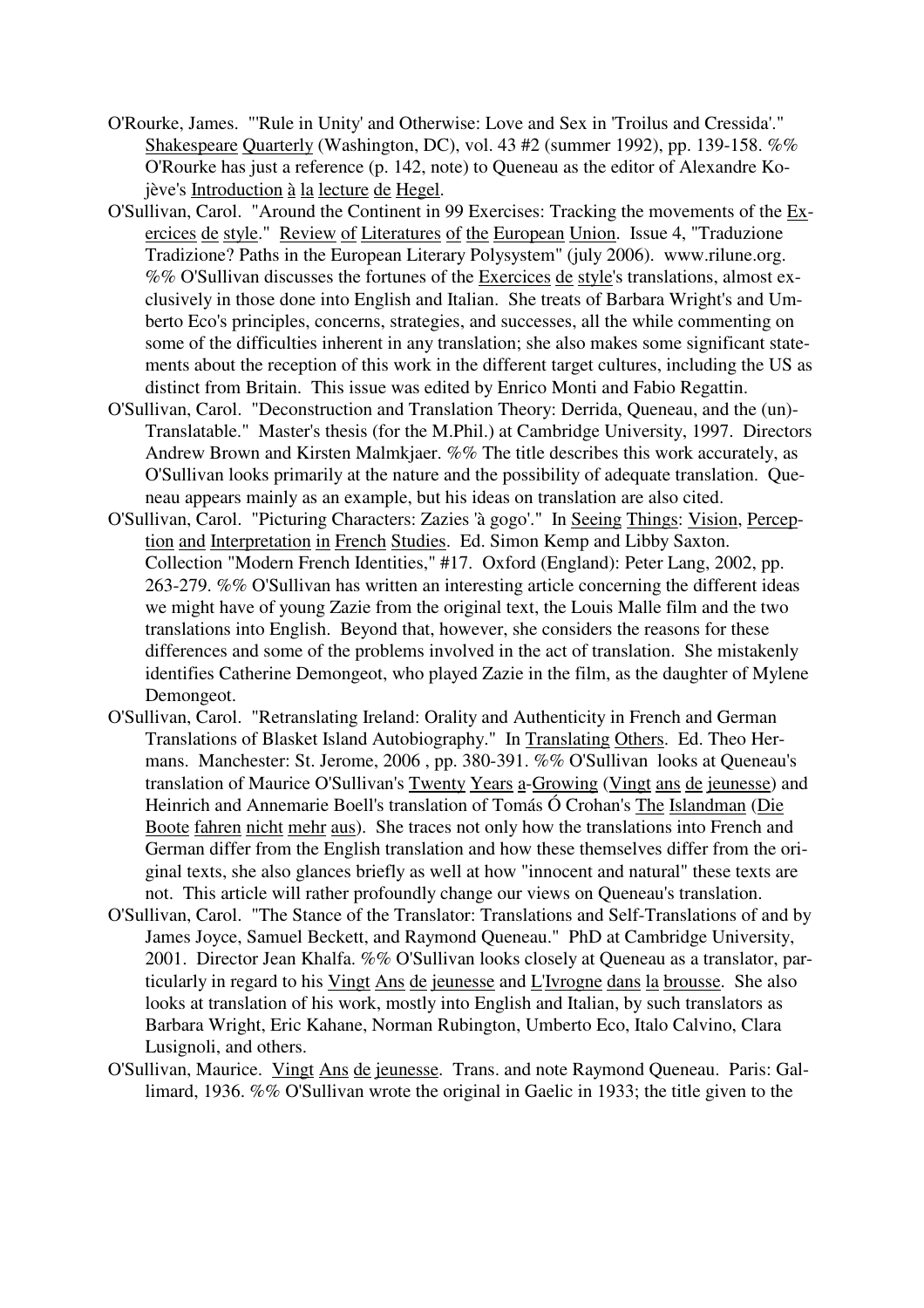English translation was Twenty Years A-Growing. According to Queneau's "Note du traducteur," he translated from the English version. There is some sort of manuscript available at the CDRQ under the title "O'Sullivan." Cf. J. G. Auriol, "Un Jeune Barde gaélique"; Fionntán de Brún, "An Francach Gaelach"; Hélène Duny, "Aïe laïe-ke inngliche bouxe"; Anne Gallagher, "L'Image de l'Irlande vue chez Raymond Queneau"; Michel Lécureur, Raymond Queneau, p. 198; Carol O'Sullivan, "Retranslating Ireland: Orality and Authenticity in French and German Translations of Blasket Island Autobiography" and "The Stance of the Translator: Translations and Self-Translations of and by James Joyce, Samuel Beckett, and Raymond Queneau."

- O'Sullivan, Maurice. Vingt Ans de jeunesse: Prière d'insérer. Nouvelle Revue française #271 (avril 1936). %% This is on p. 136 of the Bulletin mensuel de renseignements bibliographiques, which seems to have been published as a companion pamphlet primarily aimed at advertising books; its index was published on the back of the front cover of the magazine itself. This was reprinted in Cahiers Raymond Queneau #12-13 (juillet 1989), p. 11.
- Obataya, Yuji. "L'Autobiographie et le rêve: L'Aspect autobiographique et onirique dans Les Derniers Jours de Raymond Queneau." Mémoire de DEA. Lyon: Faculté des lettres, sciences du langage et arts, 1999.
- Oberg, Johan. "Bourdieus kultursociologiska metod: Raymond Queneaus uppväxt i Le Havre.

Två avsnitt ur en avhandling om betydelse och värde i Raymond Queneaus debutroman Le Chiendent." För doktorandseminariet vid litteraturvetenskapliga institutionen, Göteborgs universitet, den 26 februari 1986. %% The Swedish title means approximately "Bordieu's Sociocultural Method: Raymond Queneau's Upbringing in Le Havre. Two Sections of a Dissertation on Meaning and Worth in Raymond Queneau's First Novel, Le Chiendent."

- Oberg, Johan. "Om Raymond Queneau." Ord och Bild (Stockholm), vol. 97 #2 (\* 1988), pp. 65-66. %% This seems to be a very general presentation.
- Oberg, Johan. "Queneau, l'encyclopédisme et la petite bourgeoisie." Temps mêlés #150 + 33/36 (juillet 1987), pp. 66-83. %% Oberg does a very serious job of considering the nature and development of Queneau's encyclopedism.
- Oberlé, Gérard. Cf. André Blavier, "(Parenthèses) et [crochets]"; Jean-Claude Bonnet, "Gérard

Oberlé: Un Erudit gourmand"; Michel Braudeau, "Gérard Oberlé, l'ogre qui aimait les livres"; Jean Devaux and Gérard Oberlé, Raymond Queneau. Belle Collection de gouaches originales de R. Queneau. Editions originales de R. Queneau. Ouvrages dédicacés à R. Queneau par ses amis; Stéphane Fleury, A Propos des fous littéraires; Alain Garric, "Pourquoi écrivez-fou?"

Ochab, Maryna. Cf. Queneau, Zazi w metrze.

- Odifreddi, Piergiorgio. "Patafisica: La Riscoperta dell'assurdo attraverso il romanzo." La Repubblica (Roma), an. 25 #238 (15 ottobre 2000), pp. 44-45. %% This is a mishmash of 'pataphysics and Oulipo with pictures of Queneau, Vian, Calvino, and Borges.
- Oesterreicher, Wulf. Cf. Peter Koch and Wulf Oesterreicher, "Sprachwandel und expressive Mündlichkeit."

Ogdon, Wilbur. Cf. Georges A. Bloch, "'Ma Querelle XIV': Exercising the Styles with Some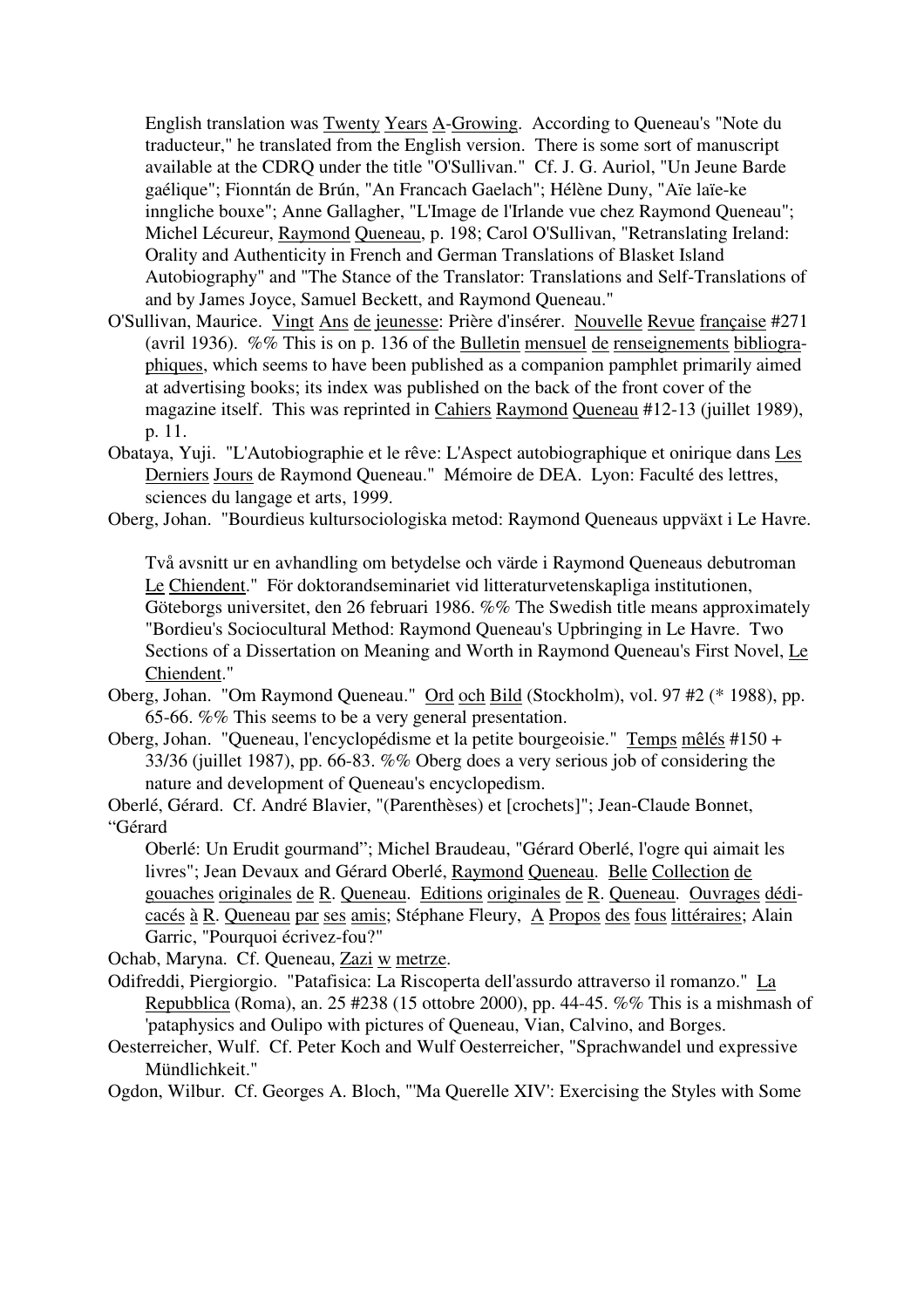Ideas."

- Ogliastro, C. "Du nouveau sur la Bible: Etude sur les treize premiers versets de la 'Genèse' par la méthode S + n." Dossiers du Collège de 'pataphysique #17 (22 sable 89 EP [vulg. 22 décembre 1961]), pp. 21-28. %% Ogliastro discusses possible "interpretations" of these verses due to changes in the target language and then gives examples of  $S + 7's$ application in this manner.
- Okafor, Edwin Enyeobi. "Jean Tardieu et ses sources d'inspiration." PhD at Boston College (Boston, Massachusetts), 1982. Director Georges H. Zayed. Dissertation Abstracts International, vol. 43 #1 (july 1983), p. 179-A. %% Although his abstract seems to suggest that Queneau was a "précurseur" of Tardieu, Okafor's comments in the dissertation itself (pp. 143 and 153-155) amount more to a brief comparison between the two and show no historical influence in either direction.

Okubo, Teruomi. Cf. Queneau, Jinsei No Nichiyöbbi and Kibishii Fuyu.

Olbrecht-Tyteca, Lucie. Le Comique du discours. Bruxelles: Editions de l'Université de Brux-

elles, 1974. %% Olbrecht-Tyteca comments on interest in phonetic writing before Queneau and how its use has a certain limited comic effect, using Zazie dans le métro as an example.

- Olds, Marshall C. "French Language Study and the Modern Literary Text." French Review (Champaign, Illinois), vol. 58 #2 (december 1984), pp. 215-222. %% Olds merely cites a passage from Les Fleurs bleues (on p. 222) as an example of levels of language.
- Olivares Pardo, Amparo. Cf. Roger Arilla, "La Traduction oblique: Analyse des Exercices de style de Queneau, traduits par Antonio Fernández Ferrer"; Catherine Desprès, "La Traduction calque. Analyse des Exercices de style de Queneau, traduits par Fernández Ferrer"; Gianpiero Pelegi, "Alcuni Esercizi di Raymond Queneau"; María Teresa Ramos Gómez, "La Transtylisation: Analyse des Exercices de style de Queneau, traduits par A. Fernández Ferrer."
- Olivenbaum, L. "A Propos d'une encyclopédie. Littérature et politique." Le Monde (Paris), an. 14 #3748 (9 février 1957), p. 7. %% Olivenbaum, in a letter to the editor, enumerates the shortcomings of the treatment of contemporary Slavic and especially Bulgarian literature in the second volume of L'Histoire des littératures. Cf. Benjamin Goriély, "A Propos d'un article sur la littérature bulgare"; Olivenbaum, "A propos d'un article d'encyclopédie sur la littérature bulgare."
- Olivenbaum, L. "A Propos d'une encyclopédie. Littérature et politique." Le Monde (Paris), an. 14 #3760 (23 février 1957), p. 8. %% Olivenbaum continues his debate with Goriély. Cf. Benjamin Goriély, "A Propos d'un article sur la littérature bulgare"; Olivenbaum, "A propos d'un article d'encyclopédie sur la littérature bulgare."
- Oliver, Annie. "Traduction et traditions de Queneau à Eco." Micromégas (Roma), an. 18 ##1- 3 (= ##50-52)(gennaio - dicembre 1991), pp. 201-222. %% Oliver compares the sonnet version of Les Exercices de style story to Eco's translation of it in some depth, drawing in all sorts of considerations on their respective ideas concerning poetry and their putting these ideas into practice.
- Olivier, Daniel. "Raymond Queneau, créateur de mythes." L'Agent de liaison (Paris), vol. \* #67 (20 août 1948), p. 6. %% This is a general review of Queneau, but centering on On est toujours trop bon avec les femmes.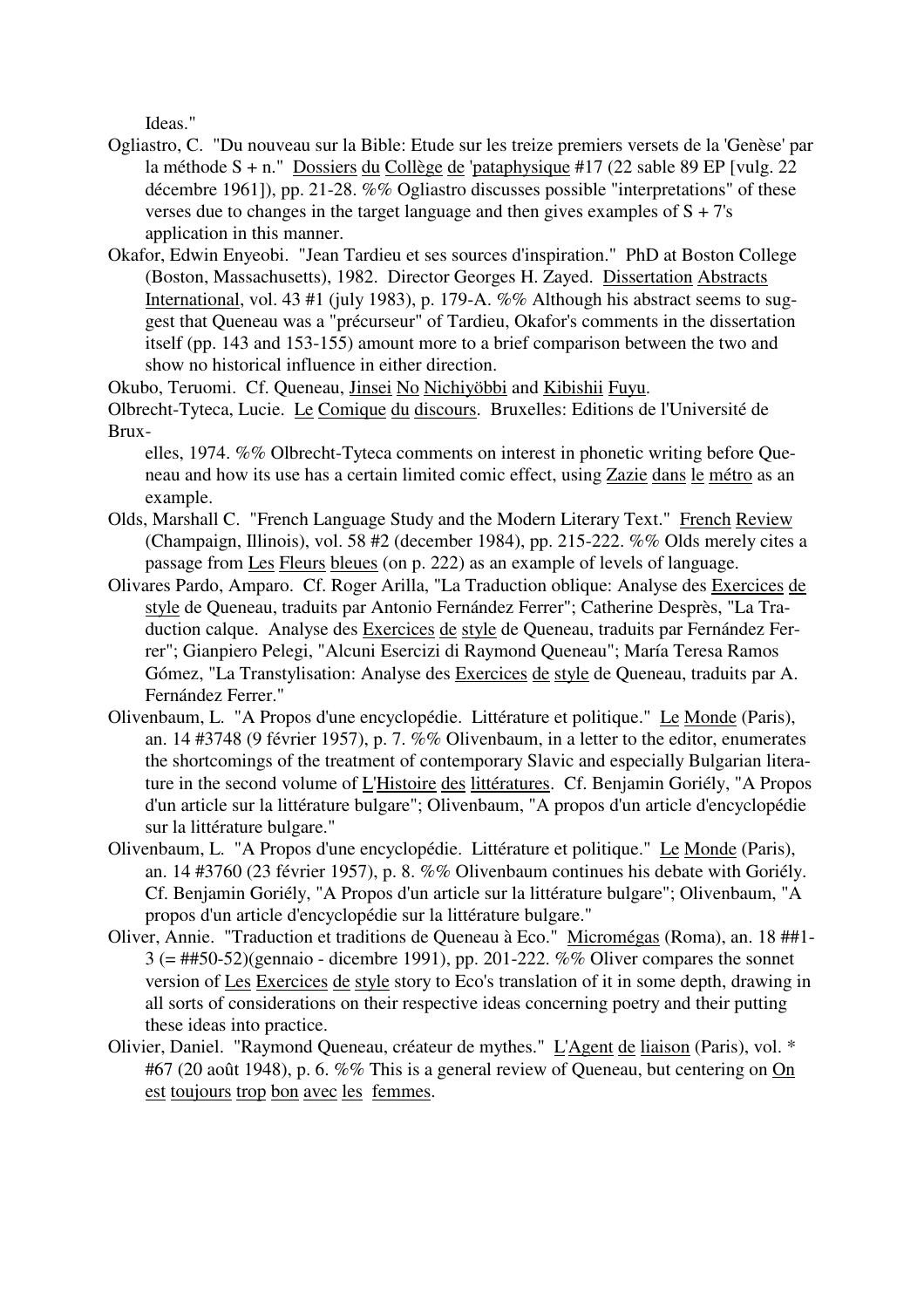Olivier, M. Cf. Anonymous, Minutes of the Conseil d'administration, Société française d'archéologie, séance du 21 mai 1958.

Olivier, Daria. Cf. John Updike, "Capacités humaines" and "Trente-quatre Années plus tard, deux fois."

Olivier, Richard. Cf. Queneau, "Le Rêve au cinéma."

Ollier, Catherine. "Le Temps des chansons." Rolet (Paris), an. \* #112 (20 février 1947), p. 3. %% Ollier rather likes what Queneau did with his "Défense et illustration de la langue française" on the radio.

Ollier, Claude. Cf. Jean Ricardou and Françoise van Rossum-Guyon, ed., Le Nouveau Roman:

Hier, aujourd'hui.

Ollier, Nicole. "Nanos Valaoritis: The Cultural Cross-Breeding of a Cosmopolitan and Protean

Writer." Journal of Modern Greek Studies (Baltimore), vol. 15 #1 (may 1997), pp. 29-54. %% Ollier just mentions Queneau on p. 38.

- Ollivier, Eric. "Raymond Queneau contre les cuistres." Le Figaro littéraire (Paris), an. \* #15623 (11 novembre 1994), p. 7. %% Ollivier likes Queneau's Vol d'Icare, but he has some reservations.
- Ollivier, Eric. "Raymond Queneau, un vorace de vocables." Le Figaro littéraire(Paris), an. \* #15999 (25 janvier 1996), "Figaro littéraire," p. 7. %% Ollivier lauds Queneau's Exercices de style in a new Folio printing.

Ollivier, James. "James Ollivier." Music by Ollivier, José-Mario Branco, Romain Bludnik, and

François Rabbath. 33 rpm LP record. Disques Alvarès C451. %% Ollivier includes "Ma soeur cosaque" (from Le Chien à la mandoline).

- Olson, Ray. CR of Matt Madden's 99 Ways to Tell a Story. Booklist (Chicago), vol. 102 #7 (1 december 2005), p. 12. %% Olson is very positive.
- Oms, Marcel. Alain Resnais. Paris: Rivages, 1988. %% Oms mentions Queneau several times

(pp. 13, 32, 35, and 59-60), but his most interesting comments concern what Péchiney wanted him to accomplish with "Chant du styrène" (p. 15) and what Resnais actually accomplished (pp. 62-63).

Onfroy, Nicole. Cf. Queneau, Le Chiendent, 1975 Bordas edition.

- Onimus, Jean. Face au monde actuel. Bruges: Desclée de Brouwer, 1963. %% Onimus touches on both the realism and the humor of Queneau on pp. 78-81, 132-133, and 136- 137.
- Onimus, Jean. "Le Rire contemporain." Etudes (Paris), vol. 308 #2 (février 1961), pp. 161- 177. %% Onimus offers (pp. 165-166) rather negative comments on the "humorous" use of language by Queneau, among other authors. The article was republished in his Face au monde actuel.
- Onofri, Fabrizio. Cf. Queneau, Pierrot amico mio and Romanzi.
- van Oosten, Roel. "Trois Chansons parisiennes." Amsterdam: Donemus, 1986. %% This is a musical score of 48 pages, listed as "teksten van Raymond Queneau" and "gemengd koor en orkest." It is for SATB and orchestra and includes "Men at work," "Il faut faire signe au machiniste," and "En cas d'arrêt même prolongé." These poems are all from Courir les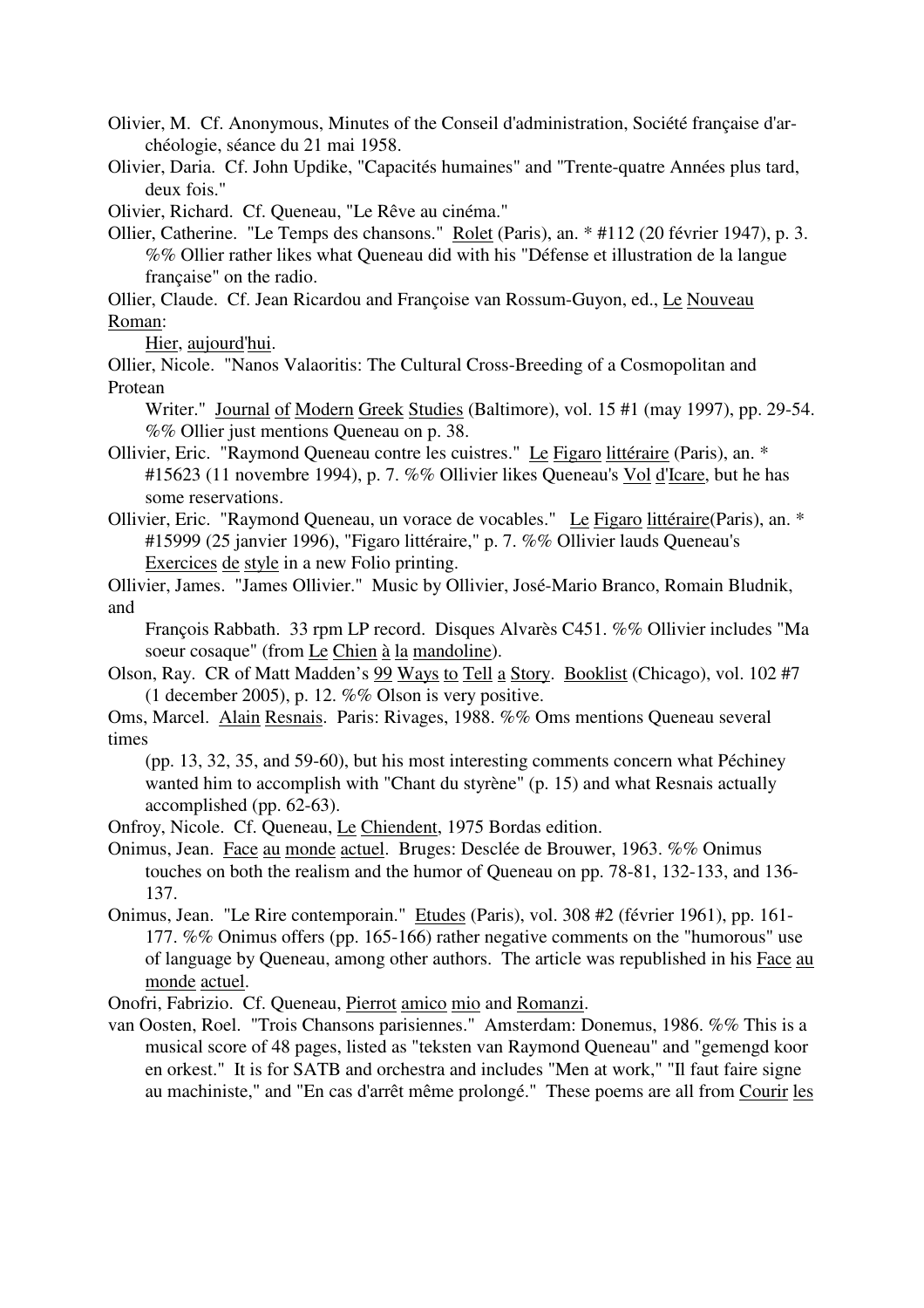rues.

- Opello, Olivia. CR of Saint Glinglin. Library Journal (New York), vol. 118 #11 (15 june 1993), p. 98. %% Opello's brief review of James Sallis's translation remains very much on the surface.
- Opticon. "Zazie dans le métro." Le Canard enchaîné (Paris), an. 54 #2552 (24 septembre 1969), p. 6. %% This pastiche is a commentary on a change in RATP schedules.
- Orcel, Michel. Cf. Italo Calvino, La Machine littérature.
- Orengo, Nico. "Così esplorava la grammatica della ragione." La Stampa (Torino), an. 119 #206 (20 settembre 1985), p. 3. %% Orengo just lists Queneau as one of the French authors who had influenced Calvino.
- Orengo, Nico. "Ha due cugini: Alice e Pierrot." La Stampa (Torino), an. 115 # (3 ottobre 1981), "Tuttolibri," p. 5. %% Orengo has a few words about Zazie dans le métro and mentions Pierrot as her "cousin," but he really doesn't say anything much.
- Oriol, J.-C. Cf. G. Labbaye and J.-C. Oriol, "Histoires de contes 1 et 2."
- Oriol-Boyer, Claudette. "Le Métatextuel ou le sérieux du comique dans Les Fleurs bleues de Raymond Queneau." Temps mêlés #150 + 65/68 (printemps 1996), pp. 73-91. %% Oriel-Boyer fulfills the promise of her title, using a great number of examples to illustrate her various subdivisions of metalinguistics. Cf. Anne-Marie Jaton, "Les Fleurs bleues, bilan provisoire."
- Orizet, Jean. "Tu ne seras jamais un vieux poète." Le Nouvel Observateur (Paris), vol. \* #1894 (22 février 2001), p. x (in an insert after page 68). %% Jean Orizet tells Charles Trenet that he has his place as a poet right up there with Queneau, Brel, Brassens, Vian, Aragon, et al.
- Orizet, Jean. Cf. Queneau's, "Poèmes."
- Orlando, Walter. "Le Vol d'Icare de Raymond Queneau." Valeurs actuelles (Paris), an. \* #1674 (30 décembre 1968), pp. 27-28. %% Orlando's review is better than most.
- Orlando-Lebrun, Rosa. "Le Mythe et le sacré dans Les Fleurs bleues de Raymond Queneau." Recherches sur l'imaginaire (Angers), vol. \* #10 (\* 1983), pp. 76-89. %% This article on Les Fleurs bleues is rather unfocussed, discussing dreams, surrealism, the feminine, platonism, etc.
- Orlitsky, Yuri. Cf. Tatiana Bonch-Osmolovskaia and Yuri Orlitsky, Laboratory of LogoLogic.
- d'Ormesson, Jean. "A l'assaut du langage." Arts (Paris), vol. \* #708 (4 février 1959), p. 4. %% Ormesson gives an early and enthusiastic review of Zazie dans le métro and another work.
- d'Ormesson, Jean. "La Chronique du temps qui passe." Figaro Magazine (Paris), vol. \* #3 (21 octobre 1978), pp. 6-7. %% D'Ormesson barely does more than cite Alexandre Vialatte's description of Queneau in this article praising Vialatte.
- d'Ormesson, Jean. "Une Formidable Entreprise. 'L'Histoire des littératures' de l'Encyclopédie de la Pléiade (Tome III): Du Bon Usage de l'empirisme organisateur." Arts (Paris), an. \* #713 (11 mars 1959), p. 3. %% D'Ormesson gives a quite thoughtful review of the third volume of the Pléiade "Histoire des littératures."
- d'Ormesson, Jean. "Queneau (1903-1976)." In Ecrivains et romanciers du XX<sup>e</sup> siècle. Vol. X of his Une Autre Histoire de la littérature française. Collection "Librio," #460. Paris: EJL, 2001, pp. 21-34. %% D'Ormesson just has his "Hegel fait son cirque," a chronology of Queneau's life, a list of his major works, and an extract from Zazie dans le métro (near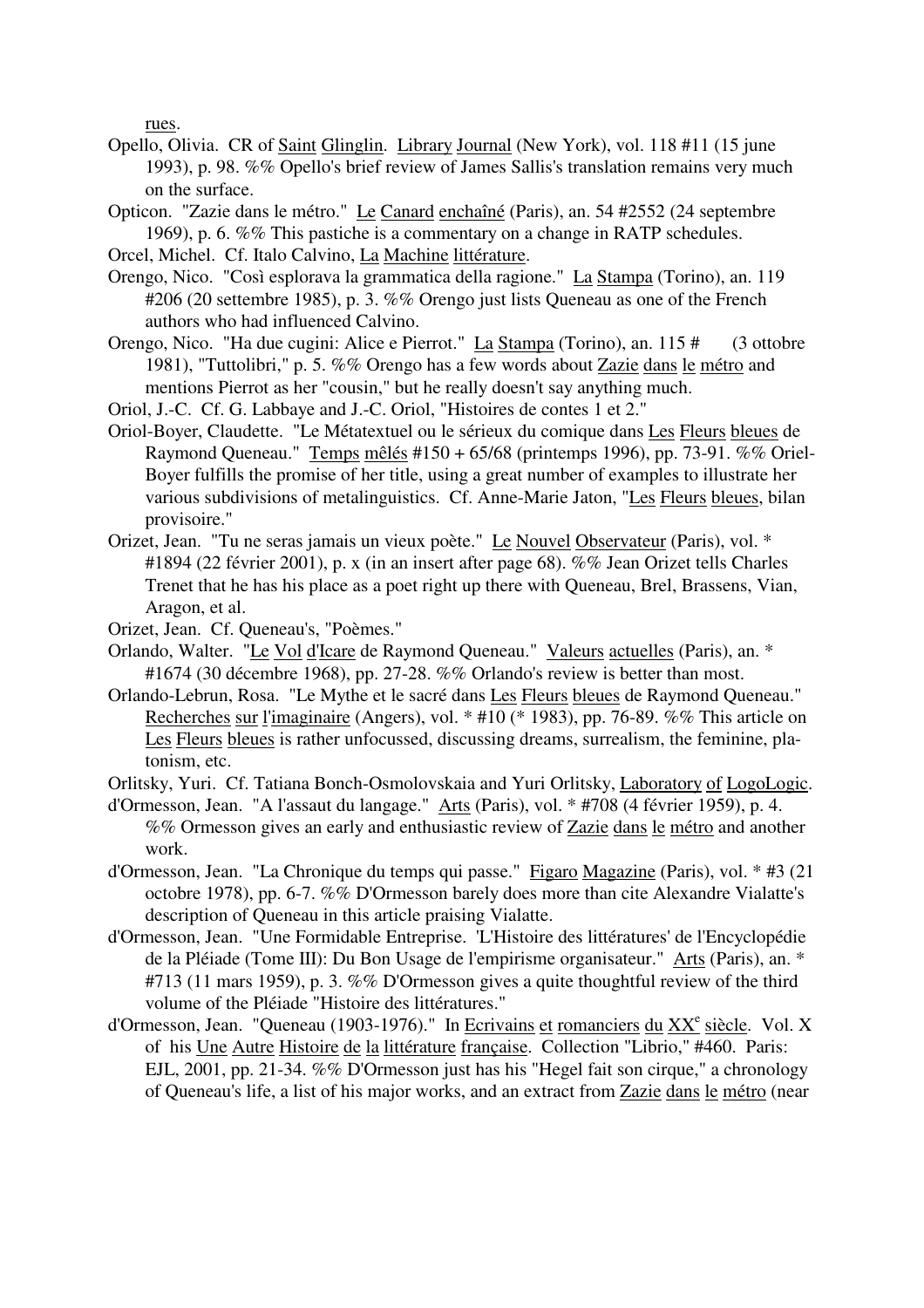the beginning of chapter three, from "C'est une rue tranquille. Les autos y passent..." through "Profitant de l'intérêt technique suscité par les accusations de Zazie, il s'est tiré en douce.") Cf. Bertrand Tassou, "Dernier Inventaire des clichés sur la littérature."

- d'Ormesson, Jean. "Queneau (1903-1976). Hegel fait son cirque." In his Une Autre Histoire de la littérature française. Paris: NiL Editions, 1997, pp. 299-304. %% D'Ormesson tries to portray Queneau with a few broad strokes rather than summarizing him, giving a great deal of space to the Oulipo, the Petite Cosmogonie portative, and Zazie dans le métro and almost nothing to the other aspects of his work.
- Orr, Leonard. "Intertexuality and the Cultural Text in Recent Semiotics." College English (Urbana, Illinois), vol. 48 #8 (december 1986), pp. 811-823. %% Orr just mentions Queneau in terms of Joyce.
- Orr, Leonard. "Random Verbal Generators and Verbal Constraints in Fiction." Modern Fiction Studies (Lafayette, Indiana), vol. 30 #2 (summer 1984), pp. 203-215. %% Orr mentions the Exercices de style as well as Walter Abish's Alphabetical Africa, Gabriel Cabrera Infante's Tres Tristes Tigres, and others. In regard to Tres Tristes Tigres, cf. Suzanne Jill Levine, "La Escritura como traducción: Tres Tristes Tigres y una Cobra"; John Lipski, "Paradigmatic Overlapping in Tres Tristes Tigres"; Stéphanie Merrim, "A Secret Idiom: The Grammar and Role of Language in Tres Tristes Tigres."
- Orr, William F. Cf. Carleton W. Carroll and William F. Orr, "On the Generalization of the Sestina."
- Ory, Pascal, and Jean-François Sirinelli. Les Intellectuels en France, de l'Affaire Dreyfus à nos jours. Paris: Colin, 1986. %% The authors state that the whole "St-Germain-des-Prés" event and atmosphere was "en grande partie une invention de Samedi-soir et de France Dimanche" (p. 148). They refer more positively to Jacques Becker's Rendez-vous de juillet.
- Osaki, Akiko. Cf. Queneau, Odiru.
- Orsini, Anna. Cf. Enrico Baj, 'Patafisica: La Scienza delle soluzioni immaginarie; Queneau, "Un Hugo geometra."
- Ortigues, Edmond. "Pour l'honneur d'Alexandre Kojève." Le Monde (Paris), an. 55 #17010 (3-4 octobre 1999), p. 17. %% Ortigues cites Kojève as saying that Queneau's Zazie dans le métro was a resume of Hegel's Phenomenology of the Spirit.
- Ortzen, Len. "Recent French Novels." Twentieth Century (London), vol. 166 #994 (december 1959), pp. 462-470. %% Ortzen situates Zazie dans le métro in the French original (pp. 463-464) as owing its comic success to the difficulty of the war years and the monetary struggle that followed.
- Orwell, Sonia. Cf. Lindsay Duguid, "Grief and Gaiety."
- Ossola, Carlo. "L'Invisible e il suo 'dove': 'Geografia interiore' di Italo Calvino." Lettere italiene (Firenze), an. 39 #2 (aprile - giugno 1987), pp. 220-251. %% Ossola has a great deal to say about Queneau's influence on Calvino on pp. 227-238, with briefer references elsewhere.
- Oster, Christian. Cf. Warren Motte, CR of Christian Oster's Loin d'Odile; Bertrand Tassou, "Les Enfants de Raymond."
- Oster, Daniel. "La Prothèse littéraire." Les Nouvelles littéraires (Paris), an. 51 #2388 (2 juillet 1973), p. 7. %% Oster just gives a very general look at the Oulipo in the guise of reviewing La Littérature potentielle (Créations Re-Créations Récréations).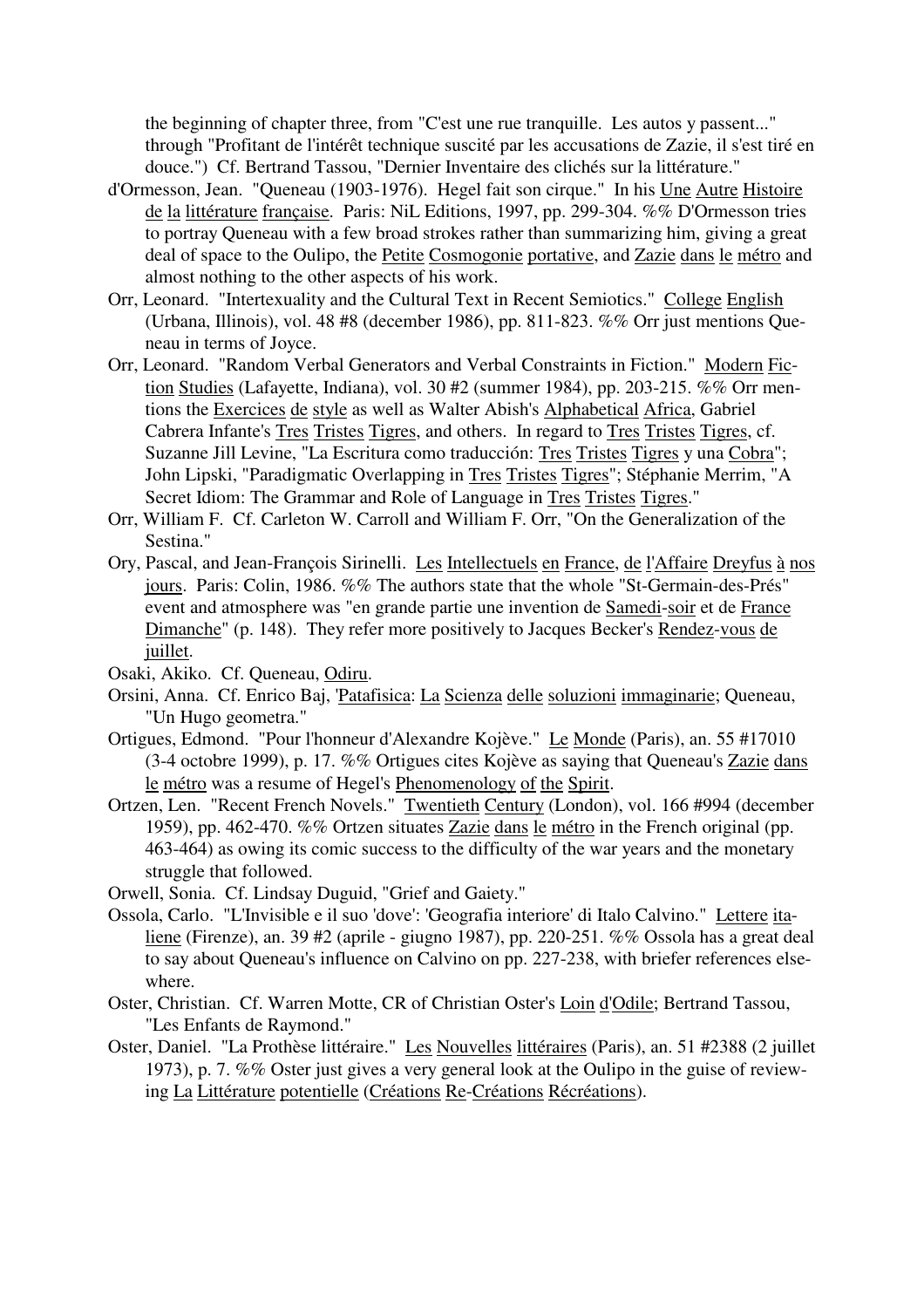- Oster, Daniel. Cf. Claude Bonnefoy, Panorama critique de la littérature moderne; Tony Cartano, "Raymond Queneau."
- Osterling, Anders. "Världslitteraturens Historia på franska." Stockholms Tidningen (Stockholm), an. \* #15 (16 januar 1957), p. 4. %% Osterling reviews what is apparently the second volume of L'Histoire des littératures.
- Ott, F. Peter. "Comments on the Occasion of the Publication of Evening Edged in Gold by Arno Schmidt." In Materialien zum Werk Arno Schmidts. München: Bargfelder Bote. Lfg. 50 (januar 1981), pp. 10-18.  $\%$ % Ott states (p. 13) that Schmidt was probably influenced by Le Vol d'Icare.
- Otten, Michel. Cf. Bénédicte Vereecke, "Le Vol d'Icare de Raymond Queneau: Un Vertige parodique."
- Ouallet, Yves. "Avant-propos." In Raymond Queneau: Le Mystère des origines. Ed. Yves Ouallet. Rouen: Publications des Universités de Rouen et du Havre, 2005, pp. 9-14. %% Ouallet introduces this volume, which anthologizes the papers presented at the colloquium of this name, in focusing on the photographs which embellish it.
- Ouallet, Yves. "Le Lieu de l'origine, hommage à Queneau." In Raymond Queneau: Le Mystère des origines. Ed. Yves Ouallet. Rouen: Publications des Universités de Rouen et du Havre, 2005, pp. 19-27. %% Ouallet offers a rather poetic look at various ways in which Le Havre is reflected in Queneau and his works, stressing how the city originated and in-fluenced many of his interests.
- Ouallet, Yves, ed. Raymond Queneau: Le Mystère des origines. Rouen: Publications des Universités de Rouen et du Havre, 2005. %% These are the "actes" of the colloquium of this name held in Le Havre on 28-29 march 2003. The authors include: Paul Braffort, Marie-Noëlle Campana, Daniel Delbreil, Michel Lécureur, Daiana Manoury, Christine Méry, Yves Ouallet, Emmanuël Souchier, Jordan Stump, Annamaria Tango, and Florence Wilden. The volume contains a number of very interesting photos of Le Havre from the time of Queneau's youth there.
- Ouardi, Hela. "Le Chiendent de Raymond Queneau ou la littérature comme jeu." Mémoire de maîtrise. Directeur Kamel Gaha. Tunis: Faculté des lettres de la Manouba, 1996. %% Ouardi considers the role of game theory in the creation of this novel.
- Ouardi, Hela. "La Crise d'ontalgie comme pantomime de la mort dans Loin de Rueil de Raymond Queneau." Amis de Valentin Brû #28-31 (juillet 2003), pp. 72-79. %% Ouardi points out how Queneau's text sets des Cigales's two asthma attacks out as dramatic events; she then draws some interesting conclusions relating asthma and writer's block.
- Ouardi, Hela. "La Littérature au miroir dans l'oeuvre romanesque de Raymond Queneau." Directeur Daniel Delbreil. Doctoral dissertation. Paris: Université de Paris III (Sorbonne nouvelle), 2001. %% Ouardi considers, to put it most generally, autoreflection in Queneau's novels. More precisely, she examines Queneau's conception of the author and his awareness of himself as writing, the identity of the author as such, his active relationship to all literature in the act of writing at the same time as his creative independence, and the role of the reader (including the author as reader of his own work). This is only a suggestion of all that she has to say in a solid and nuanced dissertation: it is impossible to give a resume of 600 pages in just a few lines. Cf. Marie-Noëlle Campana, "Et quelques semaines plus tard..."

Ouardi, Hela. La Littérature au miroir dans l'oeuvre romanesque de Raymond Queneau. Lille: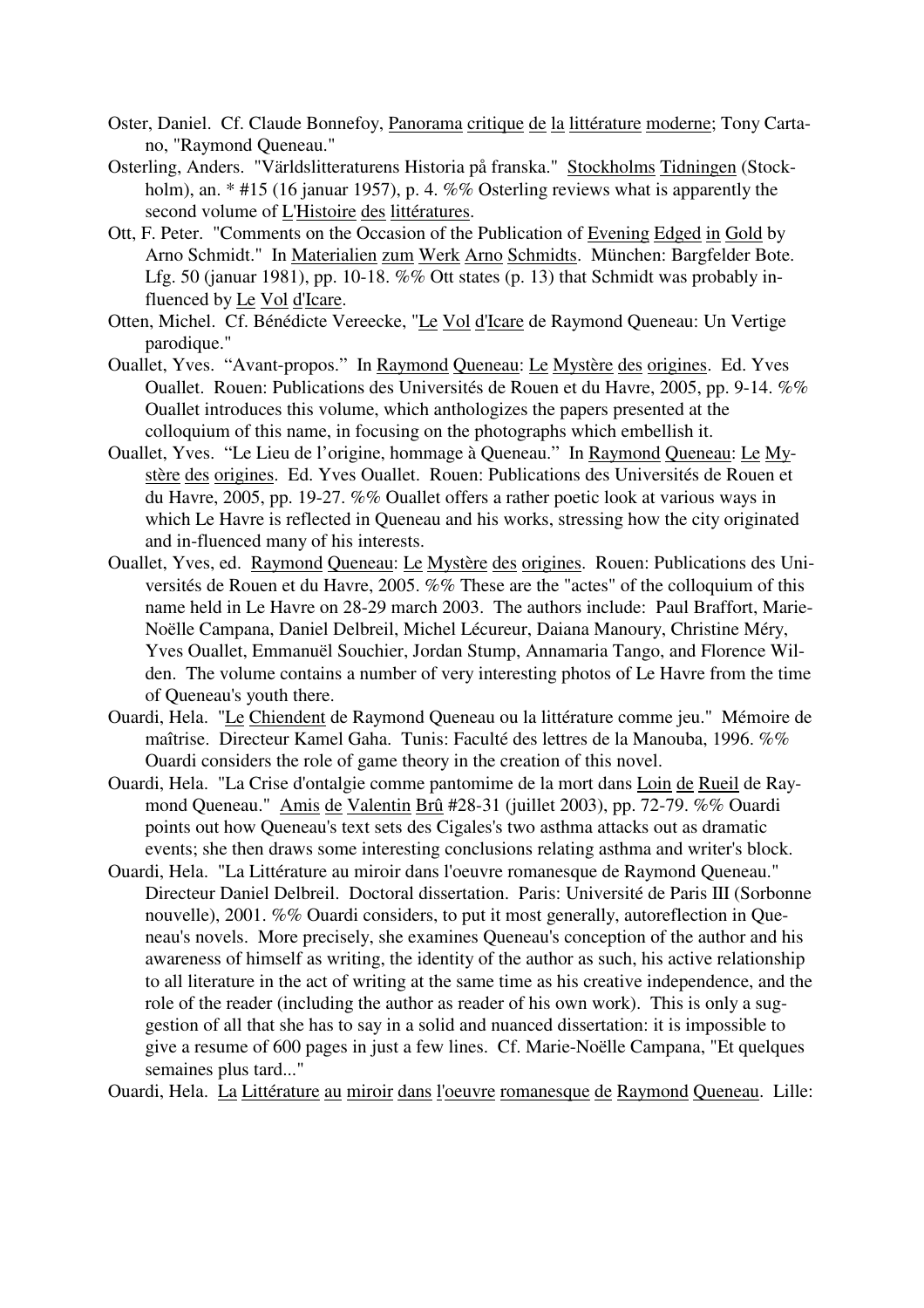Presses universitaires du Septentrion, 2003. %% This is likely to be very similar to her dissertation.

Ouardi, Hela. "Queneau et l'outil informatique." Amis de Valentin Brû #14-15 (mai 1999), pp.

61-63. %% Ouardi describes the Kestermeier bibliography and points out some of its more interesting aspects.

Ouardi, Hela. Cf. Astrid Bouygues, "Queneau en Sorbonne."

Oules, Marie-Chantal. "Le Jeu du langage dans les romans de Raymond Queneau: Pierrot mon ami, Exercices de style, Le Dimanche de la vie, Zazie dans le métro, Les Fleurs bleues." Mémoire de maîtrise. Directeur M. Masson. Montpellier: Université Paul Valéry (Montpellier III), 1972. %% Oules concentrates on the language involved and only uses the novels for examples.

Oulipo. "A Georges Perec." In La Bibliothèque oulipienne. Ed. Jacques Roubaud. Vol. 2. Paris: Ramsay, 1987, pp. 83-121. %% The members of the Oulipo offer various sorts of short texts in tribute. This was reprinted in the 3-vol. Seghers edition, vol. 2, pp. 83-121.

Oulipo. "A Raymond Queneau." In La Bibliothèque oulipienne. Ed. Jacques Roubaud. Paris:

Slatkine, 1981, pp. 49-83. %% This is a collection of very short oulipian texts done by the members of the Oulipo and dedicated to Queneau. This was reprinted in the 2-vol. Ramsay edition, vol. 1, pp. 49-73, and in the 3-vol. Seghers edition, vol. 1, pp. 49-73.

Oulipo. Abrégé de littérature potentielle. Collection "La Petite Collection," #379. Paris: Mille

et une nuits, 2002. %% The members of the Oulipo describe a number of the literary games or procedures which they have invented and present them in such a manner that the reader is encouraged to use them him/her self. There are several new techniques, such as the "poème de métro."

- Oulipo. Affensprache, Spielmaschinen und allgemeine Regelwerke. Trans. Hans Hartje and Jürgen Ritte. Berlin: Plasma, 1997.
- Oulipo. Atlas de littérature potentielle. Paris: Gallimard, 1981. %% This is a collection of pieces by members of the Oulipo on various topics. It contains an extract from Queneau's "Fondements de la littérature d'après David Hilbert," his "Classification des travaux de l'Oulipo," and pieces by Noël Arnaud, Marcel Bénabou, Jacques Bens, Claude Berge, Paul Braffort, Italo Calvino, Jacques Duchateau, Paul Fournel, François Le Lionnais, Harry Mathews, Georges Perec, Jacques Roubaud, as well as anonymous works and various bits and pieces. Cf. also Olivier Biegelmann, "Les Oulipiades"; Pierre Lepape, "Au tout à cent balles"; Mathieu Lindon, "Les Yeux dans les 'poches'"; Mordilloulipo, (No title); Raphaël Sorin, "Les Travaux de l'OuLiPo"; John Sturrock, "The Art of the Possible."
- Oulipo. "Autres morales élémentaires." In La Bibliothèque oulipienne. Vol. 4. Paris: Le Castor astral, 1997, pp. 55-91. %% The Oulipo presents 30 quennets (poems in the form which Queneau used in the first section of Morale élémentaire), even though two of them are not obviously of that form. There is some explanation of each of the 30 on p. 91. The texts were written by Marcel Bénabou, Jacques Bens, Paul Braffort, François Caradec, Paul Fournel, Jacques Jouet, and Jacques Roubaud.

Oulipo. La Bibliothèque oulipienne. 4 vol. Paris: Le Castor astral, 1997. %% This contains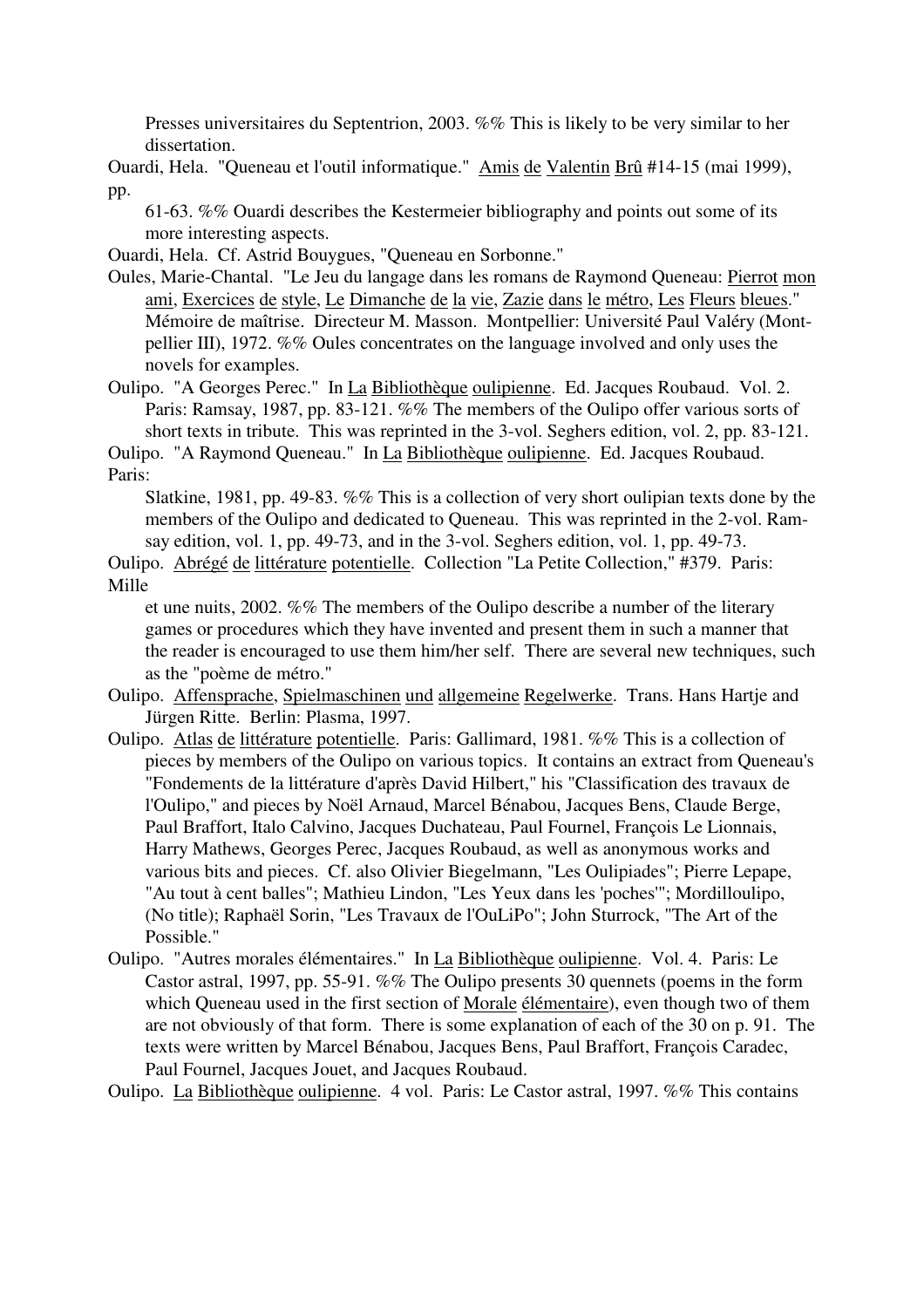Oulipo work from 1992 and 1993. The authors included in volume 4 are Marcel Bénabou, Jacques Bens, Paul Braffort, François Caradec, Paul Fournel, Jacques Jouet, Harry Mathews, and Jacques Roubaud.

- Oulipo. "Langagez-vous, mots dits, dix mots." Paris: Ministère de la Culture et de la communication (Délégation générale à la langue française et aux langues de France), 2003. %% This is a collection of short texts created by the Oulipo based on ten words taken from the titles of Queneau's works (dimanche, vol, campagne, exercer, bleu, chiendent, rude, mille, instant, and courir). The work is for the "8<sup>ième</sup> semaine de la langue française et de la fran-cophonie." Cf. Damien-Guillaume Audollent, "Langagements queniens"; Emilie Grange-ray, "Les Mots de Queneau pour jouer avec la langue"; Jean-Pierre Longre, "A Lyon, Queneau court les rues."
- Oulipo. La Letteratura potenziale (Creazioni, ri-creazioni, ricreazioni). Ed. and trans. Ruggero

Campagnoli and Yves Hersant. Bologna: Cooperativa libraria universitaria editrice Bologna, 1985.

- Oulipo. La Littérature potentielle (Créations Re-Créations Récréations). Collection "Idées," #289. Paris: Gallimard, 1973. %% The cover of this book has an unusual design which doesn't seem to be explained in the book; this explanation is available at the bottom right corner of p. 25 of the Pierre-Bernard Marquet article, "Qu'est-ce que l'Oulipo?" Cf. Anonymous, "Constraints to Come"; Yvon Belaval, "Queneau l'oulimpien"; François Caradec, "Exercices de stylos"; Catherine David, "Le Petit Bricoleur littéraire"; Frémion, "L'Oulipo"; Yves Hersant and Ruggero Campagnoli, CR of Oulipo's La Littérature potentielle; Daniel Oster, "La Prothèse littéraire."
- Oulipo. Moments oulipiens. Paris: Le Castor astral, 2004. %% Eleven oulipians contributed articles to this anthology, which centers on the people in the group rather than on their practices. Cf. François Naudin, "Les Potins de l'atelier."
- Oulipo. "S + 7, le retour." In La Bibliothèque oulipienne. Vol. 4. Paris: Le Castor astral, 1997, pp. 29-54. %% After a brief review of the oulipian history of  $S + 7$  come 11 texts generated by some variant of this method. The texts included were written by Marcel Bénabou, François Caradec, Jacques Jouet, Harry Mathews, and Jacques Roubaud.
- Ouredník, Patrik. "Kenó aneb Kenó." In Queneau, Stylistická cviceni. Praha: Volvox Globator, 1993, pp. 5-7.

Ouredník, Patrik. Cf. Queneau, Deti bahna and Na Zenskð je Clovek Krátkej.

Overbeck, Renate. Cf. Theodor Karst, Renate Overbeck, and Reinbert Tabbert, Kindheit in der

modernen Literatur.

Ovid (= Publius Ovidius Naso). Cf. Florence Wilden, "Le Vol d'Icare et ses relations avec Les

Métamorphoses d'Ovide: L'Equilibre des corp(u)s solides gênés."

- Owen, Thomas. Les Chambres secrètes. Bruxelles: Delta, 1983. %% This is a collection of short stories, and one of the characters is writing a dissertation on Queneau, specifically on "les à-peu-près poétiques de la grossièreté" (p. 50).
- Oxland, Catherine. "'Odeur de sainteté, odeur de soufre': The Body as Exhalation of the Soul in Raymond Queneau." In Sense and Scent: An Exploration of Olfactory Meaning. Ed. Bronwen Martin and Felizitas Ringham. Dublin: Philomel Publications, 2003, pp. 229-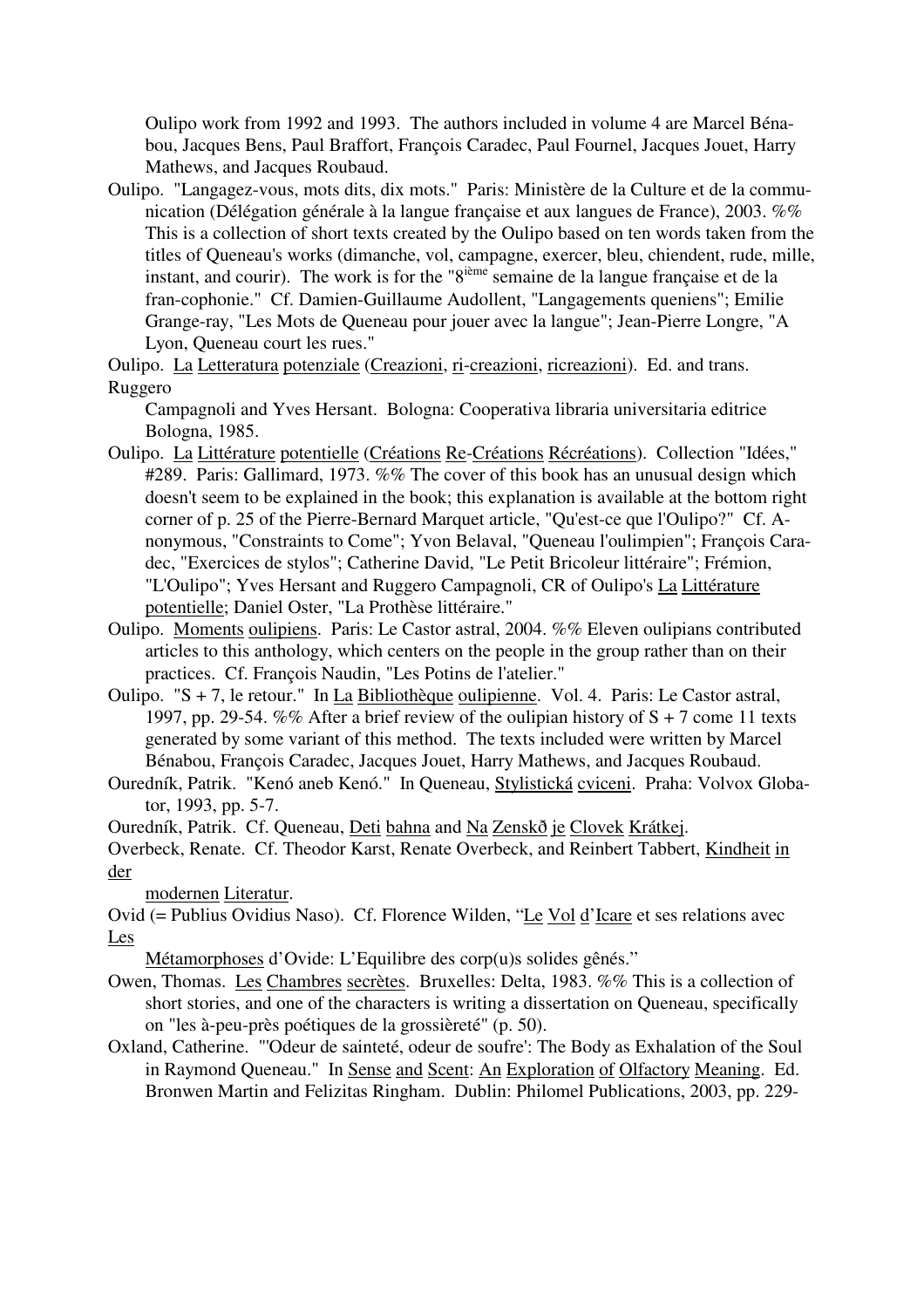243. %% Oxland states that she will treat of "the associations of smell with childhood and sexuality, both of them liked to a traumatic past; how Queneau transforms them in the tex-tual narrative; and, finally, how both of them combine to designate the body as guilty of contaminating the soul." I think that such a description does not quite do justice to the feminine and erotic connections that she describes.

- Ozanne, Jean. "Revue des revues." Paris-Normandie (Rouen), an. \* #2307 (29 février 1952), p. 6. %% Ozanne centers on the "étrange malaise" that Queneau's style creates in Le Dimanche de la vie, including a passage in which Valentin attempts to escape his awareness of time passing.
- P. "Les Masques nus." Cahiers d'art dramatique (Paris), an. 9 #9-10 (décembre 1947), "Supplément," p. 71. %% This author says that "'En passant' de Raymond Queneau est une pochade qui pourrait plaire si elle était traitée avec moins de prétention au 'grand art'." Paul Blanchart (p. 13) adds that "Le petit acte de Raymond Queneau ("En passant," par les Masques mus) ne peut que laisser attendre une expérience plus étoffée et plus concluante."
- P., A. F. "Raymond Queneau à l'Académie Goncourt." La Flandre libérale (Gand), an. 77 #73 (14 mars 1951), p. 8. %% The author just gives the particulars of the voting which elected Queneau to the Académie.
- P., A. F. "Raymond Queneau est élu à l'Académie Goncourt." Midi-libre (Paris), an. 8 #2104 (13 mars 1951), p. 1. %% The author simply states the fact of the election and lists Queneau's literary background.
- P., C.-V. This is not exactly a pseudonym for Queneau, since it probably stands for "Connaissez-vous Paris?" Cf. Queneau, "Cimitières ignorés, tombes oubliés."
- P., I. "Fransk lyrik exploderade under det tyska tvånget." Morgon-Tidningen (Social-Demokraten) (Stockholm), an. \* #317 (21 november 1945), p. 9. %% Queneau visited Sweden and Finland at this time, and this article seems to be describing his position in the French literary world as background for the visit. For details on the trip in question, cf. Michel Lécureur, Raymond Queneau, pp. 353-354. Cf. also Anonymous, "Kirjallisuutta Raymond Queneau"; Germain Despres, "Surtout, pas un mot..."; Nadja, "Fransk Litteratur levde farligt under kriget" and "Lyrisk explosion i nya Frankrike 200 nyfödda poeter av god klass"; Palola, "Kirjailija Raymond Queneau."
- P., J. "Ce Farceur de Queneau!" Le Monde (Paris), an. 18 #5123 (8 juillet 1961), p. 8. %% This author (Jacqueline Piatier?) sees in the Cent Mille Milliards de poèmes "une farce," "satire," and "une expérimentation du langage." Cf. Anonymous. "Il y a 30 ans... Eté 1961."
- P., L. "Les Midis de la poésie: Raymond Queneau." La Lanterne (Bruxelles), an. 8 #25 (30 janvier 1952), p. 4. %% This author describes Jean de Beucken's lecture and the poetry reading that followed.
- P., M. "Pour une bibliothèque idéale." Franc-tireur (Paris), an. 15 #3596 (16 février 1956), p. 6. %% This is a fairly ordinary presentation.

P., M. "Raymond Queneau, Staline, et le langage." Franc-tireur (Paris), an. 11 #2062 (15 mars

1951), p. 4. %% The author concentrates on Queneau's views on language in reviewing Bâtons, chiffres et lettres.

P., M. "Zazie chez elle." Aux Ecoutes (Paris), an. 41 #1847 (11 décembre 1959), p. 41. %%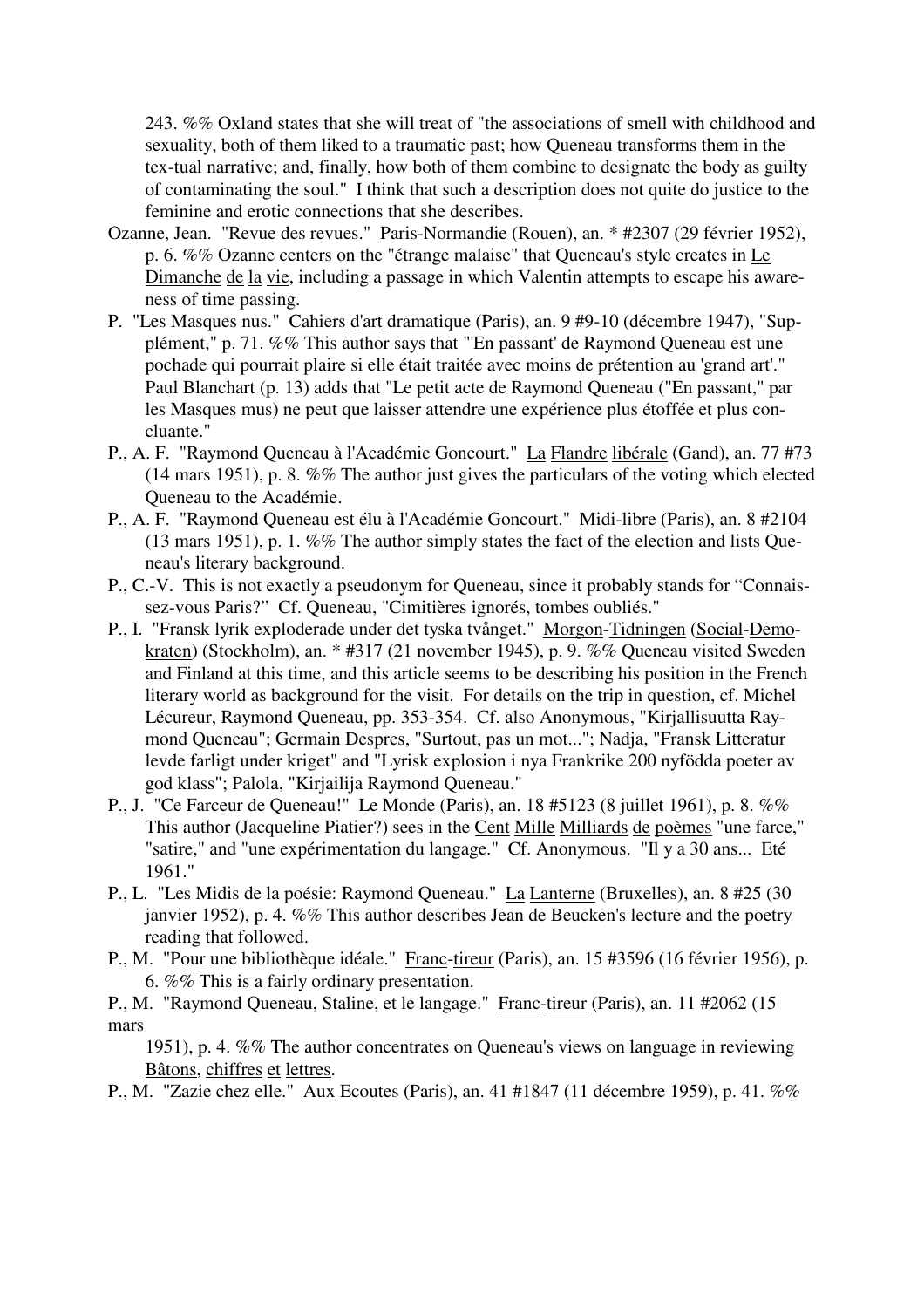The author seems to approve of the Trois-Baudets presentation of "Zazie dans le métro," one of the few who did.

- P., M. J. "Drama in argot." Algemeen Handelsblad ( Nederlands), vol. # (1 may 1959), pp. . %% This is a review of Zazie dans le métro.
- P., P. M. "Quand les jeunes écrivains font 'ha, ha'." Lyon Libre (Lyon), an. 4 #782 (1<sup>ier</sup> avril 1947), p. 2. %% The author describes Scipion's book.
- de P., O. "Rubin Steiner et Luz: OuMuPo 3." Le Monde (Paris), an. 60 #18632 (21 décembre 2004), p. 20. %% The author presents a recent CD (with accompanying comics) which contains attempts to translate oulipian constraints into music. This would seem to be the third record of the sort published by this company, "Ici d'ailleurs."
- P., S. CR of Alexandre Kojève's Introduction à la lecture de Hegel. Mercure de France (Paris), an. 59 #304 (= #1022) (octobre 1948), p. 310. %% The author gives a detailed and enthusiastic summary of the contents of this work.
- P., S. CR of Bâtons, chiffres et lettres. Mercure de France (Paris), an. 62 #311 (= #1052) (avril 1951), pp. 693-694. %% The author, whose identity is quite unclear, concentrates on Queneau's interest in the forms of language.
- P., S. CR of Jean Queval's Rendez-vous de juillet. Mercure de France (Paris), an. \* #\* (=  $\#1040$ ) (avril 1950), pp. 698-699. %% The author is merely brief and positive.
- P., S. CR of Les Oeuvres complètes de Sally Mara. Mercure de France (Paris), vol. \* #1186 (juin 1962), p. 315.  $\%$ % The author describes the book in negative terms which he seems to consider positive...
- P., S. "Exercices de style par Raymond Queneau." Mercure de France (Paris), vol. \* #1128 (août 1957), pp. 683-684. %% The author likes the Faucheux edition very much.
- P., S. "Lettres. Saint-Glinglin, par Raymond Queneau." Mercure de France (Paris), an. 59  $\text{\#304}$  (=  $\text{\#1022}$ ) (octobre 1948), p. 310. %% The author gives a curious review which relates surrealism, Rabelais, Jarry, and metaphysics to this novel.
- Pabst, Walter. "Zur Persiflage und Schmährede in zeitgenössischer französischer Lyrik." In Studia romanica et linguistica, #15. Festschrift für Olaf Deutschmann zum 70. Geburtstag, 14 März 1982. Ed. Peter Wunderli and Wulf Müller. Frankfurt-am-Main: Peter Lang, 1982, pp. 421-431. %% Pabst considers especially Courir les rues.
- Pabst, Walter. Cf. Karl Hölz, "Raymond Queneau: Petite Cosmogonie portative."
- Pacalon, Pascale. "La Notion d'histoire dans Les Fleurs bleues de Raymond Queneau." Thèse de DEA. Directeur G. Mailhos. Université de Toulouse-Mirail, 1988. %% Pacalon considers "les références historiques dans Les Fleurs bleues," "rapports entre les deux 'histoires' (Histoire et fiction)," and "l'histoire et ses sources." [This work is available at the Centre de recherches "L'Esprit nouveau en poésie"; Institut de littérature française; univer-sité de Paris III; 13, rue de Santeuil, 75005. It will be necessary to contact Professeur Daniel Delbreil beforehand in order to receive authorization.]
- Pachet, Pierre. "Derrière la grille." Les Lettres nouvelles (Paris), vol. \* #1 (février-mars 1977), pp. 161-182. %% This just has a quotation of the opening lines of Le Chiendent on p. 167.
- Pachet, Pierre. Cf. Claude Kremer-Caruana, "A la découverte de Raymond Queneau dans Paris, le douzième arrondissement, à travers son recueil de poèmes Courir les rues."
- Paesani, Kate. "A Process-Oriented Approach to Zazie dans le métro." French Review (Champaign, Illinois), vol. 79 #4 (march 2006), pp. 762-778. %% Paesani is solely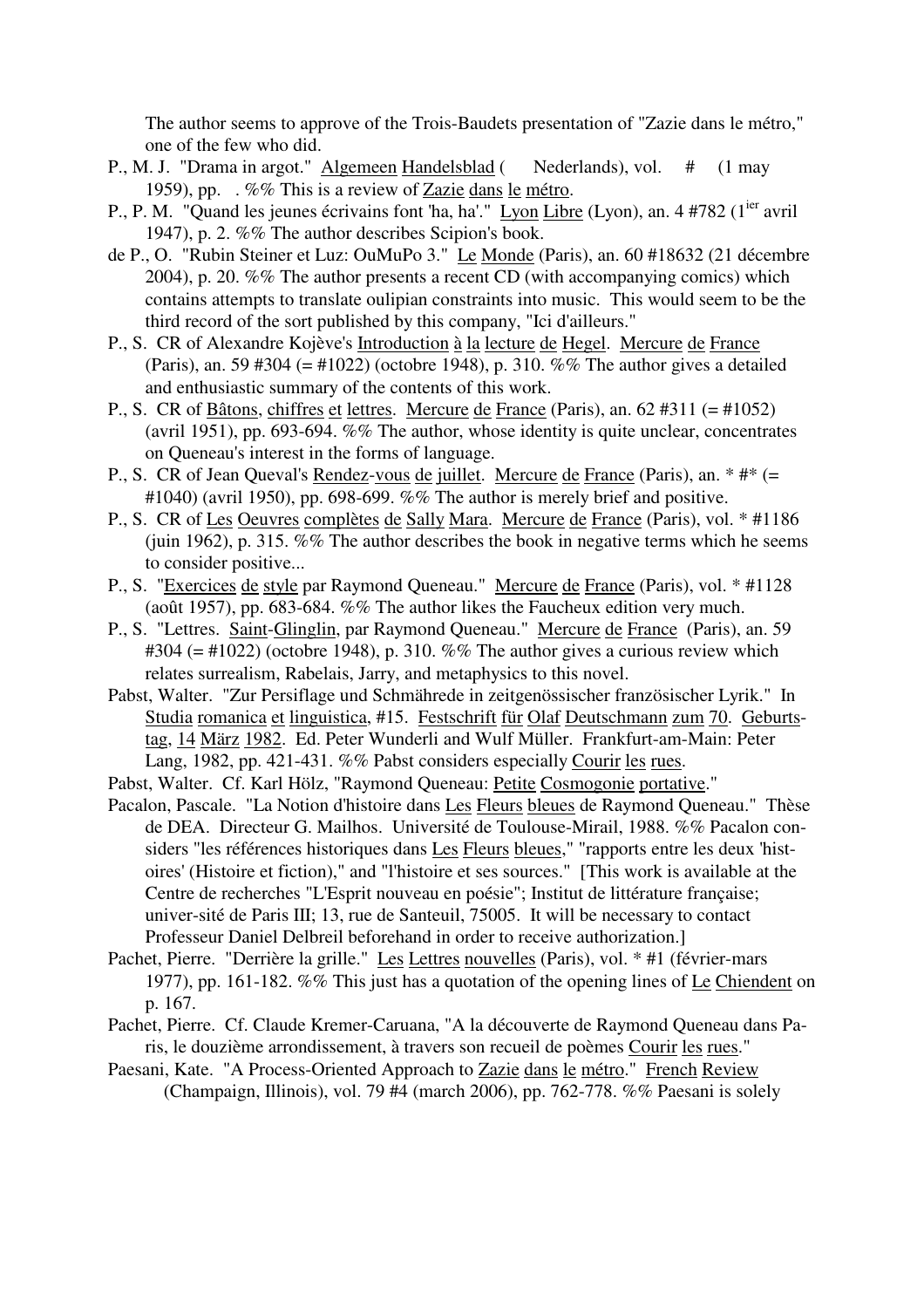interest in describing a methodology for teaching language through the use of a video presenta-tion. Malle is barely mentioned, and Queneau even less.

- Paget, Jean. "D'une critique 'nouvelle' pour un genre nouveau." Combat (Paris), an. \* #5408 (14 novembre 1961), p. 8. %% This concerns a theater version of Loin de Rueil. Cf. also his "Une Parabole vulnerable."
- Paget, Jean. "La Mythologie de Raymond Queneau." Cahiers littéraires -- RTF (Paris), an. 2 #1 ( $1^{ier}$  octobre 1963), pp. 17-18. %% This is a brief and shallow radio address on Queneau's novels.
- Paget, Jean. "Une Parabole vulnerable." Combat (Paris), an. \* #5405 (10 novembre 1961), p. 8. %% Paget reviews the musical version of Loin de Rueil without giving a judgement... Cf. his "D'une critique 'nouvelle' pour un genre nouveau."

Pagliano, Jean-Pierre. Cf. Claude Duneton and Jean-Pierre Pagliano, Anti-manuel de français à

l'usage des classes de second degré et de quelques autres.

- Pagliaro, Tony. Cf. Chris Andrews, "Protocol and Project: The Oulipo and the Process of Writing"; Jacques Birnberg, "'Vieillir' by Raymond Queneau: A Self-Mocking Elegy."
- Pailliez, Rodolphe. "Kickshaws." Art et métiers du livre (Paris), an. \* #140 (juin 1986), pp. 10-13. %% Pailliez describes this small press and some of their 20 early productions, including "Un Conte à votre façon" and One Hundred Million Million Poems. He adds that a project to publish ten "exercices de style inédits" was stillborn due to the formal refusal of the "succession Queneau." Cf. Jean-Hugues Malineau, "Le Petit «Kickshaws» qui fait la différence."
- Paioni, Pino. Cf. Queneau, "I Romanzi che non si raccontano," "Vieni vai," and "Zazie nella sua più giovane età."
- Pajet, Jean. "A la Comédie de Paris, 'La Femme-femme,' comédie musicale de J.-P. Ferrière."

Combat (Paris), an. \* #5508 (12 mars 1962), p. 8. %% Pajet compare this work to the theater version of Loin de Rueil and finds this one to be definitely inferior.

- Palayret, Guy, Anne Berthelot, and Claude Thomasset, ed. "Tristan et Yseut" de Béroul;"Le Joueur d'échecs" de Stephan Zweig; "Les Fleurs bleues" de Queneau. Collection "Balises Dossiers," # . Paris: Nathan, 2001? %% This is a manual for students finishing their bac and preparing for their examinations in literature.
- Palencia, Elaine F. CR of Barbara Wright's translation of The Sunday of Life. Library Journal (New York), vol. 102 #8 (15 april 1977), p. 950. %% Palencia's review is short and positive.
- Palinure. "Goûter de têtes chez Gaston." Combat (Paris), an. 9 #1820 (12 mai 1950), p. 1. %% Palinure describes those present for a garden party at the Maison Gallimard, mentioning that Queneau's tie is quite green, even more than the lizards which appear in his "Les Muses et lézards." Cf. Palinure, "Palinure s'égare dans la Littérature." The cartoons are by Maurice Henry.
- Palinure. "Palinure à la cinémathèque." Combat (Paris), an. 9 #1970 (3 novembre 1950), p. 2. %% Palinure summarizes Queneau's short film Le Lendemain in an article devoted to Palinure's visit to the Cinémathèque française. Cf. Michel Lécureur, Raymond Queneau, pp. 385-386.

Palinure. "Palinure s'égare dans la Littérature." Combat (Paris), an. 9 #1844 (9 juin 1950), p.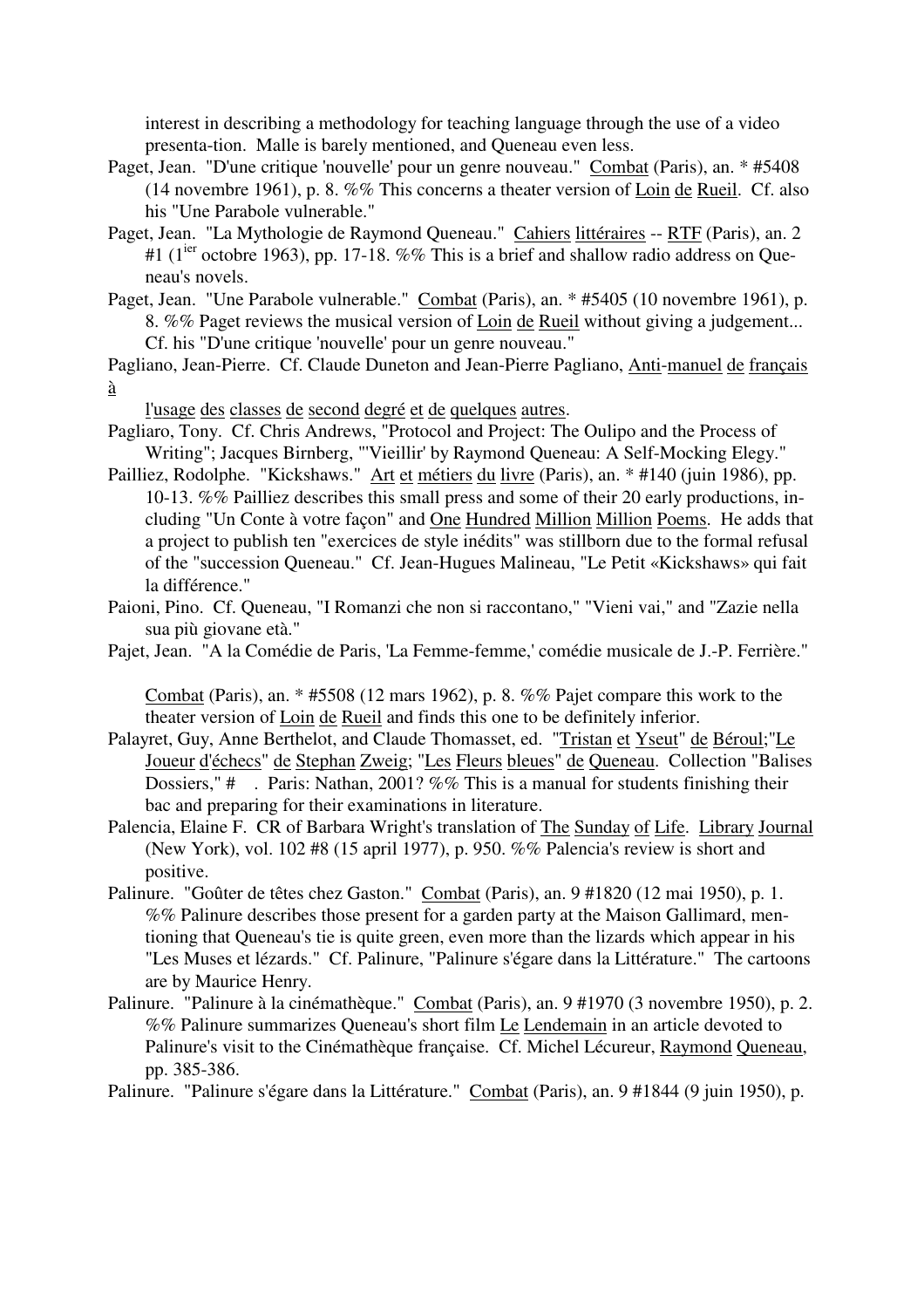2. %% Palinure claims that at the weekly Gallimard party Queneau was wearing a striped tie with white polka dots, a change from several weeks before. Cf. Palinure, "Goûter de têtes chez Gaston."

Palinure. "Zazie, premier film drôle de la vague 1960." Paris-jour (Paris), an. 17 #175 (14 avril 1960), p. 17. %% Palinure gives a facile review/interview of Louis Malle and certain characters from the film.

Palinure. This is the pseudonym of Henry Magnan.

- Pallotti, Gabriele. CR of Catherine Kerbrat-Orecchioni Les Interactions verbales. Journal of Pragmatics (Amsterdam), vol. 31 #3 (march 1999), pp. 417-433. %% Pallotti cites a quotation from Alejo Carpentier from Queneau's "Ecrit en 1955" in regard to the difference between dramatic dialogue and actual conversation.
- Palmarini, Massimo. "L'Ultimo Colpo del cecchino." Corriere della sera (Milano), an. 110 #206 (20 settembre 1985), p. 3. %% In an article on Italo Calvino, Palmarini makes a mention of Italo Calvino's translating Queneau's Petite cosmogonie portative into Italian.
- Palmer, Tony. "Art Disease." The Spectator (London), vol. 231 #7567 (7 july 1973), pp. 20- 21. %% Palmer chirps enthusiastically (but briefly) about Barbara Wright's translation of The Flight of Icarus.
- Palola. "Kirjailija Raymond Queneau." Helsingin Sandomat (Helsinki), an. # (24 marraskuu [= november] 1945), p. . %% The author describes a brief visit by Queneau to Helsinki. For details on the trip in question, cf. Michel Lécureur, Raymond Queneau, pp. 353-354. Cf. also Anonymous, "Kirjallisuutta Raymond Queneau"; Germain Despres, "Surtout, pas un mot..."; Nadja, "Fransk Litteratur levde farligt under kriget" and "Lyrisk explosion i nya Frankrike 200 nyfödda poeter av god klass"; I. P., "Fransk lyrik exploderade under det tyska tvånget."
- Palou, Anthony. "La Vie mystérieuse d'un pataphysicien." Le Figaro (Paris), an. \* #17967 (16 mai 2002), "Figaro littéraire," p. 3. %% Palou does little more than give a fairly concrete summary of Queneau's life in order to review Michel Lécureur's biography of him.
- Palustran, Christian. Cf. Gilles Boulan, Gildas Bourdet, Claude Confortès, Joseph Danan, David Lemahieu, Christian Palustran, Yoland Simon, and Stéphanie Tesson. Queneau que si!
- Pan, Peter. "Gallup pour la littérature universelle." Pan (Bruxelles), an. 12 #583 (22 février 1956), p. 4. %%
- Pan, Peter. "Loin de Rueil par Raymond Queneau." Pan (Bruxelles), an. 1 #45 (20 juin 1945), p. 4. %% The author gives a major part of this article to a very worthwhile review of Le Chiendent so as to better comment on Loin de Rueil.

Panaitescu, Val. "Une Description possible de l'humour." Cahiers roumains d'études littéraires

(Bucuresti), vol. \* #3 (\* 1978), pp. 37-47. %% In a rather serious article on humor, Panaitescu briefly compares Queneau with Rabelais and Diderot (p. 46).

- Panaitescu, Val. "L'Humoriste Chêne et Chien et sa mythologie." Temps mêlés #150 + 2 (été 1978), pp. 18-35. %% Panaitescu considers the etymology of Queneau's name, his interest in dogs and other animals, and other literary talismans (weeds, brooms, etc.). Cf. the note about this author on p. 49 of this same issue. This is actually the correct title.
- Panaitescu, Valeriu. "L'Humour de Raymond Queneau." Doctoral dissertation. Iasi: University Al. I. Cuza, 1972. %% The five parts of this rather long work concern the nature of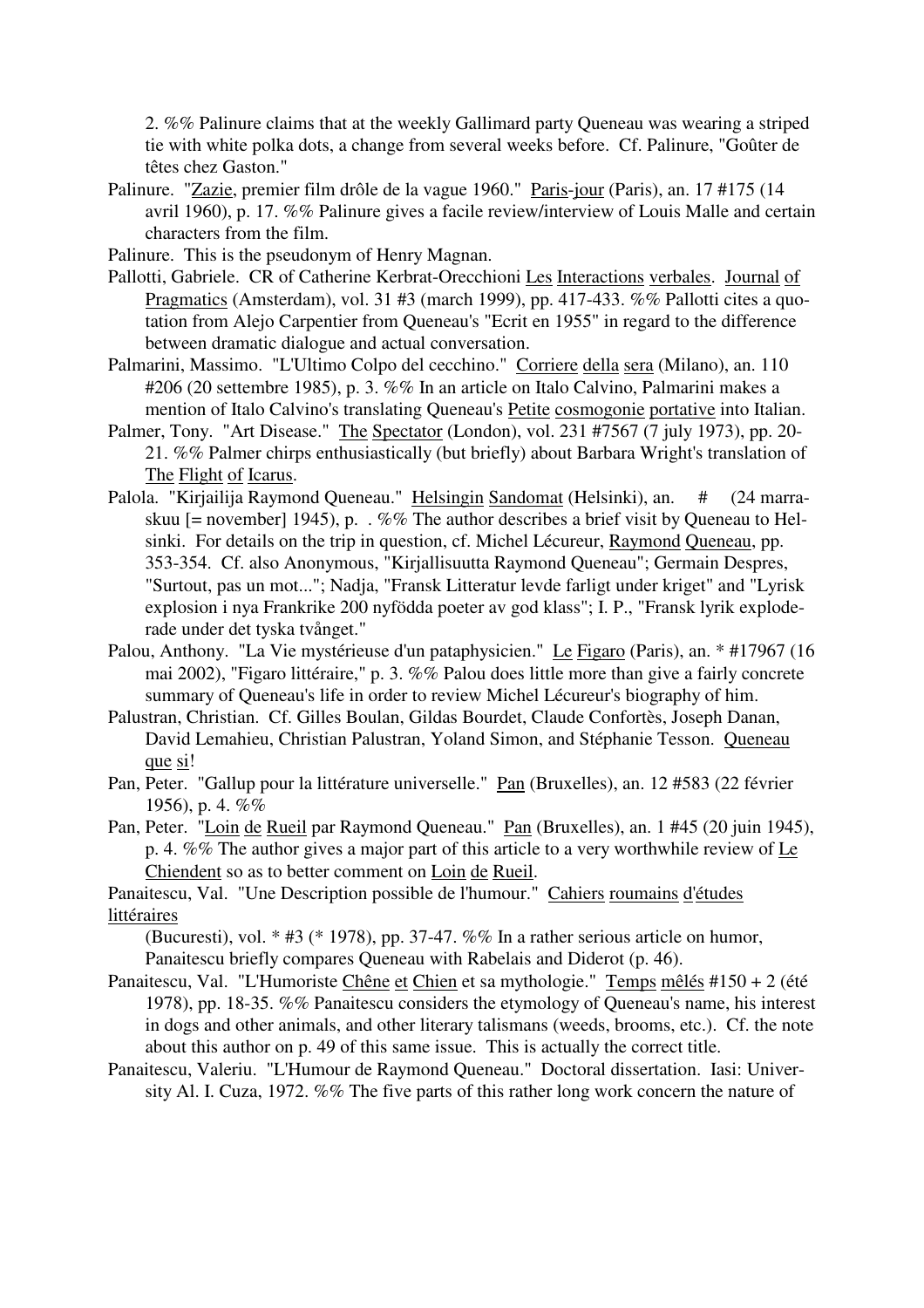humor (from a historical perspective), Queneau the humorist, the essential themes of Que- neau's humour, humorous expression, and Queneau's humorous relativism. There are ex-tracts indexed under Panaitescu, "Ressources comiques du 'troisième français' dans l'oeu-vre de Queneau." Cf. his "Le Jeu des antinomies dans l'humour de Queneau."

- Panaitescu, Val. "Le Jeu des antinomies dans l'humour de Queneau." In Raymond Queneau. Cahier de l'Herne #29. Ed. Andrée Bergens. Paris: Editions de l'Herne, 1975, pp. 139- 147. %% This extract from Panaitescu's doctoral dissertation concentrates on the skeptical turn of Queneau's thought, his tendency to look at both sides of any thought or idea, more than on the humor which can flow from such a potentially paradoxical stance. This article reappeared in the 1999 edition.
- Panaitescu, Val. "Le Langage de l'humour quenien." Temps mêlés #150 + 57/60 (automne 1993), pp. 125-134. %% Panaitescu investigates the relationship between Queneau's humor and his language, concentrating a bit more on the latter.
- Panaitescu, Val. "La Part du rêve chez Queneau." Dialogue (Montpellier), vol. 1 #1 (\* 1978), pp. 115-124. %% Panaitescu looks at the role of the "rêve" not only in Queneau's characters' lives but also in his love of cinema and the act of writing.
- Panaitescu, Val. "Les Personnages queniens critiques de leur statut." Temps mêlés #150 + 17/19 (avril 1983), pp. 137-149. %% Panaitescu considers various Queneau characters in the light of Unamuno and Pirandello.
- Panaitescu, Val. "Poème des poèmes." Temps mêlés #150 + 25/28 (mai 1985), pp. 289-300. %% This is on the nature of Queneau's poetry.
- Panaitescu, Valeriu. Preface. In Queneau, Florile albastre. Bucuresti: Univers, 1997, pp. 5- 18.
- Panaitescu, Val. "Queneau." Cronica (Iasi, Romania), an. 2 # (28 ianuarie 1967), p. 11?  $\%$ %

This seems to be just a general presentation of Queneau and his work.

- Panaitescu, Val. "Queneau." Romania literara (Bucuresti), an. 17 #10 (8 marti 1984), p. 21. %%This is a rather general presentation.
- Panaitescu, Val. "Queneau, un profund înnoitor al scrisului contemporan." Cronica (Iasi, Romania), an. 17? #877? (19 novembre 1982), p. 12. %% The title means "Queneau, un profond novateur de l'écriture contemporaine," and Panaitescu's article is a general description of the preceding Verviers colloquium.
- Panaitescu, Val. "Le Quennet." Amis de Valentin Brû #19 (juin 1982), pp. 33-39. %% This concerns the structure of Morale élémentaire.
- Panaitescu, Valeriu. "Raymond Queneau si prietenul sau Pierrot." In Queneau's Amicul meu Pierrot. Bucuresti: Univers, 1971, pp. 5-23.
- Panaitescu, Val. "Raymond Queneau s,¸i romanul-poem." Romania literara (Bucuresti), an. 6 #31 (2 august 1973), p. 28. %% Panaitescu's article seems to center on the nature of Queneau's novel writing.
- Panaitescu, Valeriu. "Ressources comiques du 'troisième français' dans l'oeuvre de Queneau."

Vie et langage (Paris), vol. \* #272 (novembre 1974), pp. 602-608, and vol. \* #273 (décembre 1974), pp. 702-706. %% These extracts from Panaitescu's dissertation concentrate on the nature of the vocabulary which Queneau used, both in a general manner and in terms of specific subsets of that vocabulary.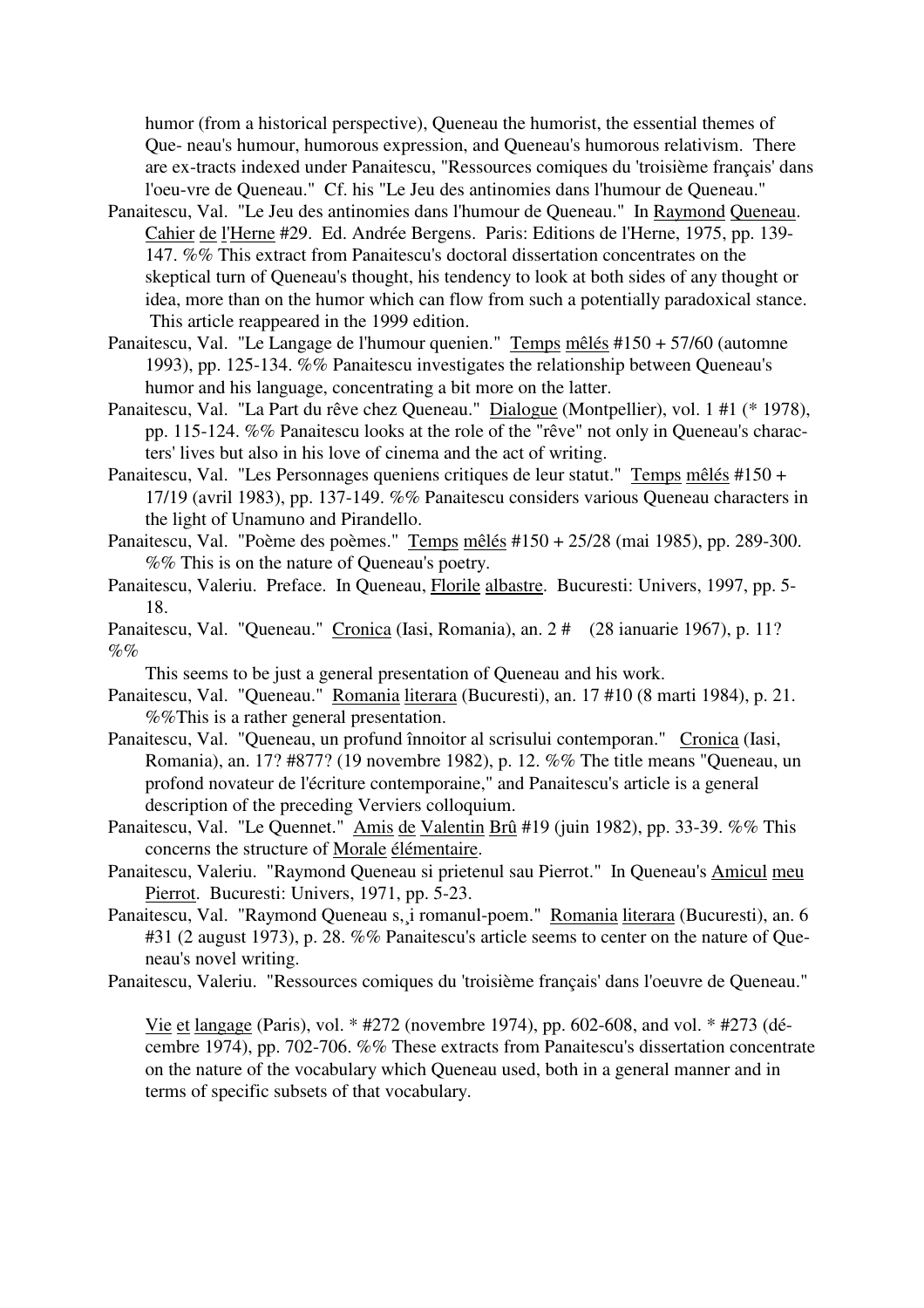- Panaitescu, Val. "Rigoare si fantezie." Cronica (Iasi, Romania), an. 8 #369? (23 februarie 1973), p. 12. %% Panaitescu seems to be addressing himself to the question of how and why Queneau structured his novels so carefully.
- Panaitescu, Val. "Un Temps romanesque entre le cycle et la spirale." Temps mêlés #150 + 39/40 (printemps 1989), pp. 3-18. %% This is (generally speaking) a consideration of philosophy and history in Queneau's novels.
- Panaitescu, Val. Umorul lui Raymond Queneau. Iasi: Junimea, 1979. %% The resumé of this book (pp. 298-309) is an essay well worth reading in itself. While Panaitescu focusses his work on Queneau's humor, the various chapters which treat different aspects of that humor and which consider most Queneau concerns open up perspectives which are as yet undeveloped in the more easily available Queneau literature. Cf. Constantin Pavel, CR of Val Panaitescu's Umorul lui Raymond Queneau.
- Panaitescu, Val. This is apparently the pseudonym of Valeriu Stoleriu, professor of the chair of

French Literature at the University of Jassy (Iasi, Romania). Cf. Silvia Butureanu, "Découvrir Raymond Queneau," p. 80, note 5; Queneau, Amicul meu Pierrot; Temps mêlés #150 + 2 (été 1978), p. 49.

- Pangloss. CR of Le Vol d'Icare. Pan (Bruxelles), an. 25 #1262 (5 mars 1969), p. 4. %% This is fairly standard.
- Pangloss. "Exit Raymond Queneau." Pan (Bruxelles), an. 32 #1662 (3 novembre 1976), p. 4. %% Pangloss's obituary avoids the usual tone and commonplaces of such articles.
- Pangloss. "Les Fleurs bleues par Raymond Queneau." Pan (Bruxelles), an. 21 #1071 (7 juillet 1965), p. 4. %% This curious review seems to say that Queneau's novel is enjoyable and distracting but not at all memorable or worthy of serious respect.
- Pangon, Gérard. "Machines à écrire, le CD." Télérama (Paris), vol. \* #2579 (16 juin 1999), p. 84. %% CR of Antoine Denize and Bernard Magné, Machines à écrire. Cf. Anonymous, "Anagrammes"; Astrid Bouygues, "Un CD-ROM Queneau-Perec"; Natalie Levisalles, "La Voltige des mots"; Patrick Longuet, "Exercices de style"; Bernard Magné, "Machines à écrire, machine à lire"; François Mizio, "Littéraciels"; Sylvaine Villeneuve, "L'Inventeur du CD-rimes."
- Panné, Jean-Louis. Boris Souvarine. Paris: Robert Laffont, 1993. %% Panné writes of the surrealists' approach to the Communist Party and then the adherence of some of the members to the Cercle communiste démocratique (p. 175), cites a letter from Souvarine to Queneau concerning Simone Weil (pp. 205-206), and mentions Queneau's presence at a rally (p. 216).
- Panqueneau, Raymond. "Nikita dans le métro." Pan (Bruxelles), an. 16 #797 (30 mars 1960), p. 1. %% The author uses a pastiche of the Zazie dans le métro style to deal with de Gaulle, Khrushchev, etc.
- Pansaers, Clément. Cf. Queneau, "Hommage à Clément Pansaers"; Queneau and André Blavier, Lettres croisées 1949-1976, pp. 87-93, 97-99, 105, 106, 109, 110, 353 (notes 89 and 99), and 354 (notes 106 and 108).
- Pantalon. "A Louvain-la-neuve: Exercices de style." Pan (Bruxelles), an. 38 #1946 (14 avril 1982), p. 4. %% The author reviews a dramatic presentation of the Exercices by the Jacques Seiler company.

Παπαγεωργίoυ, Χρήστoς. "Ελληvική Βιβλιoγραφία Raymond Queneau." ∆ιαβαζω (Αθήvα),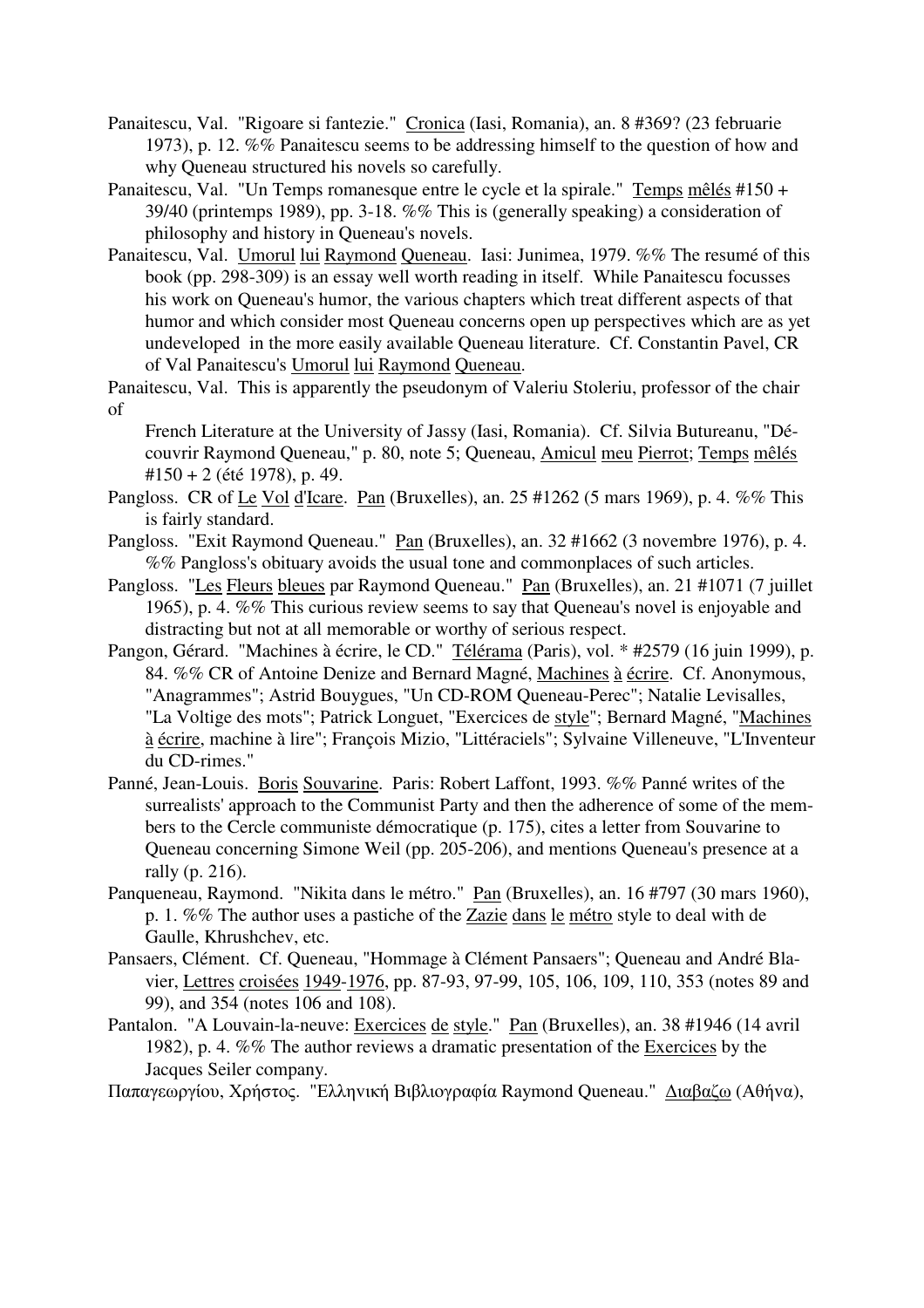vol. \* #320 (13 Οκτωβριoυ 1993), p. 79. %% This is "A Bibliography of Raymond Queneau in Greek."

- Papaspyridou, Ioanna. "Les Surréalistes lecteurs de Baudelaire." Mélusine (Cahiers du Centre de recherches sur le surréalisme) #13 ("Le Surréalisme et son psy"). Lausanne: Editions de l'Age de l'Homme, 1992, pp. 283-293. %% Queneau is mentioned only on p. 29, in reference to Courir les rues: "Concordances baudelairiennes."
- Papote, Viviane. "C'est Arrivé cette semaine." Cinémonde (Paris), an. 18 #853 (11 décembre 1950), p. 3. %% Papote has an imaginary conversation which includes several references to Queneau and his life in the film world. Most interesting is the announcement that Pierre Kast (and others) were supposedly about to film Les Exercices de style: Queneau, ques-tioned about this by reporters, was rather surprised to hear it. Cf. Anonymous, "Par le grâce de St-Germain-des-Prés, le cinéma aura ses exercices de style."
- Papote, Viviane. "Etre ou ne pas être." Cinémonde (Paris), an. 18 #823 (15 mai 1950), p. 3. %% This short piece says that Queneau had only a small role in "Désordre," an existentialist film directed by the lettrist Gabriel Pommerand. He was supposedly to fall on his face when he saw Gréco walk by. Cf. Anonymous, "3.000 Personnes refusées!" and "«Désordre» à Saint-Germain-des-Prés."
- Pappo Gruffat, D. "Deux Mineurs de fond seront-ils au CNE le 30 octobre? Raymond Queneau présente Marcel Allemann, l'auteur des Prouesses extraordinaires du grand Zapata." Les Lettres françaises (Paris), an. \* #537 (7 octobre 1954), p. 10. %% This is an interview in which Queneau speaks only about the book named in the title and its author.
- Paquot, Michel. "Reçus par Pivot..." La Cité (Bruxelles), an. 2 #20 (18 mai 1989), p. 61. %% Paquot reviews Patrick Rambaud's Bernard Pivot reçoit... with rather more thought than is usual for reviewers.
- Paquot, Michel. Cf. Thierry Altman and Michel Paquot, "Jacques Roubaud: 'Nous n'avons pas terminé 53 Jours'."
- Para, Jean-Baptiste. Cf. Italo Calvino, "Petit Guide pour la Petite Cosmogonie portative."
- Paradis, François. "Raymond Queneau et les Frères Jacques." In Raymond Queneau. Cahier de l'Herne #29. Ed. Andrée Bergens. Paris: Editions de l'Herne, 1975, pp. 275-277. %% Paradis writes not only of the Frères Jacques adaptation of Les Exercices de style but also of certain Queneau poems which they also sang. This article reappeared in the 1999 edition.
- Parain, Brice. Cf. Pierre Leyris, Pour Mémoire.
- Parayre, Marc. Cf. Antonia-Marisol Arbues Castán, "Problemas de traducción de los Les Exercices de style de R. Queneau."
- Paret, Pierre. CR of Les Temps mêlés. Mon Pays (Bordeaux), an. # (15 décembre 1941), p. %% Paret thinks that the unusual form of the novel renders it a failure.
- Parinaud, André. "J'ai décerné le Goncourt avec Colette." Opéra (Paris), vol. \* #334 (5 décembre 1951), p. 10. %% Queneau announces that Julien Gracq had won the prize, joking about "Les Ravages de Sartre."
- Parinaud, André. "Je crains pas cette nuit." Nouveau Journal (Bruxelles), an. #2249 (30 octobre 1976), p. . %% Parinaud's obituary for Queneau is without distinction.
- Parinaud, André, and Christian Millau. "...et les reporters d'Opéra dans la salle." Opéra (Paris), an. \* #346 (27 février 1952), p. 5. %% In this review of Le Prince de Hombourg by von Kleist, the authors include "Quant à Queneau, il ponctuait son enthousiasme de ré-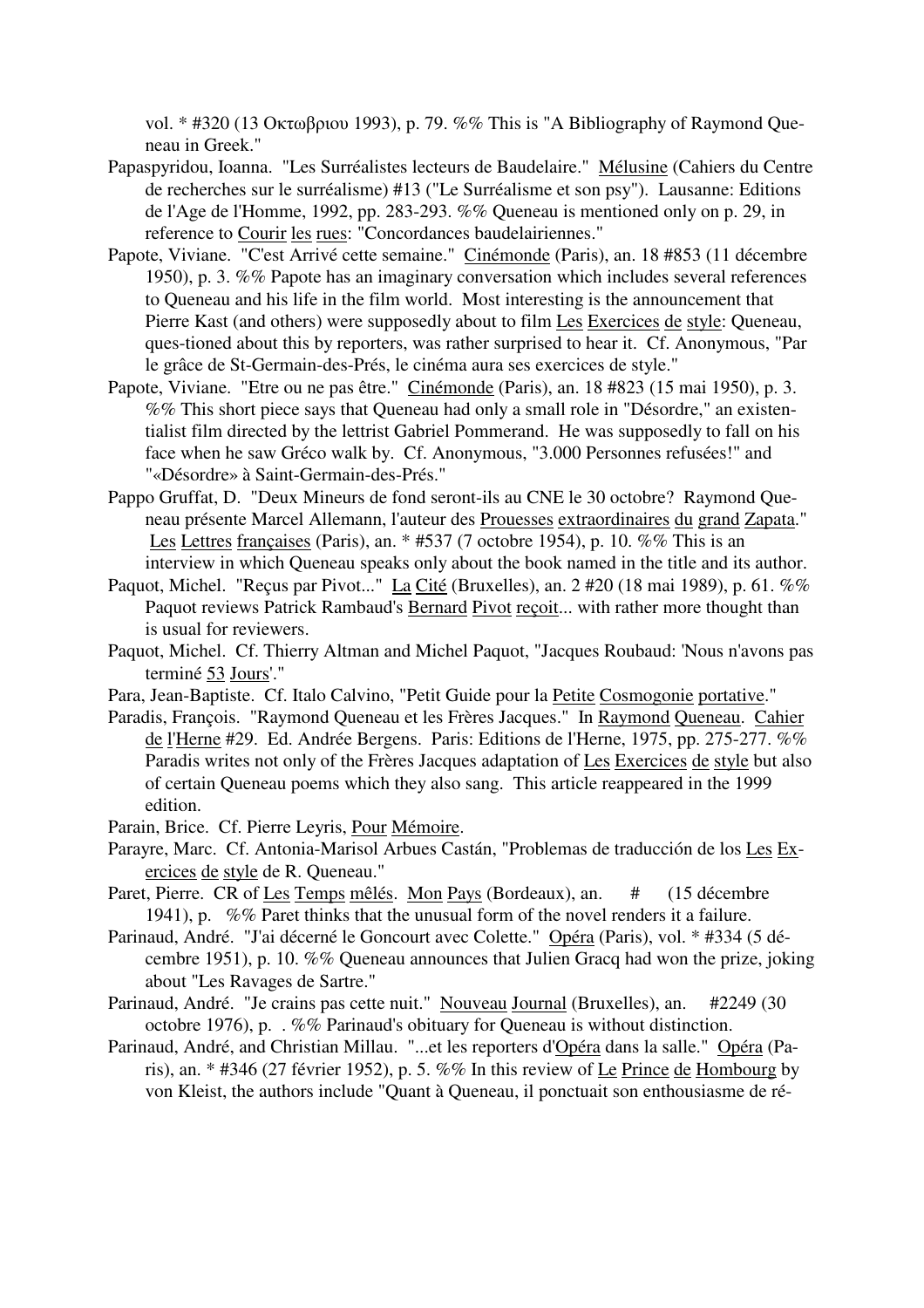flexions de ce genre: 'Moi, je suis pour l'autorité. Dommage que le prince ne meure pas. Corneille l'aurait tué. Et je suis même sûr que Racine, avec l'aide de Jean Anouilh, eût armé la main de Nathalie pour l'exécuter'." Queneau also suggests some possible scenarios concerning Descartes, Kant, and Schopenhauer.

Parinori, César. "'Pataglose casuelle à la texture notamment psychophysique de Valentin Brû."

Amis de Valentin Brû #30 (avril 1985), pp. 34-39. %% This concerns the 'identity' of Valentin Brû. "Parinori" is the pseudonym of Guy Ciancia.

Paris, Gabriel. Cf. Isabel Foster Downs, "New Perspectives on the 'livre de peintre': A 'Catalogue raisonné' of the UCSB collection"; Véronique Le Poittevin, "Les Dessins à dessein: Raymond Queneau et ses illustrateurs," "Le Livre artisanal: L'Exemple de Gabriel Paris," and "Représentations de la ville: Du texte à l'image"; Queneau, Exercices de style (1960 edition) and Les Ziaux (1961 edition); Queneau and André Blavier, Lettres croisées 1949- 1976, pp. 102, 104, 105, and 353 (note 106); Queneau and Paris, Il pleut.

Paris, Robert L. Cf. Queneau, "Exercices de style."

- Parisot, Henry, ed. Le Rire des poètes. Paris: Pierre Belfond, 1969. %% This has Les Ziaux: "Maigrir" and "Pendule" and Le Chien à la mandoline: "Egocentrisme I" and "Egocentrisme II" on pp. 175-178.
- Parisot, Henri. Cf. Queneau, Raymond. "De quelques langages animaux imaginaires et notam-

ment du langage chien dans Sylvie et Bruno."

- Parquin, Jean. "Sébastien, d'Henri Troyat." La Gazette des lettres (Paris), an. 5 #86 (16 avril 1949), p. 16. %% Parquin really liked the Frères Jacques interpretation of Les Exercices de style.
- Parrain, Brice. Cf. Anonymous, "Un Rude Métier"; Emmanuel Boudot-Lamotte, "Quelques Souvenirs d'un lecteur et ami..."; Alban Cerisier, "Queneau, éditeur"; Frank Dobo, "La Petite Histoire ... du Chiendent"; Queneau, "Parler est incertain..." and "La Vie des livres": "Jean Madec."
- Parret, Herman. Cf. Liliane Tasmowski-De Ryck, "Impératif et actes de langage."
- Parrot, Louis. "David, Bonnard, et C<sup>ie.</sup>" La Nef (Paris), an. 5 #45 (août 1948), pp. 144-146. %% Parrot notes (p. 146) a few words from Queneau's Preface to the catalogue of the Georges Hugnet exposition at the Galerie de l'Orfèvrerie Christofle in Paris (25 juin -- 10 juillet 1948).
- Parrot, Louis. "Exercices de style." Les Lettres françaises (Paris), an. 7 #183 (20 novembre 1947), p. 5. %% Parrot considers the Exercices de style plus works by two other authors; his article is quite worthwhile.
- Parrot, Louis. "Livres difficiles." Les Lettres françaises (Paris), an. 8 #221 (19 août 1948), p. 3. %% Parrot considers Saint Glinglin along with works by other authors.
- Parville, Robert. "De la recurrence des 'Bru' dans la vie apparente de Raymond Queneau." Amis de Valentin Brû #24-25 (décembre 1983), p. 92. %% Parville speaks a bit about Myriam Bru, whom Queneau might have known through the "Tabou" of postwar Saint-Germain-des-Prés.
- Parville, Robert. "Hubert Juin." Cahiers Raymond Queneau, vol. \* #7 (janvier 1988), pp. 52- 54. %% This is the obituary of Hubert Juin.

Pascal, Blaise. Cf. Evert van der Starre, Curiosités de Raymond Queneau. De «L'Encyclopé-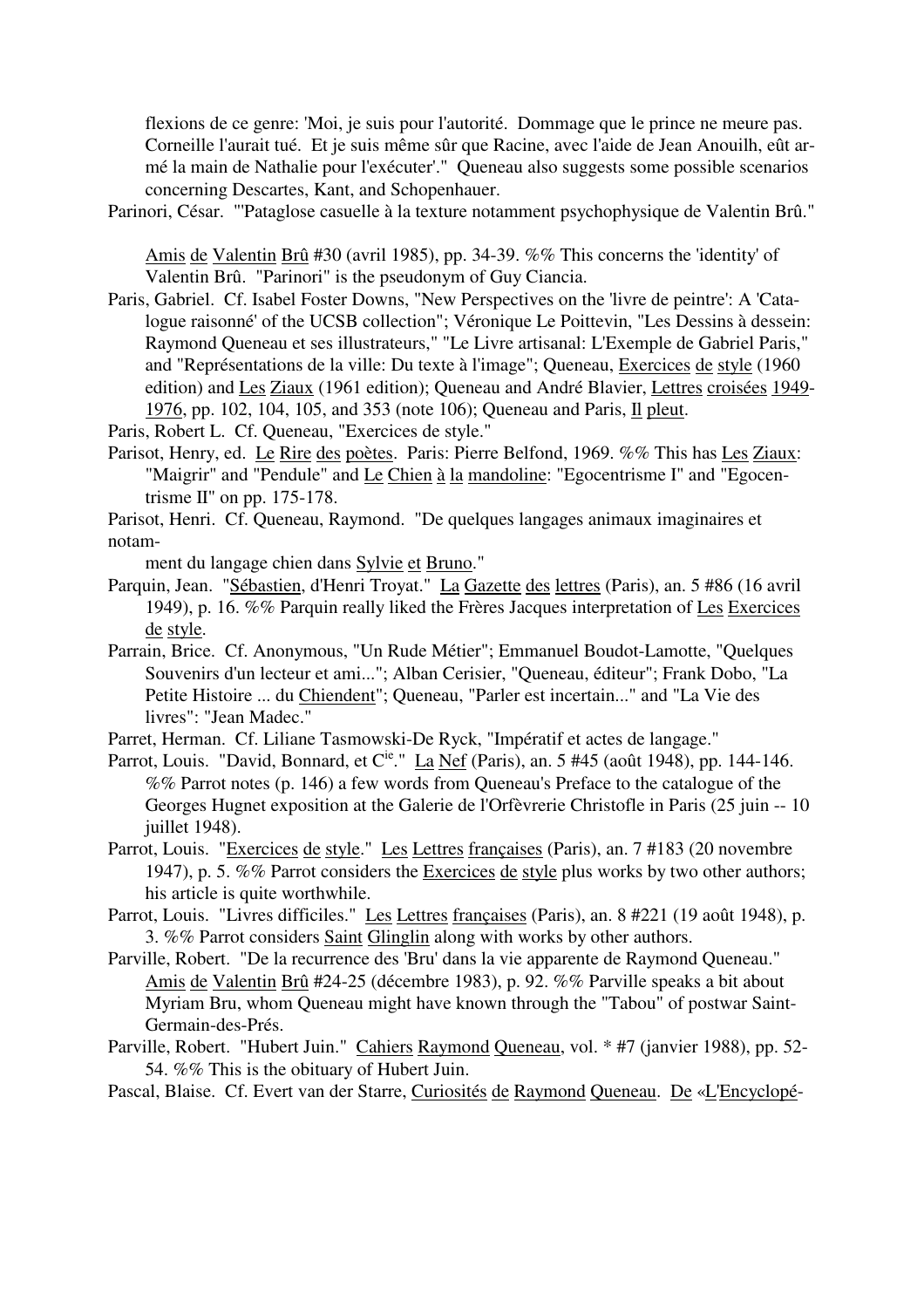die des Sciences inexactes» aux jeux de la création romanesque, pp. 49-52.

- Pascaud, Fabienne. "Exercices de style de Raymond Queneau." Télérama (Paris), an. \* #1718 (15 décembre 1982), p. 53. %% Pascaud presents a television screening of the Jacques Seiler's presentation of Les Exercices de style at the Théâtre Montparnasse.
- Pascaud, Fabienne. "Le Journal de Sally Mara aux Bouffes parisiens." Télérama (Paris), an. \* #1843 (8 mai 1985), "Le Petit Journal" (supplément Paris / Ile-de-France), p. xiv. %% Pascaud does little more than announce the Stéphanie Loïk stage version of Le Journal intime de Sally Mara.
- Pascaud, Fabienne. "Tiens-bon la rampe, Stéphanie!" Théâtre à Toulouse (Toulouse), an. 11 #2 (janvier-mars 1986), pp. 2-3. %% Pascaud describes the career of Stéphanie Loïk and how she came to be performing Queneau.
- Pasco, Maurizial. "De l'opportunité de reboucher les trous de la rue Lartoil avec des dépliants publicitaires toutes-boîtes." Temps mêlés #150 + 50 (été 1991), pp. 23-30. %% Pasco compares Les Trous de la rue Lartoil of Pascal Samain with Un Rude Hiver.
- Pasquino, Andrea. "Alcune Considerazioni sulla poetica di Queneau." In L'Utile, il bello, il vero. Il Dibattito francese sulla funzione della letteratura tra Otto e Novecento. Cuaderni del Seminario di filologia francese, #10. Ed. Tiziana Goruppi and Lionello Sozzi. Pisa: Edizioni ETS / Genève: Editions Slatkine, 2002, pp. 385-390. %% Pasquino considers Queneau's views on the nature of poetry as those views were reflected in his articles appearing in Volontés. She especially touches on his dealing with the thought of André Daumal and André Rolland de Renéville; cf. Claude Debon, "Queneau contre Rolland de Renéville: Définitions de la poésie in 1938" in regard to the latter.
- Pasquino, Andrea. "«Les Huns et les autres,» giochi di parole e giochi di senso in Raymond Queneau." In Interpretare e tradurre. Studi in onore di Luigi De Nardis. Ed. V. Carofiglio, A. Castoldi, M. T. Giaveri, G. S. Santangelo, and G. Violato. Collection "Saggi Bibliopolis," #62. Napoli: Bibliopolis, 2000, pp. 527-532. %% Pasquino looks briefly at the basics of wordplay in Queneau, centering on Zazie dans le métro and Les Fleurs bleues.
- Pasquino, Andrea. Raymond Queneau. Collection "Il Castello di Atlante," #13. Reggio Emilia

(Italia): Edizioni Diabasis, 1996. %% Pasquino gives a rather general and popular overview of Queneau's life, ideas, and works.

- Pasquino, Andrea. Il Teorema di Queneau: Il concetto matematico come struttura narrativa e investimento estetico. Napoli: Ligouri, 2003. %% While Pasquino cites and refers to Queneau often, he is just one of a number of authors she bases her reflections on: the work is indeed on "struttura narrativa e investimento estetico."
- La Passante. "Visages de Paris." Gazette des lettres (Paris), an. 7 #7 (15 avril 1951), p. 113. %% The author gives a popular description of the awarding of the Claire Belon prize. Queneau was present as the author of the Preface to the prize-winning L'Honneur de Pédonzigue of Roger Rabiniaux. Cf. the note at the end of subject entry for "Prizes."
- Pasteur, Claude. "La Petite Histoire des grands ménages." Elle (Paris), vol. \* #1147 (14 décembre 1967), pp. 18-19. %% Pasteur gives just the most darling picture of the Queneaus' adorable home life! Diabetics abstain.
- Patchen, Keith. "Alexandre Kojève: Moscow's Mandarin Marxist Mole in France." National Observer (Melbourne, Australia), vol. \* #58 (spring 2003), pp. 37-48. %% Patchen de-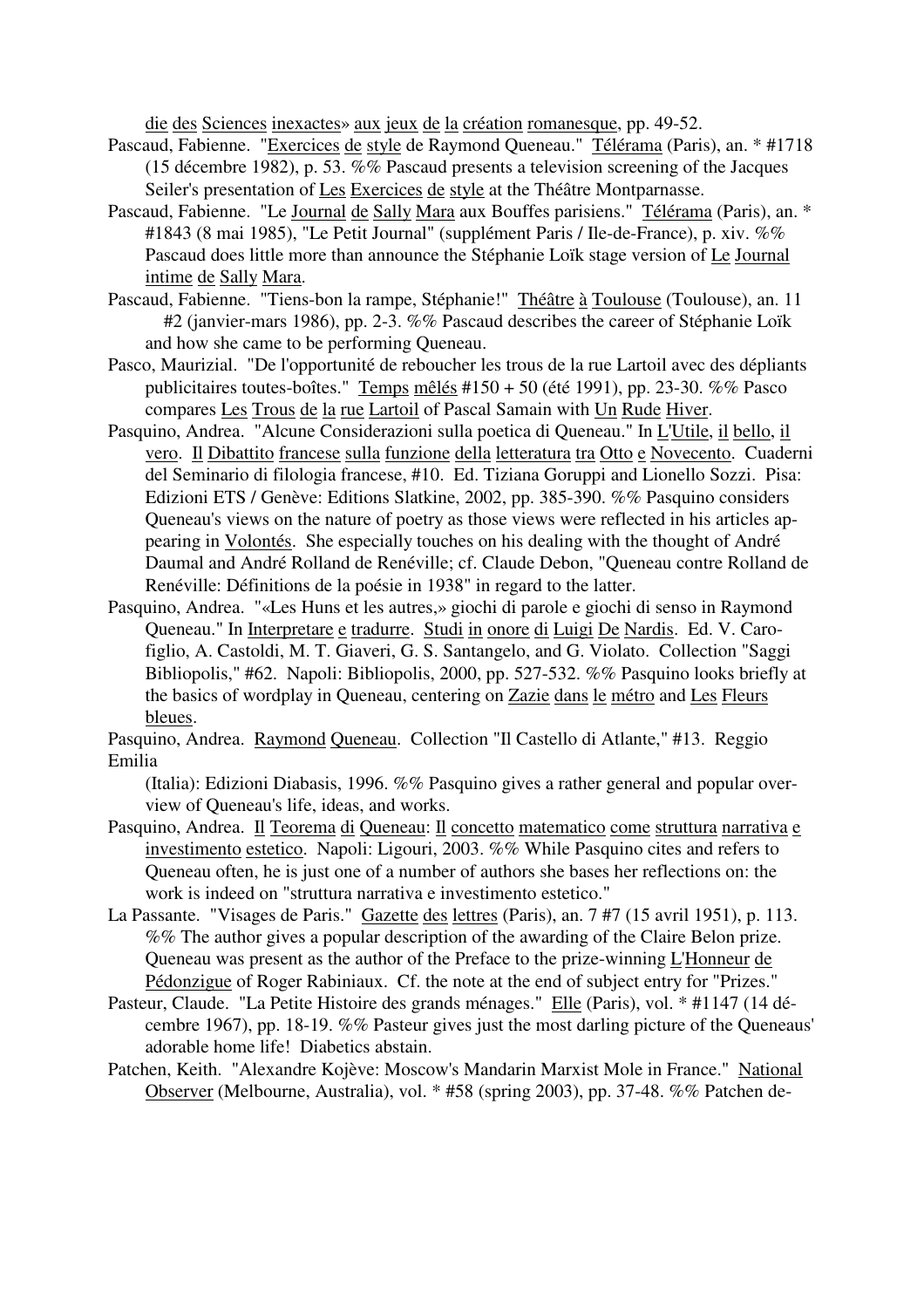scribes Kojève's life and his role as a Soviet agent in the West. Queneau is only mentioned in the bibliography. Cf. also Anonymous, "Alexandre Kojève, KGB Spy."

Patri, Aimé. "Adieu Chansons par Janine Queneau." Monde nouveau / Paru (Paris), an. 7 #53-

54 (\* 1951), pp. 137-138. %% Patri gives a pleasant and positive review of this collection.

Patri, Aimé. "L'Appel de Raymond Queneau." Cf. Jacques Carat, "Crise de l'imprimerie."

- Patri, Aimé. CR of Chiffres, bâtons et lettres (sic). Monde nouveau (Paris), an. 7 #48 (\* 1951), pp. 70-71. %% Patri includes a paragraph on the Petite Cosmogonie portative in this rather standard review of Bâtons, chiffres et lettres.
- Patri, Aimé. CR of Kojève's Introduction à la lecture de Hegel. Paru (Paris / Monaco), vol. \* #34 (septembre 1947), pp. 98-99. %% Patri merely mentions Queneau as taking these notes and editing them: most of his review concerns what Kojève has to say.
- Patri, Aimé. CR of Les Petits Romantiques français. Paru (Paris / Monaco), an. 9 #57 (janvier 1950), pp. 66-68. %% Patri mentions the inclusion of Queneau's "Defontenay" in this anthology, an issue of Les Cahiers du Sud, saying that Defontenay could hardly be considered a romantic author.
- Patri, Aimé. "Exercices de style par Raymond Queneau." Paru (Paris / Monaco), vol. \* #37 (décembre 1947), p. 64. %% Patri is brief and slightly patronizing.
- Patri, Aimé. "Dialectique du maître et de l'esclave." Le Contrat social (Paris), vol. 5 #4 (juillet-août 1961), pp. 231-235. %% This just mentions (p. 234) Queneau's editing Kojève.
- Patri, Aimé. "Jeux sauvages ou les prix littéraires." Monde nouveau (Paris), an. 8 #55 (\* 1952), pp. 59-61. %% Patri discusses Queneau's election to the Académie Goncourt and the first subsequent choice of a prize author.
- Patron, Sylvie. Critique 1946-1996: Une Encyclopédie de l'esprit moderne. Collection "L'Edition contemporaine." Paris: Editions de l'IMEC, 2000. %% Patron concentrates on the magazine and barely does more than mention Queneau's name in about nine places.

Patzios, Ursula. Cf. Anonymous, ed., Juan Miró der Lithograph.

- Pauchant, Caroline. Exercices de style: "Apocopes." In Typographics 1: The Art of Typography from Digital to Dyeline. Ed. Roger Walton. New York: Hearst Books International, 1995, p. 30. %% Pauchant has produced a lithograph based on Queneau's text.
- Paul, Elliot. The Life and Death of a Spanish Town. New York: Random House, 1937. %% Blavier said that the three Queneaus appear in this book somewhere; if this is true, it would be on pp. 219 and 270. Cf. Aliette Armel, Michel Leiris; Michel Leiris and Jean Paulhan, Correspondance 1926 - 1962; Claude Simonnet, Queneau déchiffré, p. 27.
- Paul, G. "A la vitrine du libraire." Chez soi (Colmar), an. 15 #18 (15 septembre 1961), p. 35. %% Paul does little more than describe Cent Mille Milliards de poèmes and repeat part of Queneau's own presentation of the work.

Paulet, Dominique. "Humour et structures anthropologiques de l'imaginaire dans Le Chiendent

de Queneau." Recherches sur l'imaginaire (Angers), vol. \* #13 (\* 1985), pp. 289-310. %% Paulet concentrates on the archetypical role of the characters and symbols.

Paulhan, Claire. "Hélène Bessette, furieusement moderne." Le Monde (Paris), an. 62 #19214 (3 novembre 2006), "Le Monde des livres," p. 4. %% In announcing the publication of a new novel, Paulhan gives some background on Bessette's life and career.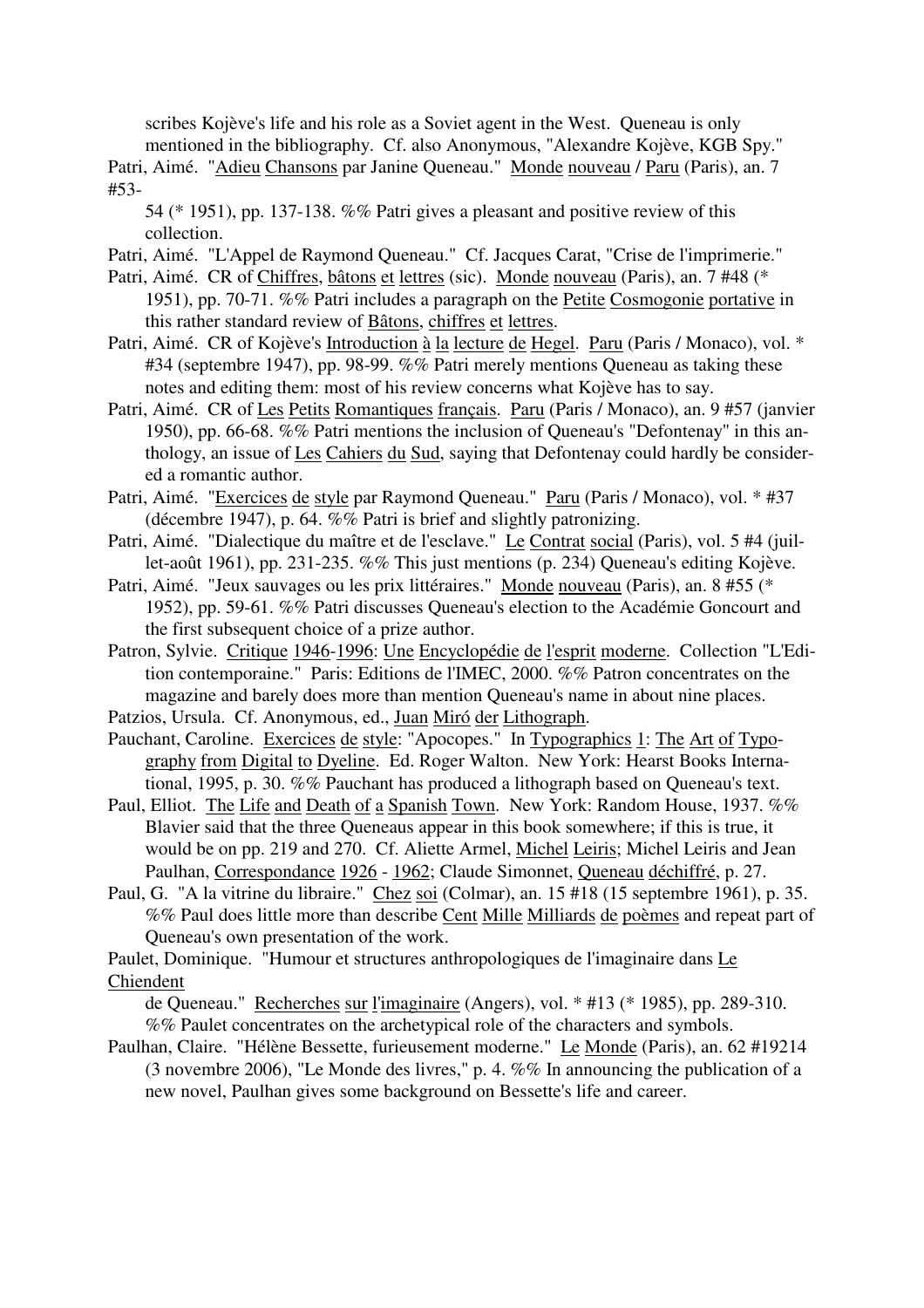Paulhan, Claire. "Jean Lescure, poète, homme de lettres et pionnier du cinéma d'art et d'essai."

Le Monde (Paris), an. 61 #18891 (20 octobre 2005), p. 22. %% Paulhan gives a very nice summary of Lescure's life 3 days after he died.

- Paulhan, Claire. Cf. Jean Grenier, Sous l'Occupation; Jean Hélion, A Perte de vue, suivi de Choses revues.
- Paulhan, Jean. Choix de lettres. Vol. II, 1937-1945: "Traité des jours sombres." Ed. Dominique Aury and Jean-Claude Zylberstein. Paris: Gallimard, 1992. %% Paulhan praises Queneau's Chêne et chien (p. 42) and says that Queneau was in part responsible for the end of the "Collège de sociologie" (p. 173; cf. Astrid Bouygues and Daniel Delbreil, "Claude Simonnet face à l'homme Raymond Queneau," pp. 21 and 25; Denis Hollier, Le Collège de sociologie; Isabelle Rieusset, "Le Collège de sociologie: Georges Bataille et la question de mythe, de l'ethnologie à l'anthropologie: Un Décentrement épistémologique"); Gisèle Sapiro, La Guerre des écrivains). The other ten references are of minimal interest.
- Paulhan, Jean. 226 Lettres inédites de Jean Paulhan: Contribution à l'étude du mouvement littéraire en France. Ed. Jeannine Kohn-Etiemble. Paris: Klincksieck, 1975. %% In a letter dated 1950, Paulhan suggests including Queneau on the jury for a proposed literary prize (pp. 285-286). Cf. Pierre Assouline, Gaston Gallimard: Un Demi-siècle d'édition française, p. 351.
- Paulhan, Jean. "Les Figures ou la rhétorique décryptée." Cahiers du Sud (Marseille), an. 36 #295 ( $1^{ier}$  semestre 1949), pp. 361-395. %% Paulhan just uses Queneau twice for examples.
- Paulhan, Jean, and Francis Ponge. Correspondance 1923-1968. Ed. and notes Claire Boaretto. 2 vol. Paris: Gallimard, 1986. %% Letters 261, 268, 285, 325, 333, 388, 481ter, and 697 and their notes make brief and unimportant mentions of Queneau but are interesting as documentation on his life.
- Paulhan, Jean. "Jean Guérin" was the "pseudonyme de Jean Paulhan ou de Marcel Arland, comme directeurs de la N. R. F.": cf. Paulhan, 226 Lettres inédites de Jean Paulhan, p. 469.
- Paulhan, Jean. Cf. Anonymous, "Un Rude Métier"; Noël Arnaud, "L'Oecuménisme de Raymond Queneau"; Jacques Audiberti, Lettres à Jean Paulhan 1933-1965; Bernard Baillaud, "Les Enfants du Limon, roman d'autorité"; James Bone, "Woman Unveiled as Porn Author"; Emmanuel Boudot-Lamotte, "Quelques Souvenirs d'un lecteur et ami..."; Astrid Bouygues and Daniel Delbreil, "Claude Simonnet face à l'homme Raymond Queneau," p. 21; Paul Braffort, "Les Quatre Petites Filles"; Laurence Brisset, La NRF de Paulhan; Alban Cerisier, "Queneau, éditeur"; James Cordon-Pipelet, "Paris Potins"; John De St. Jorre, "The Unmasking of O"; Julien Dieudonné and Marianne Jakobi, ed., Correspondance Dubuffet-Paulhan (1944-1968); Luc Estang, "La Poésie"; Alvin Eustis, "The Paradoxes of Language: Jean Paulhan"; Frederic Grover, "Les Années 30 dans la correspondance Gide-Paulhan"; Jean Hélion, A Perte de vue, suivi de Choses revues; Michel Lécureur, Ray- mond Queneau, index; Michel Leiris and Jean Paulhan, Correspondance 1926 - 1962; Pierre Leyris, Pour Mémoire; Michel Mohrt, Ma Vie à la NRF; Warren Motte, "Raymond Queneau and the Early Oulipo"; Maurice Nadeau, Grâces leur soient rendues; Queneau, "Lettres à Jean Paulhan"; Queneau and André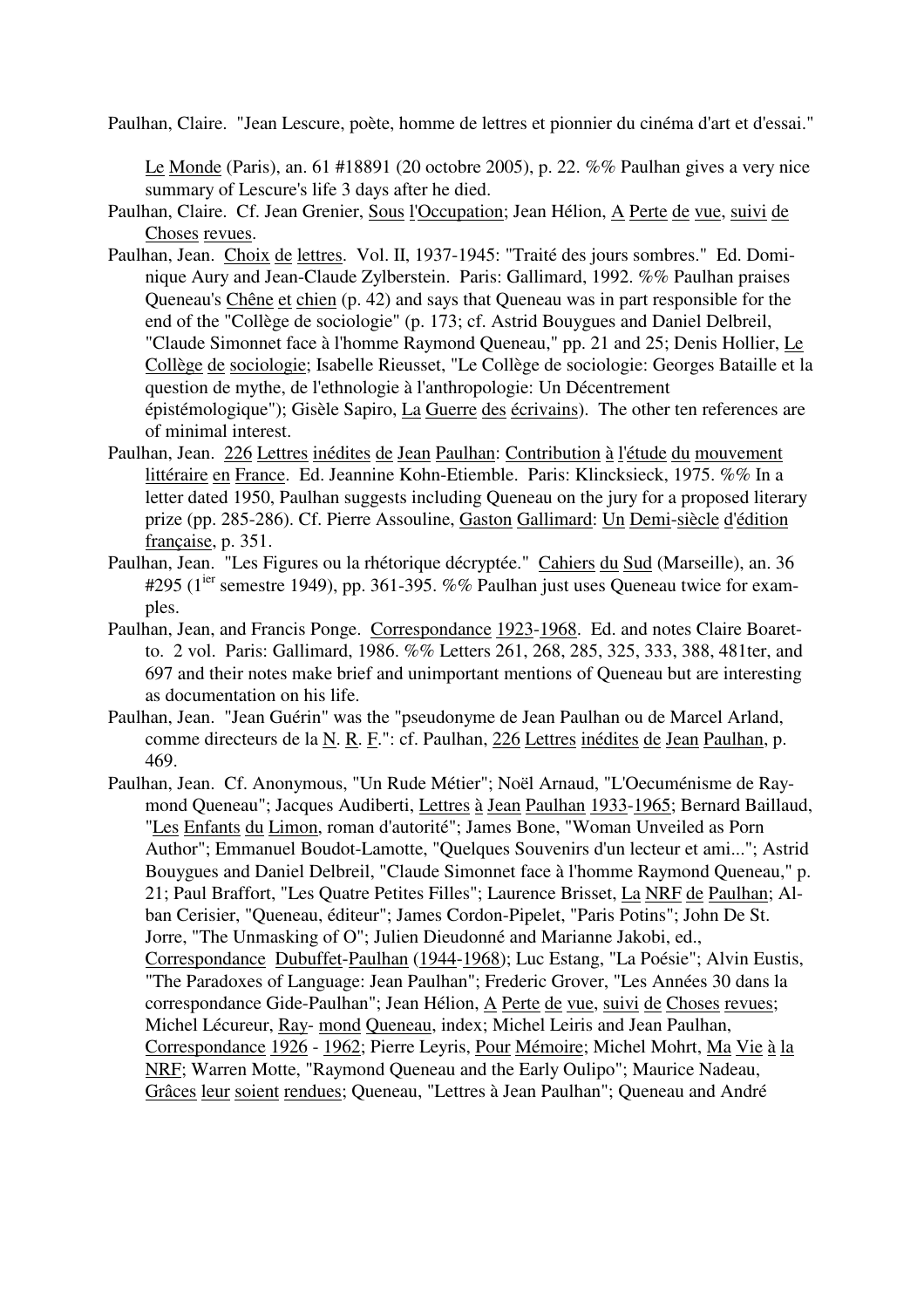Blavier, Lettres croisées 1949-1976, pp. 53, 66, 121, 126, 283, and 349 (note 59); Carol Sanders, "Les Fleurs bleues de Tarbes: Que-neau et Paulhan"; Gisèle Sapiro, La Guerre des écrivains.

- Paulos, John Allen. "Last Word: Beyond the Fringe." The Guardian (Manchester), vol. \* # \* (14 april 2005), "G2: Science Pages," p. 9. %% Paulos describes the Oulipo and some of its practices, then suggests how one might apply these practices in using the internet...
- Paulos, John Allen. "Oulipo --- Mathematics in Literature." In his Beyond Numeracy. New York: Alfred A. Knopf, 1991, pp. 166-168. %% Paulos gives a brief summary of the Oulipo's work with some interesting comments, not all of them positive. He mentions Queneau's Cent Mille Milliards de poèmes among other sorts of Oulipo works.
- Pauls, Jürgen. "Les Fleurs bleues" von Raymond Queneau: Eine Analyse des Romans unter besonderer Berücksichtigung der Symbolik. Hamburger romanistische Dissertationen [or: Studien], 10. Hamburg: Romanisches Seminar der Universität Hamburg, 1973. %% Cf. Alain Calame, "Echange de fleurs"; Mechthild Cranston, "Jürgen Pauls: 'Les Fleurs bleues' von Raymond Queneau: Eine Analyse des Romans unter besonderer Berücksichtigung der Symbolik"; Anne-Marie Jaton, "Les Fleurs bleues, bilan provisoire"; Carol Sanders, CR of Jürgen Pauls' "Les Fleurs bleues" von Raymond Queneau: Eine Analyse des Romans unter besonderer Berücksichtigung der Symbolik.
- Pauls, Jürgen. "Une Visite rue Sébastien-Bottin." Temps mêlés #150 + 2 (été 1978), p. 36. %% This centers on Pauls' feelings during an interview with Queneau.
- Paulson, William. "Computers, Minds, and Texts: Preliminary Reflections." New Literary History (Baltimore), vol. 20 #2 (winter 1989), pp. 291-303. %% Paulson just mentions Queneau's Cent Mille Milliards de poèmes and the Oulipo works similar to it (p. 297).
- Pauwels, Louis. "Ecrivains et éditeurs protestent contre le projet de domaine public payant." Combat (Paris), an. 7 #1104 (24 janvier 1948), pp. 1 and 5. %% Queneau protests against the imposition of a 6% surtax on public domain works. Cf. Michel Lécureur, Raymond Queneau, p. 274, as well as the items listed in the "Comité national des écrivains" subject listing.
- Pavel, Constantin. CR of Val Panaitescu's Umorul lui Queneau. Oeuvres et critiques (Paris), vol.13 #1 (\* 1988), pp. 132-134. %% Pavel summarizes Panaitescu's history of involvement with Queneau before considering Panaitescu's work chapter by chapter. This is a review of the 1979 work of this name.
- Pavlov, I. V. Cf. Queneau, "I. V. Pavlov: Les Réflexes conditionnels. Etudes objectives de l'activité nerveuse supérieure des animaux."
- Pawlikowska, Ewa. "Une Biographie intertextuelle: Autoréférences et citations dans W et dans

La Vie mode d'emploi." Textuel (Paris), vol. \* #21 (\* 1988), pp. 73-84. %% Pawlikowska relates Georges Perec's W to the death of Bébé Toutout in Le Chiendent (p. 81).

- Payne, Tom. "Circle of Clichés." The Daily Telegraph (London), vol. \* #46, 393 (7 august 2004), "Arts and Books," pp. 1-2. %% Payne does just a bit more than advert to a passage from Les Exercices de style.
- Pazos Varela, Xosé Manuel. Cf. Henrique Harguindy and Xosé Manuel Pazos Varela, Estilo de exercicios, para "Exercicios de estilo"; Queneau, Exercicios de estilo.

Pechár, Jirí. "Poznámka." In Queneau's Korení Zivota. Praha: Odeon, 1972, pp. 215-219. Pechar, Jírí. Cf. Queneau, Odile.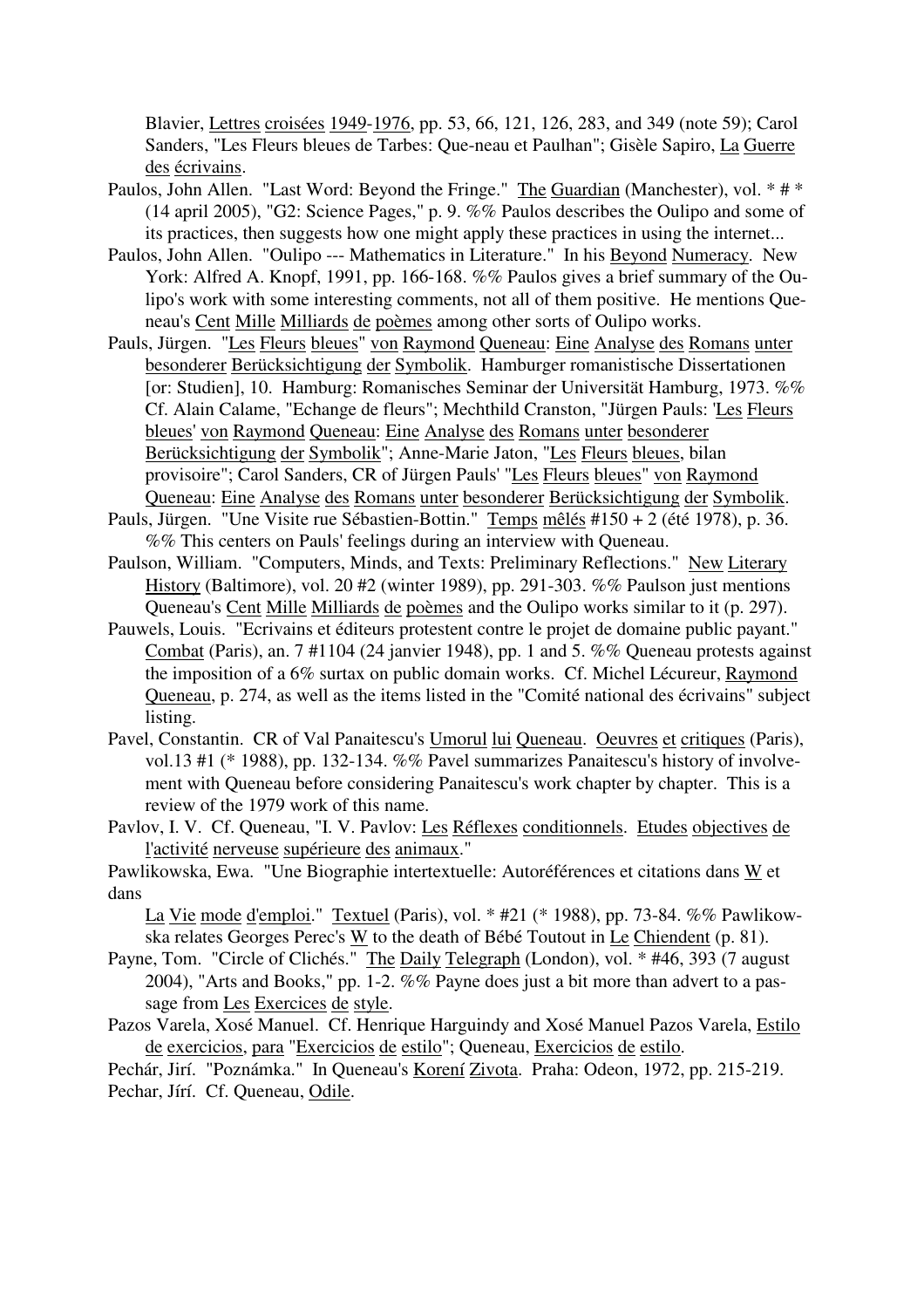Pecker, Jean-Claude. Cf. Queneau, Petite Cosmogonie portative: Extraits.

Pedersen, Otto Jul. Cf. Queneau, Stiløvelser.

Pedretti, Bruno. Cf. Queneau, Figli del limo.

Pedro, Manuel. Cf. Queneau, Pierrot meu amigo.

- Pedron, François. "Josianne Bost, la Zazie du vélo, fêtée dans son village." Paris-match (Paris), vol. \* #1478 (23 septembre 1977), pp. 29-30. %% This has barely more than the title and the fact that she speaks like a 21-year-old Zazie to relate her to Queneau.
- Peeters, Benoît. "Echafaudages." Cahiers Georges Perec (Paris), vol. \* #1 (septembre 1985), pp. 178-192. %% Although primarily on Perec's La Vie mode d'emploi, Peeters also considers Le Chiendent and mentions Queneau's Entretiens avec Georges Charbonnier and Claude Simonnet's Queneau déchiffré. This volume is the collection of the papers from the 1984 Perec symposium in Cerisy.
- Peeters, Léopold. La Roulette aux mots. Paris: La Pensée universelle, 1975. %% Pages 236- 239 touch on Queneau in a rather general manner, mentioning Chêne et chien, Instant fatal, and Cent Mille Milliards de poèmes among works by other authors.
- Peillard, Léonce, ed. Cent Ecrivains français répondent au 'questionnaire Marcel Proust'." Pref. Léonce Peillard. Paris: Editions Albin Michel, 1969. %% This includes, among other items, Peillard's preface (pp. 7-12), Proust's answers to the questionnaire at age 14 (pp. 13-14) and again at about 20 (pp. 14-16), and Queneau's answers, given sometime be-tween 1952 and 1960 (pp. 242-243). Cf. Anonymous, "L'Héroine de Queneau: Zazie? Non! Jeanne d'Arc!"; Queneau, "Une Image de Raymond Queneau à travers le questionnaire Marcel Proust," for another printing of Queneau's answers.

Peillet, Emmanuel. Peillet took the pseudonyms of "Anne Latis," "Sainmont," and "Sandomir";

cf. Queneau and André Blavier, Lettres croisées 1949-1976, p. 342 (note 6). Cf. also Raphaël Sorin, "Les Révélations d'Henri Thomas." There is some sort of manuscript available at the CDRQ under the title "Peillet."

Pélachaud, Gaëlle. Cf. Queneau, Pierrot mon ami: Extracts; Françoise Seince, "Spécial SAGA."

Pelán, Jirí. "Románové vety Raymonda Queneaua." In Queneau's Modré Kvety. Praha: Práce,

1993, pp. 176-191.

Pelán, Jirí. Cf. Anonymous, "Les Fleurs bleues de Raymond Queneau. Table ronde animée par

Jean-Yves Pouilloux avec la participation de Mario Fusco, Jirí Pelán, Manuel Serrat Cres-po, and Jan Pieter van der Sterre"; Queneau, Svízel.

Pelaudeix, M. "Queneau, pas seulement Zazie." Echo du Centre (Limoges), an. 41 #12222 (2 mars 1984), p. 11. %% Pelaudeix gives a brief overview of the 1984 Limoges colloquium.

Pelckmans, Paul. Cf. Sjef Houppermans, "D'un Raymond l'autre: Faits divers chez Roussel et Queneau."

Pelegi, Gianpiero. "Alcuni Esercizi di Raymond Queneau." In Actas del primer coloquio inter-

nacional de traductología (Universitat de València, 2-4 mayo 1989). Ed. Brigitte Lepinette, Amparo Olivares Pardo, and Emma Sopeña Balordi. València: Universitat de Va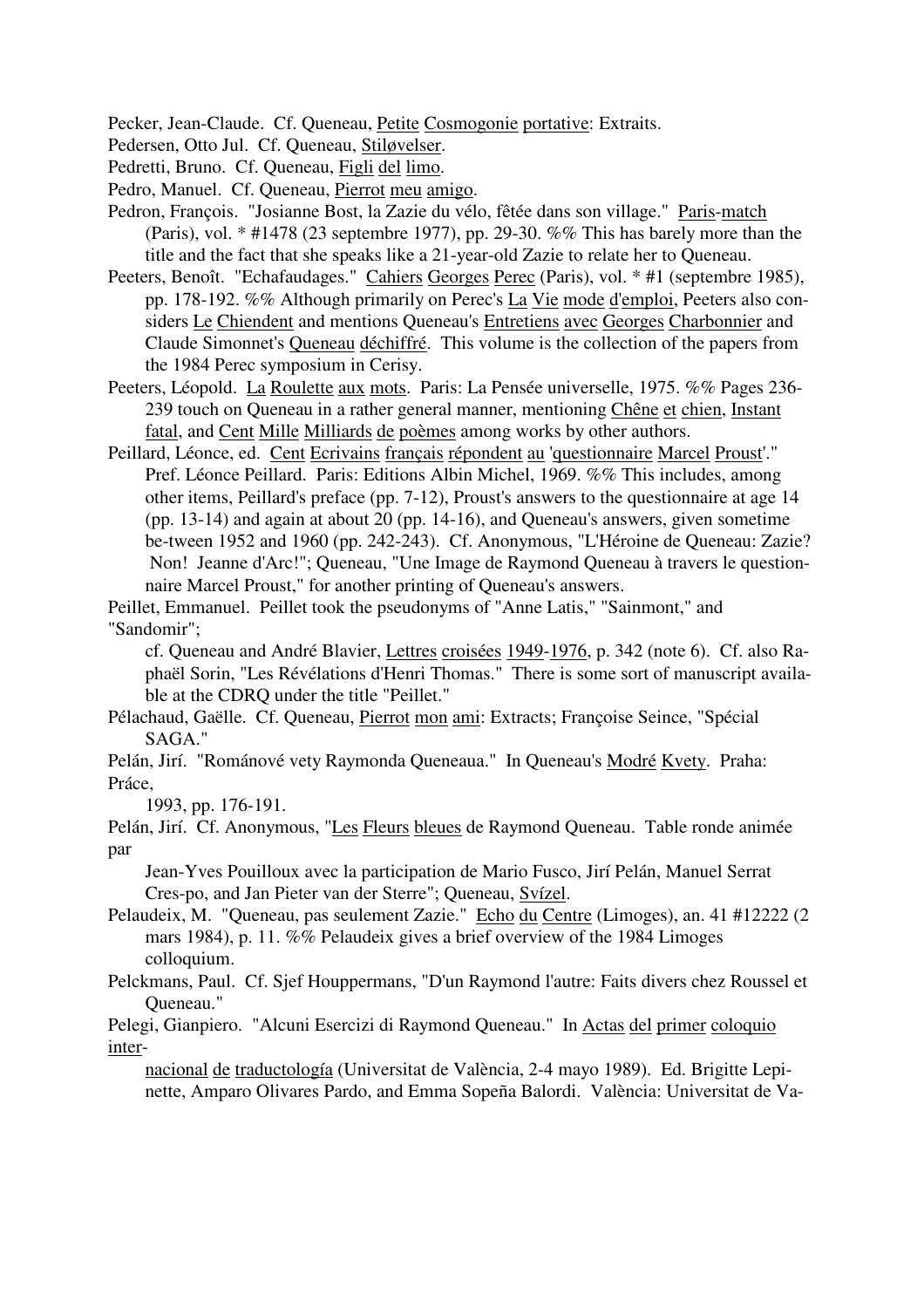lència (Departemento de Filología francesa e italiana), 1991, p. 171. %% Pelegi compares the ways in which Umberto Eco and Antonio Fernández Ferrer translated Les Exercices de style into Italian and Spanish.

- Pelgrand, Alain. "Landru permet à Clemenceau et à Mandel de se retrouver." Paris-jour (Paris), an. 18 #876 (13 juillet 1962), p. 16. %% Pelgrand explains the basic idea of the "Lan-dru" film and presents Queneau as playing the role of Clemenceau.
- Pelorson, Georges. According to Jane Alison Hale, The Lyric Encyclopedia of Raymond Queneau, p. 15, he changed his name to Georges Belmont. Cf. Linda Ashton, "Queneau News is Good News"; Paul Braffort, "Les Quatre Petites Filles"; Alban Cerisier, "Queneau, éditeur"; Maurice Girodias, Les Jardins d'éros; Vincent Giroud, "Transition to Vichy: The Case of Georges Pelorson"; Queneau, Cher Monsieur-Jean-Marie-mon fils: Lettres 1938-1971; Gisèle Sapiro, La Guerre des écrivains, p. 458. The Ransom Center in Austin (Texas) has 14 of Queneau's letters to him.
- Pellegrin, Jean. "Les Ineffables." Poétique (Paris), vol. \* #37 (février 1979), pp. 1-9. %% In an article on the use of "in-" and "un-" expressions, there are only two quotations from Le Chiendent (pp. 6 and 8) among many citations from other authors.
- Peltier, Marcel. "Le Lituus de Raymond Queneau ou Hypothèse pour essayer de pénétrer dans un espace temporel (et spatial) de Raymond Queneau en fonction de données élémentaires." Temps mêlés #150 + 50 (été 1991), pp. 16-22. %% Peltier sketches out a mathematical-geometrical figure (the "lituus") which he thinks might explain some of Queneau's poetry.
- Pennac, Daniel. Cf. Kirsten Halling, "'Et comme il n'y a rien d'autre à faire, je me marre.' Humor and Pathos in the Writings of Daniel Pennac."
- Penzenstadler, Franz. "Die Poetik der Gruppe Oulipo und deren literarische Praxis in Georges Perecs La Disparition." Zeitschrift für französische Sprache und Literatur (Stuttgart), vol. 104 #2 (\* 1994), pp. 163-182. %% Penzenstadler begins by trying to determine and situate the oulipian regard for poetic constraint, then applies this concept to Perec's La Disparition.
- Peperstraete, Maurice. Cf. Queneau, Zazie dans le métro: Extract.
- Perceval, Francine. Cf. René Magritte, Lettres à André Bosmans 1958-1967.
- Percheron, Daniel. Cf. Anonymous, "Les Inconnus de la rentrée."
- Perdriset, Cécile. "La Méchanceté chez Raymond Queneau." Mémoire de maîtrise (lettres modernes). Université de Bourgogne: Dijon, 2001.
- Perec, Georges. A Void. Trans. Gilbert Adair. London: Harvill, 1994. %% This is a translation of Perec's La Disparition. Cf. Jonathan Bing, "Oulipo Service."
- Perec, Georges. "Apprendre à bredouiller." In Attenzione al potenziale. Il Gioco della letturatura. Ed. Brunella Eruli. Firenze: Marco Nardi Editore, 1994, pp. 59-69. %% This is the same text as the unpublished original, but here there is a running Italian translation.
- Perec, Georges. La Clôture et autres poèmes. Paris: Hachette, 1980. %% Perec includes two poems in the "quennet" form which Queneau created in the first part of Cent Mille Milliards de poèmes: "Le Principe de Roubaud" and "Le Corpus de Mathews" (pp. 71 and 72).
- Perec, Georges. "Cocktail Queneau." Hors commerce. Paris: P. O. L., 1981. %% This would appear to be the same text as in the following item. Amis de Valentin Brû #19 (juin 1982), p. 53 indicates that there were only 200 copies printed, all of them signed by Perec.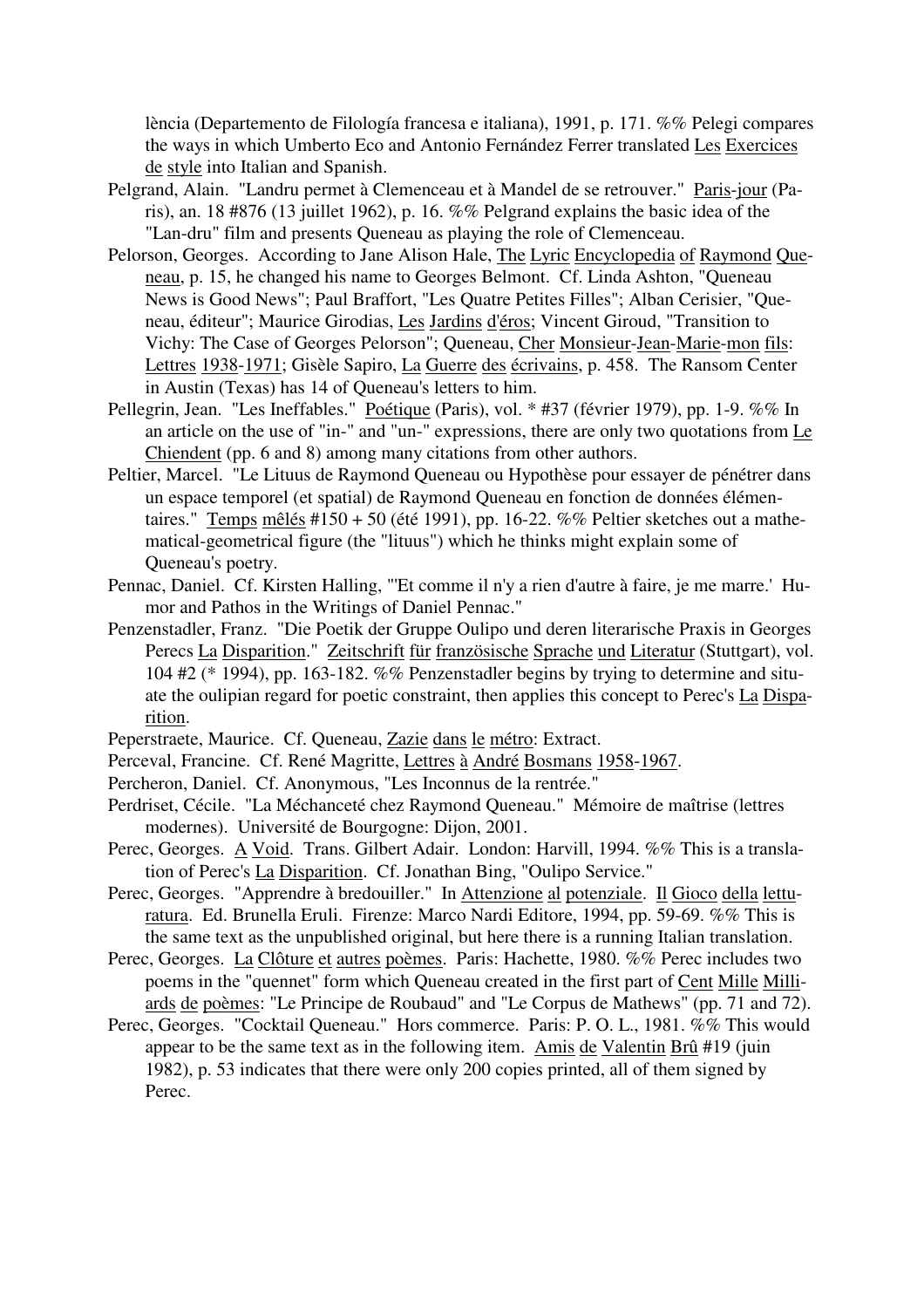- Perec, Georges. "Cocktail Queneau." Faire-part (Valence), vol. \* #1 (automne 1982), pp. 5-26. %% Perec gives 37 Queneau titles, 37 short paragraphs (which are riddles), and finally the titles to these paragraphs, homophonic equivalents of Queneau's titles.
- Perec, Georges. La Disparition. Paris: Denoël, 1969. %% The main interest in an otherwise decent novel is the fact that it is written without the letter 'e'; in this it is similar to the 50,000-word 1939 American novel Gadsby written by Ernest V. Wright. Cf. Georges Perec's other novel, Les Revenentes, which is exactly the opposite. Cf. also Domenico D'Oria, "Lipogrammi: Disparizioni/Apparizioni"; Martin Gardner, "The Flip-strip Sonnet, the Lipogram, and Other Mad Modes of Wordplay," p. 123; Gérard Genette, "Jeux oulipiques"; Jacques Jouet, "Les Sept Règles de Perec"; John Lee, "NB: On Translating Georges Perec"; Alexandre Lorian, "Lipogrammatie et linguistique"; Bernard Magné, "Quelques Pièces pour un blason"; Warren Motte, "Eradications"; Jean-Yves Pouilloux, "Histoires d'E"; Queneau and André Blavier, Lettres croisées 1949-1976, p. 328; Mireille Ribière, "'Maudit bic!' ou la maldiction"; Jacques Roubaud, "Perecquian Oulipo"; Emman-uël Souchier, "Quand lire c'est écrire. Mais comment lire cet écrit?"
- Perec, Georges. "Emprunts à Flaubert." L'Arc (Aix-en-Provence), vol. \* #79 (\* 1980), pp. 49-50. %% There is a mere mention of Queneau's name on p. 50.
- Perec, Georges. "Emprunts à Queneau." Amis de Valentin Brû #13-14 (novembre 1980), pp. 42-45. %% Perec lists and gives some commentary on his copious citation of or allusion to Queneau in his own *La Vie mode d'emploi*. Cf. Pascal Ibrahim Lefevre, "Emprunts à Queneau ter: Etudes intertextuelle des romans de Raymond Queneau dans La Vie mode d'emploi de Georges Perec à partir de 'Emprunts à Queneau', article paru dans le numéro 13-14 de la revue Les Amis de Valentin Brû"; Bernard Magné, "Emprunts à Queneau (bis)" and "Quelques Pièces pour un blason."
- Perec, Georges. "Epithalames." In La Bibliothèque oulipienne. Ed. Jacques Roubaud. Vol. 2. Paris: Ramsay, 1987, pp. 1-23. %% These are real and literary epithalamia. This was reprinted in the 3-vol. Seghers edition, vol. 2, pp. 1-23.
- Perec, Georges. "Histoire du lipogramme." In La Littérature potentielle (Créations Re-Créations Récréations). Collection "Idées," #289. Paris: Gallimard, 1973, pp. 77-93. %% This is just what Perec announces in his title. There is an English translation indexed under "Hi-story of the Lipogram."
- Perec, Georges. "History of the Lipogram." In Oulipo: A Primer of Potential Literature. Ed. and trans. Warren F. Motte. Lincoln: University of Nebraska Press, 1986, pp. 97-108. %% This was originally published as "Histoire du lipogramme."
- Perec, Georges. Life: A User's Manual. Trans. David Bellos. London: Collins Harvill, 1987. %% Cf. Lanie Goodman, "Fiction at Play: Welcome to the Fun House"; Gabriel Josipovici, "Celebrations in a House of Fiction."
- Perec, Georges. "Un Petit Peu plus de quatre mille poèmes en prose pour Fabrizio Clerici." Action poétique (Paris), vol. \* #85 (septembre 1981), pp. 65-72. %% This is done in the manner of Queneau's Cent Mille Milliards de poèmes.
- Perec, Georges. "Qu'est-ce que la littérature potentielle?" Magazine littéraire (Paris), vol. \* #94 (novembre 1974), pp. 22-23. %% Perec refuses to do the usual sort of presentation but instead lists and exemplifies (all in less than two pages) some 34 oulipian "constraints." Cf. Krzysztof Sobczynski, "Contraintes, je vous haïsme."
- Perec, Georges. Les Revenentes. Paris: Julliard, 1972. %% The interesting aspect of this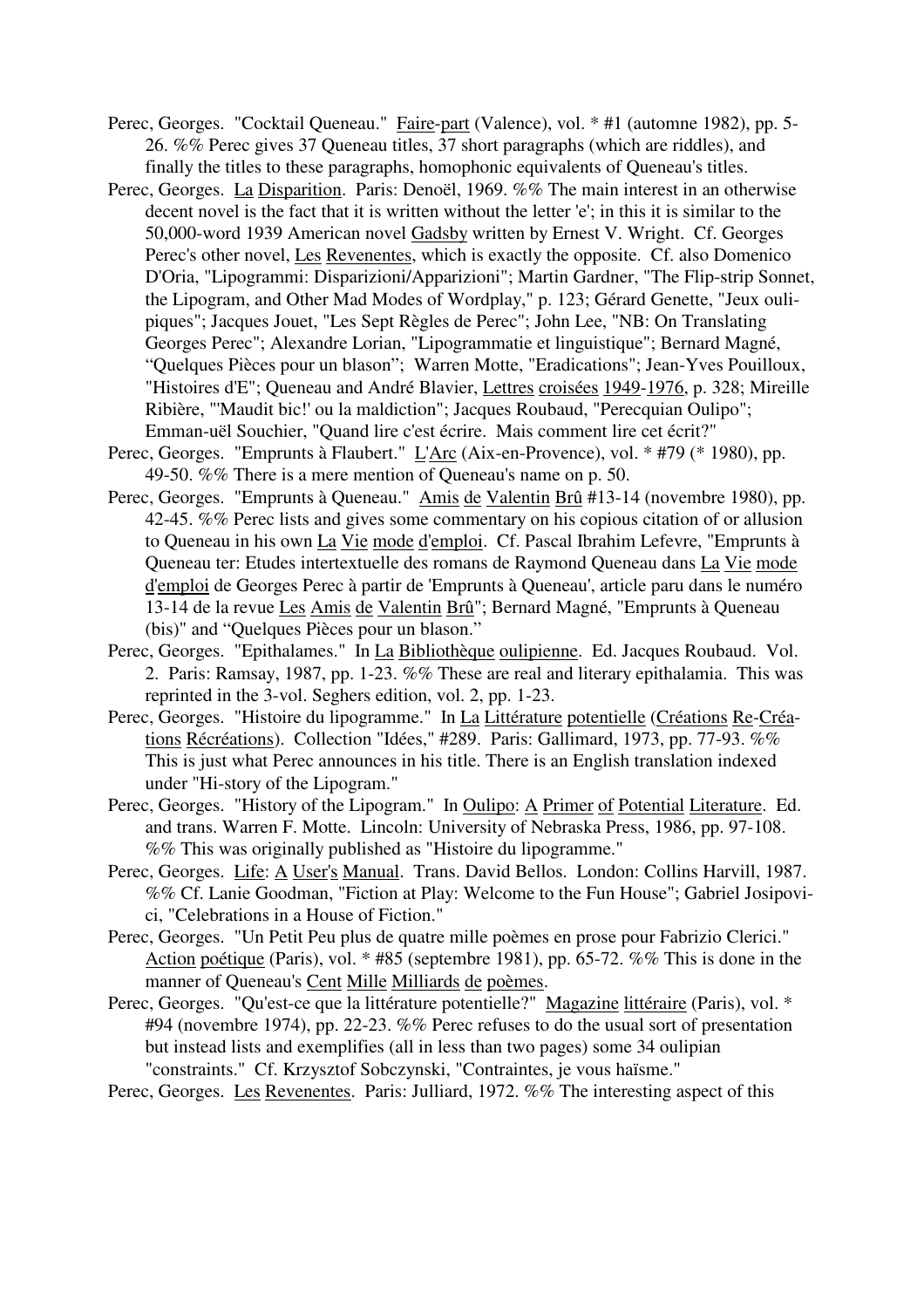book

is that the only vowel it contains is 'e,' as opposed to the complete absence of this letter in Perec's previous novel, La Disparition. Cf. Queneau and André Blavier, Lettres croisées 1949-1976, p. 328.

- Perec, Georges. "Ulcérations." In La Bibliothèque oulipienne. Ed. Jacques Roubaud. Paris: Slatkine, 1981, pp. 1-15. %% This is an oulipo poem, in which (I think) the only letters used are those in the title; these are the 11 most common letters in the French language. An extract was reprinted in Oulipo, Atlas de littérature potentielle, p. 337. The whole work was reprinted in the 2-vol. Ramsay edition, vol. 1, pp. 1-15, and in the 3-vol. Seghers edition, vol. 1, pp. 1-15. Cf. Martin Gardner, "The Flip-strip Sonnet, the Lipogram, and Other Mad Modes of Wordplay."
- Perec, Georges. La Vie mode d'emploi. Paris: Hachette, 1978. %% This book is dedicated to Queneau; be sure to see Perec's "Emprunts à Queneau." Cf. Antonio Altarriba and Luis Royo, "El Puerto de Gijon, modo de empleo"; Chris Andrews, "Hide and Seek: Autobiographical Secrets in the Work of Queneau and Perec."; Claude Berge, "Matematica e letteratura. Nuove interferenze"; Daniel Compère, "L'Oulipo. Ecriture et critique du roman"; Gabriel Josipovici, "Celebrations in a House of Fiction"; Warren F. Motte, "Le Puzzle de/dans La Vie mode d'emploi de Georges Perec"; Stephen Noreiko, "La Vie mode d'emploi: Mode d'emploi"; Benoît Peeters, "Echafaudages"; Jacques Roubaud, "Perec-quian Oulipo"; Robert Taylor, "Creating a Puzzle Out of Genius"; Noah Wardrip-Fruin, "Writing Networks. New Media, Potential Literature."
- Perec, Georges. "X prend y pour z." In Oulipo, Atlas de littérature potentielle. Paris: Gallimard, 1981, pp. 174-180. %% Perec applies Queneau's function to several scenarios and produces texts on that basis. Cf. Jacques de la Cloche, "La Relation a prend b pour c."
- Perec, Georges. 53 Jours. Cf. Thierry Altman and Michel Paquot, "Jacques Roubaud: 'Nous n'avons pas terminé 53 Jours'"; Christine Méry, "Deux Lettres."
- Perec, Paulette. Cf. Bernard Magné, "Quelques Pièces pour un blason."
- Pereira dos Santos, Nelson. Cf. Patrick Labesse, "La Drôle de guerre de Queneau."
- Péret, Benjamin. Cf. Anonymous, "Au Cimetière des Batignolles"; Queneau et al., "Le Dialogue en 1928" and "Recherches sur la sexualité."
- Perez, Michel. "Loin de Rueil: La Comédie musicale entre guillemets." Combat (Paris), an. \* #5405 (10 novembre 1961), p. 8. %% Perez gives a negative but gentle review of the Maurice Jarre production of Loin de Rueil.
- Perez, Michel. "Sur un contresens." Combat (Paris), an. \* #5427 (6 décembre 1961), p. 8. %% Perez admires Zizi Jeanmaire and says that she would be perfect for Jean Vilar's TNP production of Loin de Rueil but that the French public is not ready for such of fusion of skill and setting.

Perez, Michel. "Une Volée de bois vert." Combat (Paris), an. \* #5397 (1<sup>ier</sup> novembre 1961), p.

8. %% Perez looks forward to two musical presentations, one of which is Queneau's Loin de Rueil at the TNP. He thinks that this is a good choice of a work to make a musical of.

Perez-Minik, Domingo. "La Novela extranjera en España: Zazie en el metro de Raymond Queneau." Insula (Madrid), vol. 33 #384 (noviembre 1978), p. 7. %% Perez-Minik reviews Queneau in some depth as he looks at Zazie dans le métro.

Perissinotto, Nicole. "Une Composition à base de structures: Les Fleurs bleues de Raymond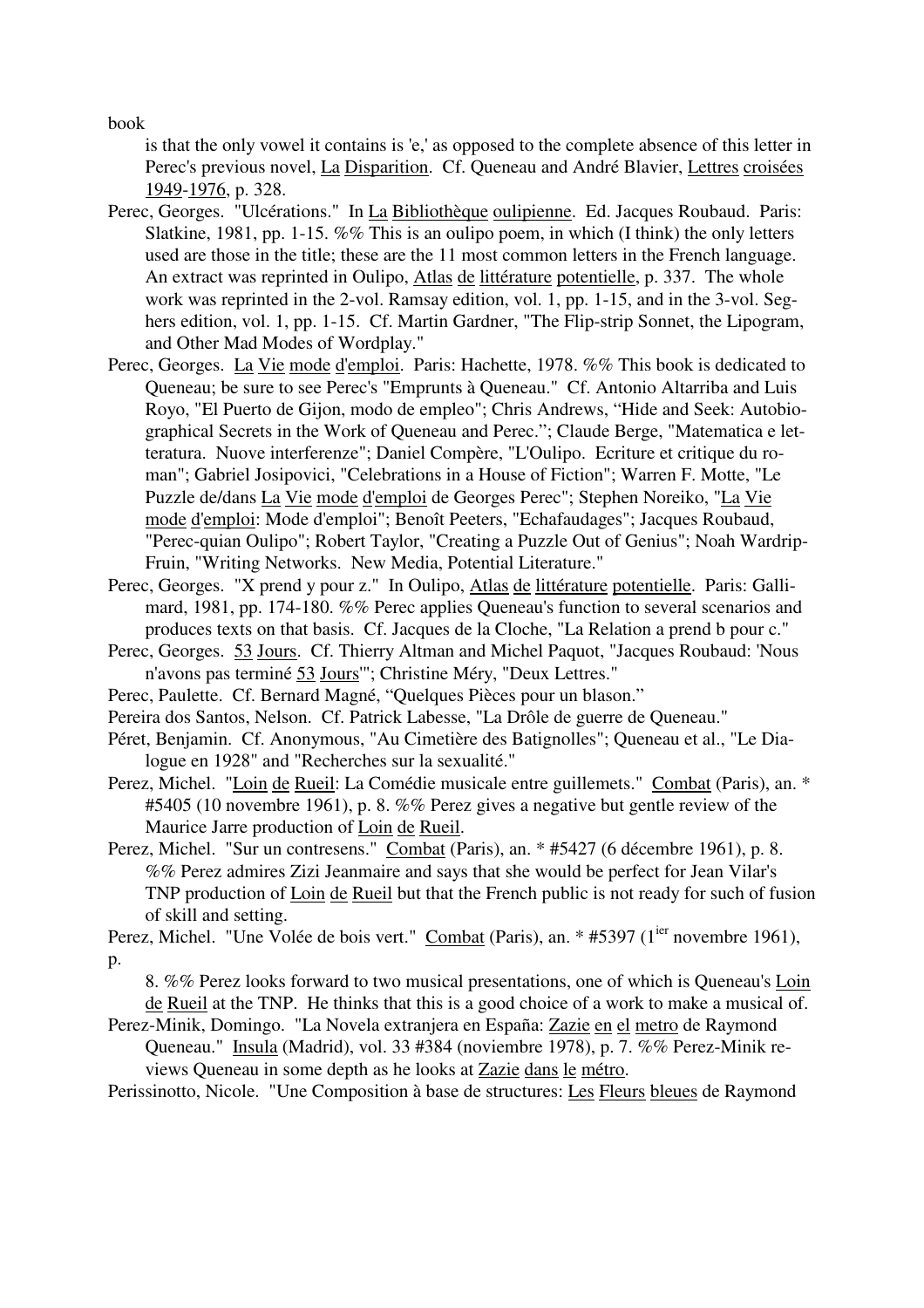Queneau." Mémoire de licence. Bruxelles: Université libre de Bruxelles, 1970. %% Perissinotto considers the structure of the novel, the structure of space, the familial spaces of Cidrolin and the Duc, secondary characters, and the "préoccupations" of the two major characters.

- Perkins, Merle L. CR of Germaine Brée and Charles Carlut's France de nos jours. French Review (Baltimore), vol. 31 #6 (may 1958), pp. 589-590. %% Perkins gives a rather positive review of this text but only mentions Queneau and the name of the selection taken from his works, "Le Farouest" (from Loin de Rueil).
- Pernoo-Bécache, Marianne. Cf. Françoise Muller, "L'Intégration et la valorisation de fonds littéraires dans les services communs de la documentation: L'Exemple du fonds Raymond Queneau au SCDU de Bourgogne."
- Péron, Denise. Cf. Dominique Jamet, "Zazie dans le porno."
- Perrier, Jean-Claude. "'Honorable Progéniture.'" Le Figaro (Paris), an. \* #18494 (22 janvier 2004), "Figaro littéraire," p. 28. %% This is theoretically a review of Queneau's Cher Monsieur-Jean-Marie-mon fils: Lettres 1938-1971, but it tends to center more on Jean-Marie, whom Perrier interviewed. Quite interesting.
- Perrier, Jean-Claude. "Quand les écrivains descendent dans l'arène." Le Figaro (Paris), an. \* #18003 (11 juillet 2002), p. 2. %% Perrier just says that Leiris drew his friends, including Queneau, to the bullfights in Nîmes.
- Perrier, Jean-Claude. "Queneau, père et peintre." Revue des deux mondes (Paris), vol. \* #\* (mars 2004), pp. 173-175. %% Perrier reviews Dominique Charnay's Raymond Queneau: Dessins, gouaches et aquarelles and Queneau's Cher Monsieur-Jean-Marie-mon fils: Lettres 1938-1971. There is nothing particularly interesting in what he has to say about either of them.
- Perrier, Jean-Louis. "Le Maître-féticheur en panne de bouteille." Le Monde (Paris), an. 58 #17934 (21 septembre 2002), p. 20. %% Perrier reviews a stage version of Amos Tutuola's Ivrogne dans la brousse but only barely mentions Queneau.
- Perrin, Michel. "Père de Zazie, encyclopédiste et poète, Queneau avait été zouave pendant deux ans." Télé 7 Jours (Paris), an. \* #975 (3 février 1979), pp. 66-67. %% Perrin's very general presentation of Queneau gives a setting for the television broadcast of Pierrot mon ami.
- Perrin, Michel. "Queneau-sur-scène." Les Nouvelles littéraires (Paris), an. 44 #2007 (17 févri-

er 1966), p. 13. %% Perrin announces the Queneau presentation at the Gaité-Montparnasse.

- Perrin-Naffakh, Anne-Marie. Le Cliché de style en français moderne. Nature linguistique et rhétorique, fonction littéraire. Lille: Atelier national de reproduction des thèses and Bordeaux: Presses universitaires de Bordeaux, 1985. %% This work is clearly a dissertation, but the name of the director, the name of the university, and the date are all missing from the book. The author just uses Le Chiendent, Pierrot mon ami, and Zazie dans le métro (as well as one brief mention of Les Exercices de style) among many other works to exem-plify what she has to say about her subject.
- Perrin-Naffakh, Anne-Marie. "Queneau: Le Chiendent." In her Stylistique: Pratique du commentaire. Paris: Presses universitaires de France, 1989, pp. 81-90. %% Perrin-Naffakh just analyzes in rhetorical detail the scene in which Mme Cloche waits for an accident to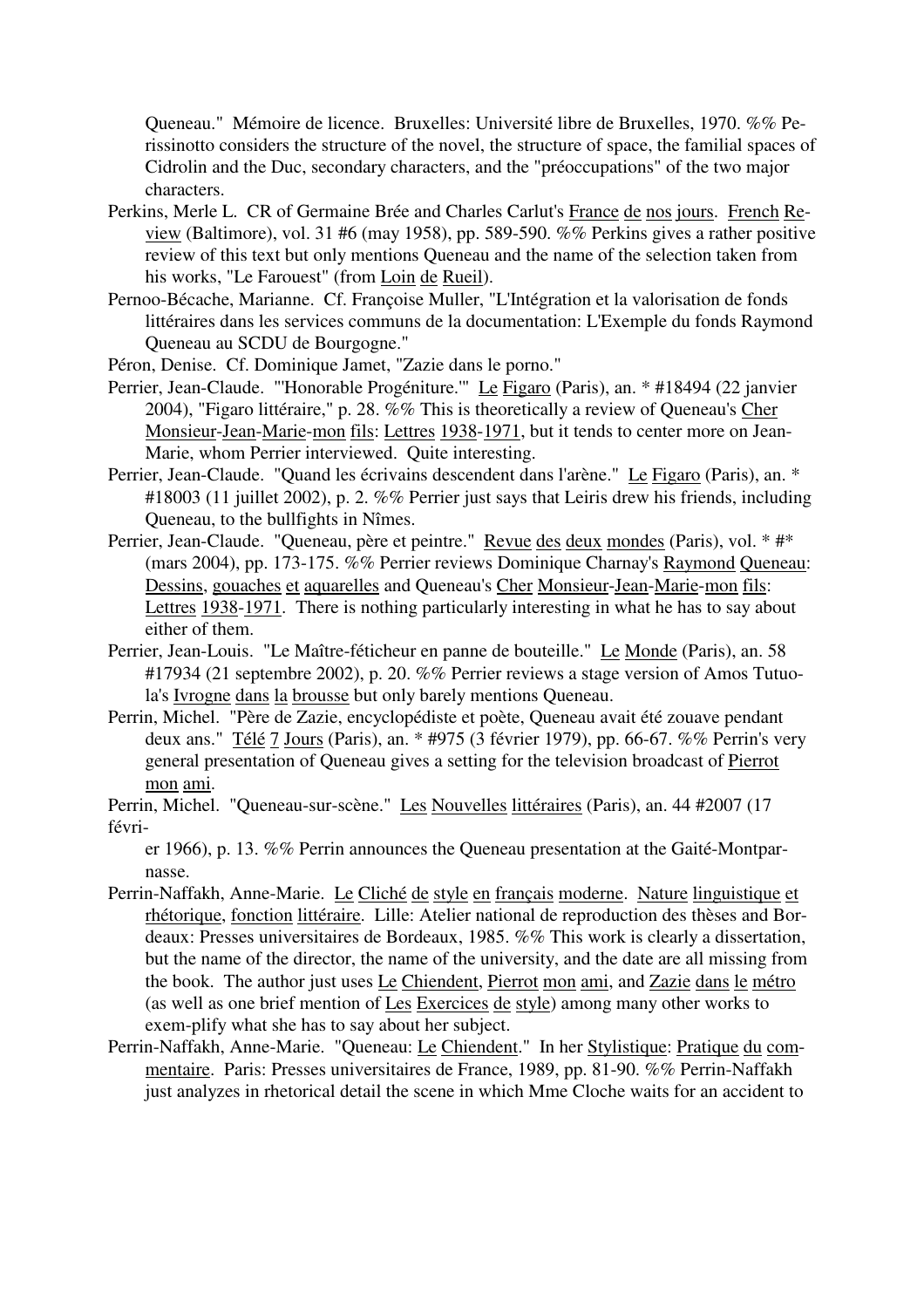happen (chapter 1).

- Perros, Georges. "Queneau." In his Papiers collés II. Paris: Gallimard, 1973, pp. 343-351. %% This is on Queneau's poetry and includes Perros' poetry on Queneau. This is the same text as his "Queneau poète," except that the first few lines of that text have been dropped here.
- Perros, Georges. "Queneau poète." L'Arc (Aix-en-Provence), vol. \* #28 (\* 1966) pp. 52-58. %% Perros is lyrical about Queneau as a poet, to the point of writing more than half of this article in verse.
- Perros, Georges. "Raymond Queneau: Zazie dans le métro." Nouvelle Revue française (Paris),
	- vol. 13 #76 (avril 1959), pp. 724-726. %% Perros, in an early review, does little more than rehearse the plot.
- Perros, Georges. "Raymond Queneau: Zazie dans le métro." In his Lectures. Cognac: Le Temps qu'il fait, 1981, pp. 88-91. %% This is an anthologisation of his earlier review in the NRF.

Perros, Georges. Cf. Jean Roudaut, Georges Perros.

- Pesquet, Henri. "A Clermont-Ferrand, les cérémonies du tricentenaire ont mis en évidence l'actualité de Pascal." Le Monde (Paris), an. 19 #5407 (7 juin 1962), p. 10. %% Pesquet describes a display of calculating machines at this gathering, one of which was randomly generating poems based on Cent Mille Milliards de poèmes.
- Pestureau, Gilbert. "Les Amours cinémagiques de Raymond Queneau." Amis de Valentin Brû

#8 (septembre 1997), pp. 27-39. %% Pestureau gives a very detailed and concrete review of Alice Faye and Queneau's interest in her, including how she appeared in his Temps mêlés. Cf. Hong Adèle Zhu, "Les Techniques romanesques de Raymond Queneau et leurs rapports avec l'art cinématographique (l'exemple du Chiendent)."

Pestureau, Gilbert. "The Art of the Novel in Saint-Glinglin." Trans. Mary Campbell-Sposito.

Review of Contemporary Fiction (Elmwood Park, Illinois), vol. 17 #3 (september 1997), pp. 46-53. %% Pestureau looks at Saint-Glinglin in terms of language, and especially as affected by Joyce. This is a quite interesting consideration of at one of the specifically textual aspects of Queneau's work.

- Pestureau, Gilbert. "Le Bon, le bidasse et l'écrivant." Lectures de Raymond Queneau (Limoges), vol. \* #1 (décembre 1987), pp. 121-126. %% Pestureau comments and reflects on Queneau's Journal 1939-1940 rather than analyzing it as if it were a work of pure literature.
- Pestureau, Gilbert. "Cent Mille Milliards de bretzels dans la biosphère ou 'Grignoter des bretzels distrait bien des colloques'." Temps mêlés  $\#150 + 25/28$  (mai 1985), pp. 40-53. %% Pestureau looks at Cent Mille Milliards de poèmes in a most interesting manner, including summaries of each of the "original" sonnets and a sample of the "Phane Armé" function.

Pestureau, Gilbert. "El Cid Al-Umera." Amis de Valentin Brû (Paris) #1 (new series) (septem-

bre 1994), pp. 21-22. %% This is a poem resembling Queneau's "Don Evané Marquy," but Pestureau has used Rameil's name instead.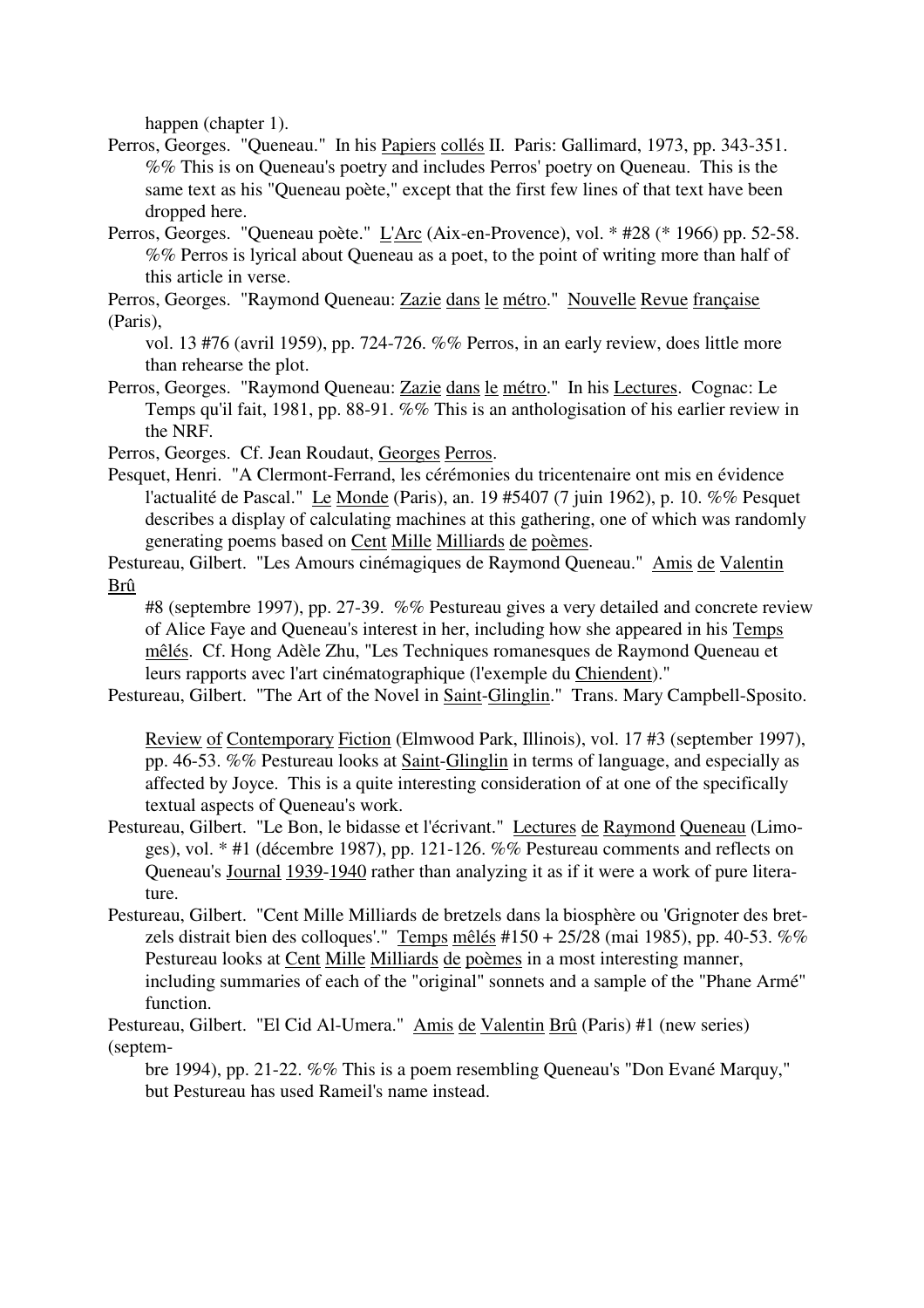- Pestureau, Gilbert. "Le Double Protagoniste: Cidauge." Roman 20-50 (Lille), vol. \* #4 (décembre 1987), pp. 15-22. %% Pestureau discusses how the Duc and Cidrolin seem to be two textual faces of a single character.
- Pestureau, Gilbert. "Les Fleurs... (suite)." Cahiers Raymond Queneau #24-25 (mai 1993), pp. 62-63. %% Pestureau writes in reference to some comments of Emmanuël Souchier in Cahiers Raymond Queneau (décembre 1991), on pp. 69-70. Pestureau discusses a possible connection between Novalis, Gaston Bachelard, and the writing of Les Fleurs bleues but denies the likelihood of such a link.
- Pestureau, Gilbert. "Jeu et poésie de Don Evané Marquy." Trousse-Livres (Paris), vol. \* #55 (décembre 1984), pp. 17-19. %% Pestureau speaks of the playfulness which Queneau shows in his poetry.
- Pestureau, Gilbert. "Le Havre: Porte du rêve pour Raymond Queneau et quelques autres." In Les Quais sont toujours beaux. Ed. Régis Antoine and Gérard A. Jaeger. Thonon-les-Bains (Haute-Savoie): Editions de l'Albaron, 1990, pp. 29-38. %% Pestureau looks at the presence of Le Havre in a number of Queneau's works.
- Pestureau, Gilbert. "Le Marquy et le Bison: Fable 'pataphysique vécue." Temps mêlés #150 + 33/36 (juillet 1987), pp. 213-226. %% This is on the Queneau-Vian relationship ("Bison ravi" being an anagram of "Boris Vian").
- Pestureau, Gilbert. "Les Modèles anglo-saxons et le renouvellement des styles dans la littérature française (1940-1960)." Thèse pour le doctorat d'état. Directeur Pierre Brunel. Paris: Université de Paris IV (Sorbonne), 1980. %% Pestureau offers a long and detailed work here which traces all the anglo-american sources and influences which did or could have influenced Queneau, Vian, and a number of other French authors. The wide scope of this work does not thus permit a detailed consideration of any single influence but does allow a breadth of vision which reveals the truly amazing effect of anglo-american culture and literature on the French in this part of the twentieth century.
- Pestureau, Gilbert. "Morale élémentaire d'Un Rude Hiver." Temps mêlés #150 + 41/44 (hiver 1989 - printemps 1990), pp. 111-117. %% This article concentrates on Un Rude Hiver in a thematic manner.
- Pestureau, Gilbert. "Mythes croisés: France-Amérique." In Mythes et mythologie en histoire de la langue et de la civilisation. Ed. Daniel Briolet. Nantes: Presses de l'Université de Nantes, 1992, pp. 138-151. %% Pestureau treats of how Henry Miller and Woody Allen portrayed France and how Boris Vian and Queneau did the same for America. In Queneau's case, Pestureau centers on Alice Phaye (Saint-Glinglin) and preceding glimpses of bathing beauties in Fendre les flots and a surrealist text. This volume contains the "Actes du Huitième Colloque organisé en commun avec le 'Romanisches Seminar' de l'Université Heinrich Heine de Düsseldorf," Nantes, 14-16 mars 1991.
- Pestureau, Gilbert. "Notice." In Queneau's Oeuvres complètes, vol. II. Ed. and pref. Henri Godard. Bibliothèque de la Pléiade. Paris: Gallimard, 2002, pp. 1699-1717. %% Pestureau begins with a consideration of how Pierrot mon ami was composed, but only in gene-ral and without much reference to manuscripts, and ends with how the novel was received when published. The center of his presentation, however, turns about the nature of Pier-rot's character, the recurrence of numbers and initials, the balance between "jeu" and myth, the relation between nature and philosophy, and a passage "du scepticisme à la liberté."